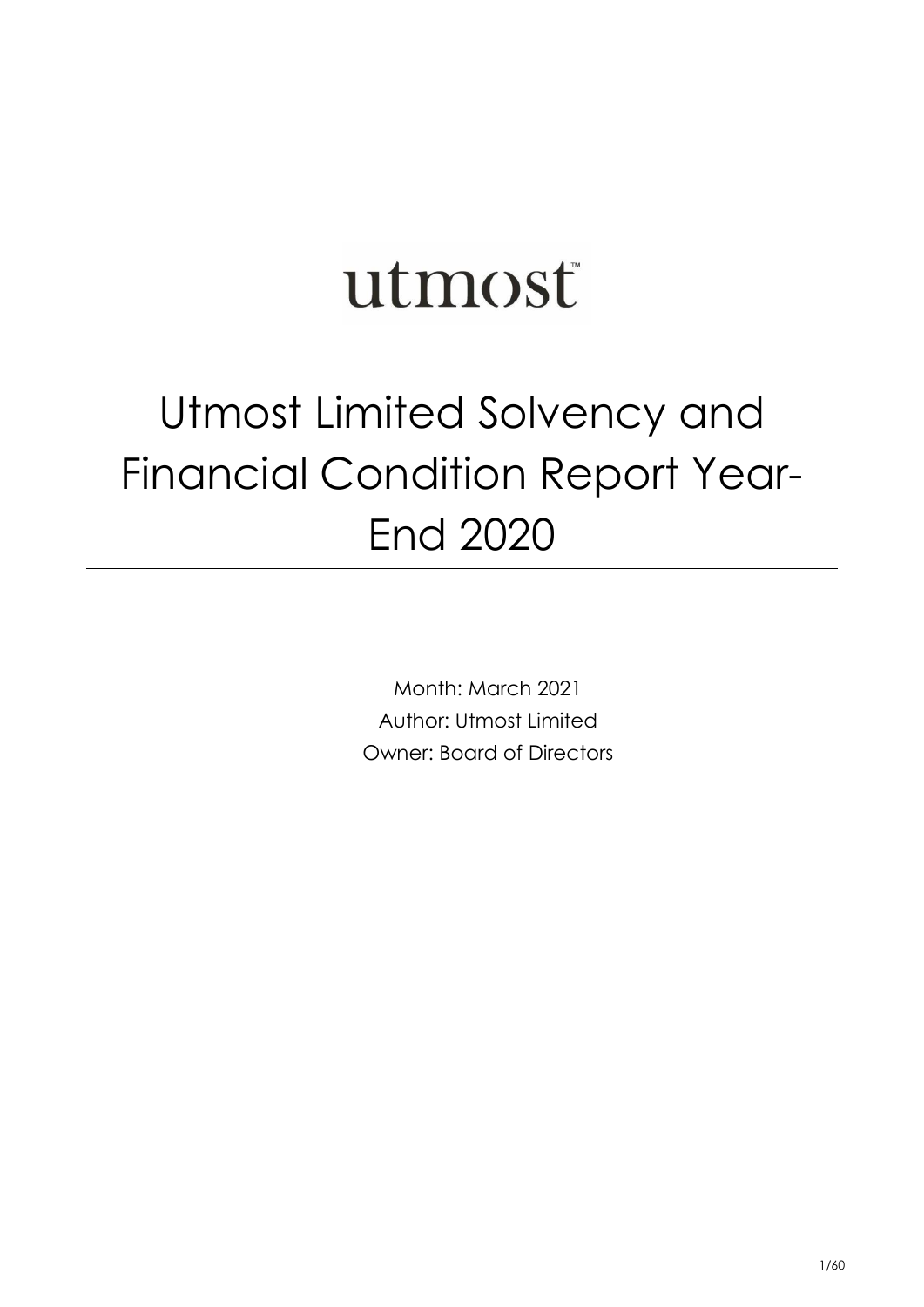## **INDEX**

| А. |                                                                                                  |  |
|----|--------------------------------------------------------------------------------------------------|--|
|    |                                                                                                  |  |
|    |                                                                                                  |  |
|    |                                                                                                  |  |
|    |                                                                                                  |  |
|    |                                                                                                  |  |
| В. |                                                                                                  |  |
|    |                                                                                                  |  |
|    |                                                                                                  |  |
|    |                                                                                                  |  |
|    |                                                                                                  |  |
|    |                                                                                                  |  |
|    |                                                                                                  |  |
| C. |                                                                                                  |  |
|    |                                                                                                  |  |
|    |                                                                                                  |  |
|    |                                                                                                  |  |
|    |                                                                                                  |  |
|    |                                                                                                  |  |
|    |                                                                                                  |  |
|    |                                                                                                  |  |
|    |                                                                                                  |  |
|    |                                                                                                  |  |
|    |                                                                                                  |  |
|    |                                                                                                  |  |
|    |                                                                                                  |  |
| Е. |                                                                                                  |  |
|    |                                                                                                  |  |
|    |                                                                                                  |  |
|    | E.3. Use of the Duration-Based Equity Risk Sub-Module in the Calculation of the Solvency Capital |  |
|    |                                                                                                  |  |
|    |                                                                                                  |  |
|    | E.5. Non-Compliance with the MinimumCapital Requirement and Solvency Capital Requirement 44      |  |
|    |                                                                                                  |  |
| F. |                                                                                                  |  |
|    |                                                                                                  |  |
|    |                                                                                                  |  |
|    |                                                                                                  |  |
|    |                                                                                                  |  |
|    |                                                                                                  |  |
|    | F.6. S.28.01.01 Linear Formula Component for Life Insurance and Reinsurance Obligations 60       |  |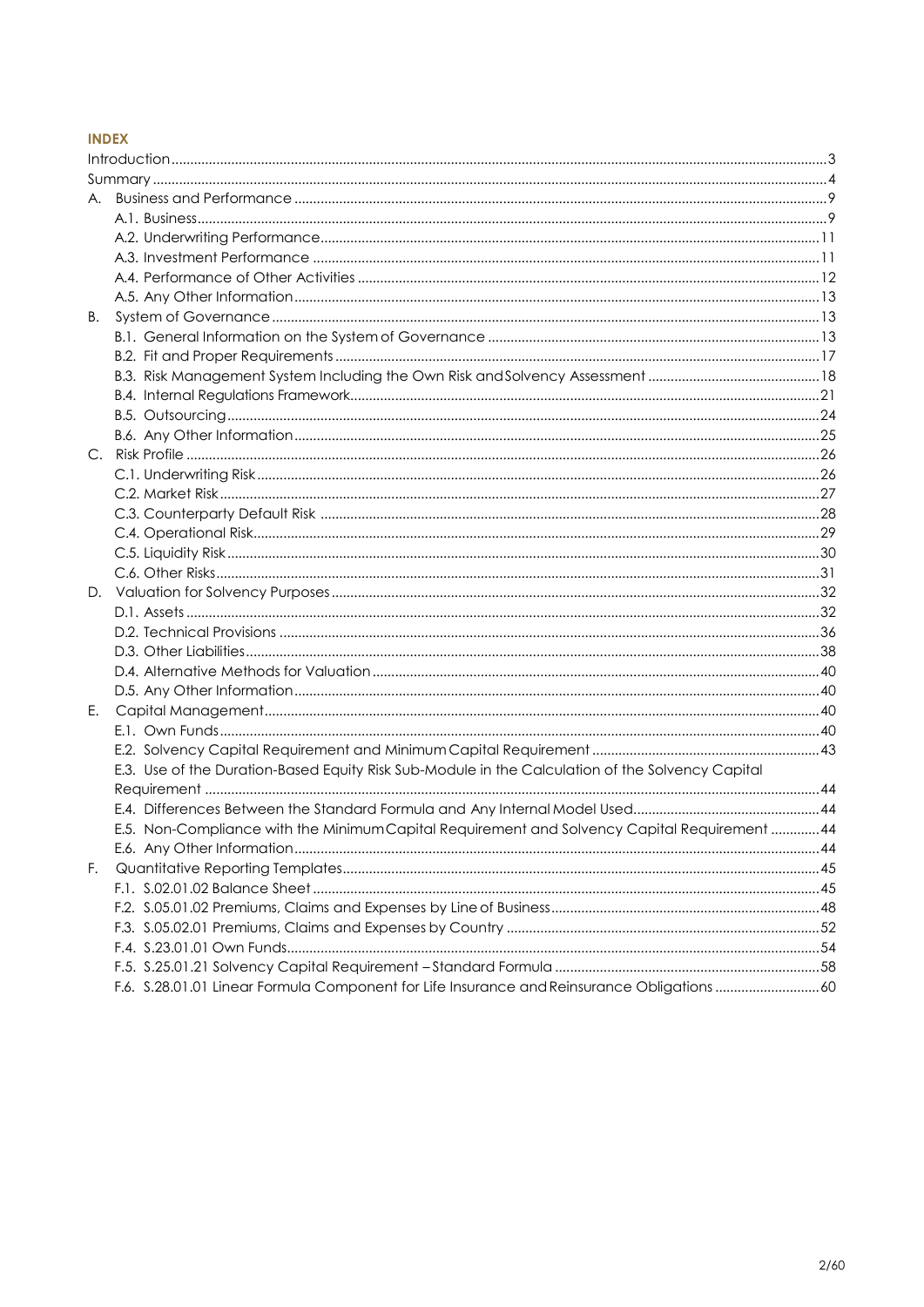## <span id="page-2-0"></span>Introduction

The harmonised European Union ("EU") wide regulatory regime for Insurance Companies, known as Solvency II, came into force with effect from 1 January 2016. The regime requires reporting and public disclosure arrangements to be put in place by insurers. The objective of the Solvency and Financial Condition Report ("SFCR") is to increase transparency in the insurance market by requiring insurance and reinsurance undertakings to disclose publicly, on at least an annual basis, a report on their solvency and financial condition. Although it is not a regulatory requirement Utmost Limited ("UL' or 'the Company") has decided to produce this report to be consistent with other parts of the Utmost International Group ("UIG").

This report covers the Business and Performance of UL, its System of Governance, Risk Profile, Valuation for Solvency Purposes and Capital Management. The Company's Board of Directors ("the Board") has ultimate responsibility for all of these matters and is assisted by various governance and control functions put in place to monitor and manage the business.

UL is incorporated in the Isle of Man and is authorised and regulated by the Isle of Man Financial Services Authority. For UK business UL is regulated by the UK Financial Conduct Authority. The principal activity of the Company is the provision of two core single premium products primarily targeted at the UK market.

The Company's financial year runs to 31 December each year and the results are reported in Sterling (£).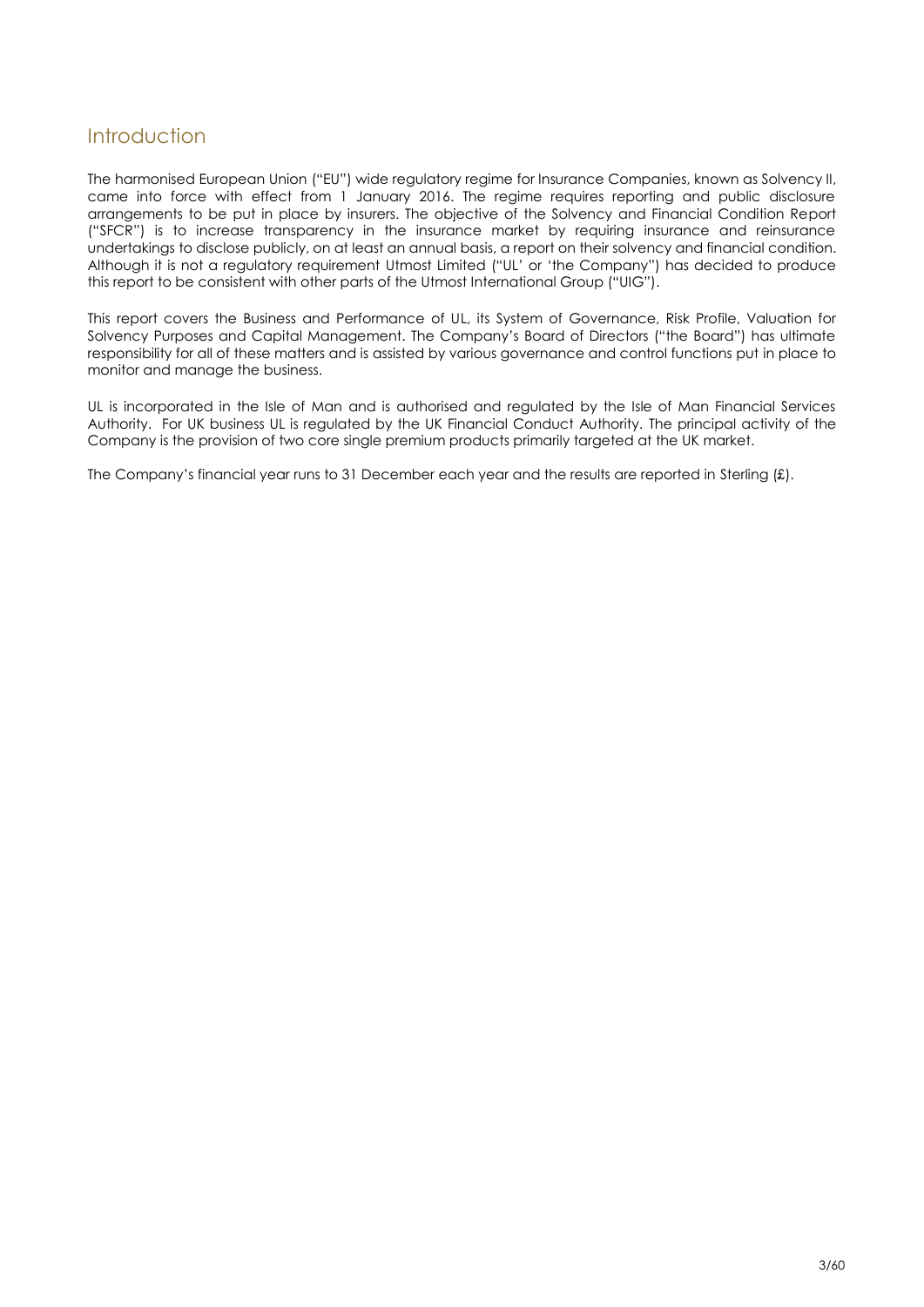## <span id="page-3-0"></span>Summary

## **BUSINESS AND PERFORMANCE**

The principal activity of the Company is the writing of long term assurance business classified as both investment and insurance contracts. There are two main products currently available to the market, the Evolution Bond ("EVO") and Estate Planning Bond ("EPB").

The EVO is a flexible investment bond which offers a wide range of investment options and is designed for individual, corporate and trustee applicants looking to invest for growth, income, tax planning or wealth transfer purposes. Evolution offers a capital redemption option meaning that it can have a lifetime of up to 99 years and does not end on the death of the policyholder.

The EPB is a single-premium investment bond, which is held in a discounted gift trust from outset and offers a wide range of investment options. It is designed to help the policyholder create a trust fund for their family that reduces their potential liability to inheritance tax immediately and over seven years, from which the policyholder takes a regular, tax-deferred 'income' (withdrawals of capital).

Both products are predominately sold in the UK. There are two modified co-insurance arrangements with AXA entities in China and Singapore where the Company provides administration. Premiums written in these jurisdictions under the agreements are included.

The Company generated a profit after tax for the 2020 financial year of £22,756k. This compares to a profit after tax of £21,333k in 2019. The key drivers behind the higher profit in 2020 are a reduction in fees and expenses, 2019 included a one off provision of £3.6m in respect of a remediation project which has been largely concluded in 2020.

## **SYSTEM OF GOVERNANCE**

Corporate governance represents the sum of the methods, models and planning, management and control systems that are required for the operation of the governing bodies. Utmost Holdings Isle of Man Limited and its subsidiary Companies' (collectively called "UHIOML" or the "Group") Risk Management Governance and Control Framework consists of company policies, administrative and accounting procedures and organisational structures, which are aimed at identifying, measuring, managing and monitoring the main risks. The specific Risk Policies, together with their Guidelines and Operating Procedures, provide more detailed rules on the Internal Control and Risk Management System.

Risk governance is aimed at establishing an effective organisational structure based on a clear definition of risk roles and responsibilities, and on a set of policies, guidelines and operating procedures. As part of its governance structure, the Group Board of Directors ("BoD") has established a series of BoD Committees with specific delegated authorities.

The key aspects of the Framework are:

Internal Control Environment - The Group has established a positive internal control environment. The control environment is the foundation for all other components of internal control, providing discipline and structure. It sets the tone of the organisation, influencing and strengthening the control consciousness of all employees. It includes the integrity, ethical values, competence development of the personnel, management's philosophy and operating style, the way roles and responsibilities are assigned, the organisation structure and governance. The oversight and direction provided by the BoD is a fundamental element for a successful control environment.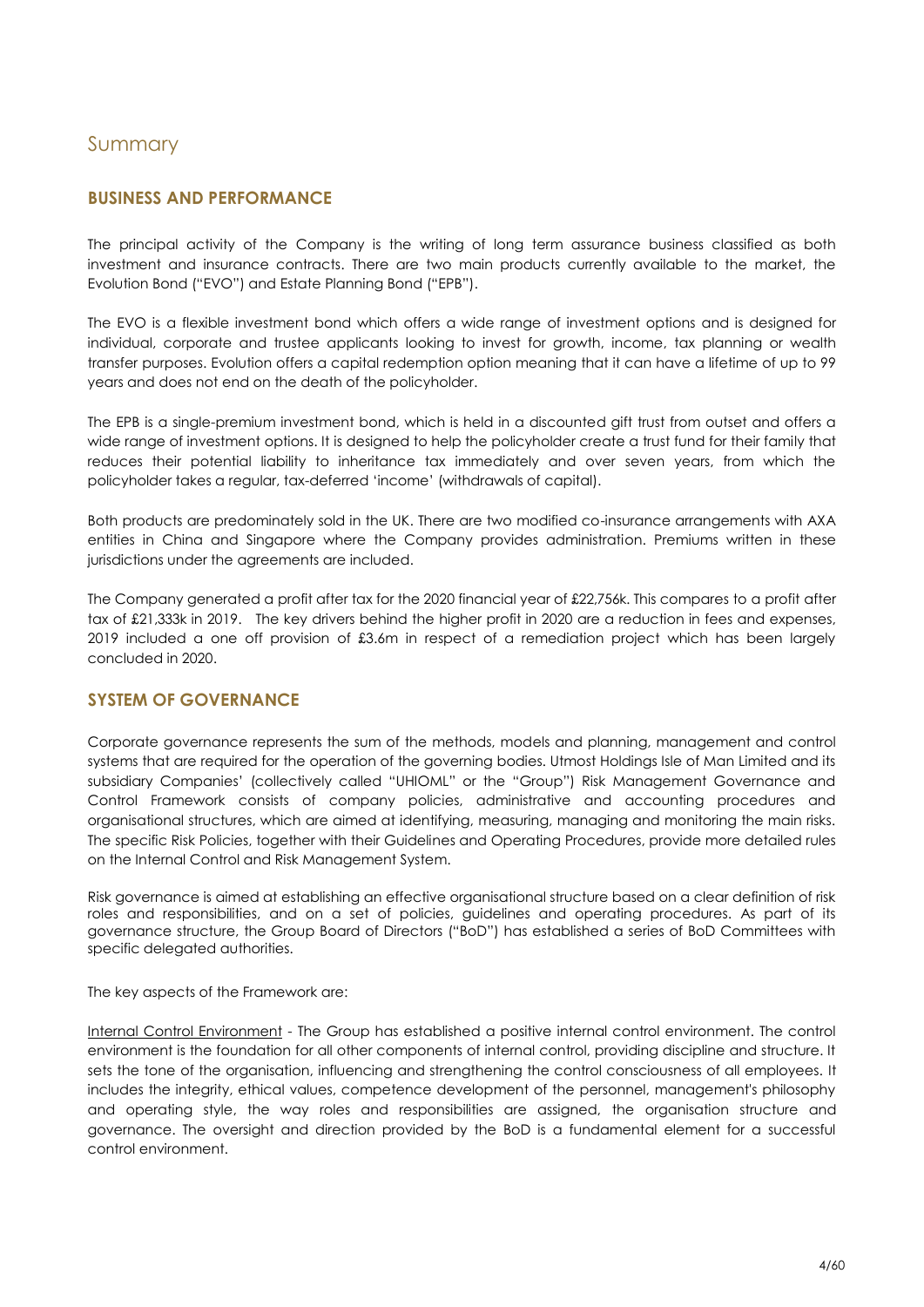Internal Control Activities - The Group ensures that management directives are effectively carried out through the establishment of adequate control activities. These ensure that necessary actions are taken to address risks in order to achieve each of the Group's objectives.

Control activities are set up throughout the organisation, at all levels and in all business functions. The control activities may include approvals, authorisations, verifications, reconciliations, reviews of operating performance, security of assets. Control activities are appropriate to the risks arising from the activities and processes to be controlled. Processes and controls are documented. Monitoring of the controls and documentation is considered to be an essential part of the management of the business.

Duties and responsibilities are clearly allocated, segregated and coordinated. They are reflected in the description of tasks and responsibilities included in Role Profiles for each individual. Effective cooperation between personnel is fostered. Powers of delegation provide for any significant decision to involve at least two key managers before the decision is being implemented.

Internal controls include the task of identifying and managing any areas of potential conflicts of interest appropriately.

Contingency plans are maintained and updated to address material risks as and when identified, which could cause vulnerabilities to entities within the Group. The aim of contingency planning is to enable the entity to continue its business activity at a predetermined minimum level to protect individuals and tangible property as well as assets. Contingency plans are reviewed, updated and tested on a regular basis.

Awareness - The Group ensures that all personnel are aware of their role in the internal control system. All personnel receive a clear message from Senior Management that control responsibilities are to be taken seriously.

Monitoring and Reporting - The Group ensures that the quality of the performance of the internal control framework is assessed over time at a business level.

Monitoring and reporting mechanisms within the internal control framework is established in order to provide the Senior Management and BoD with the relevant information for the decision-making processes.

Ongoing monitoring occurs in the course of the operations. It includes regular management and supervisory activities, and other actions personnel take in performing their duties. Internal control deficiencies are reported upstream and to the control functions, with serious matters reported to Senior Management and the BoD

## **RISK PROFILE**

Risks are generally grouped by risk types for the purposes of risk identification and measurement in accordance with the Company's risk management policy. The groups used are life underwriting/insurance (including longevity risk), market, counterparty default, operational, liquidity and other material risks, including regulatory and cyber risks. The classes of risk to which the Company is exposed have not changed significantly over the year.

Risk identification is carried out on a regular basis as part of the business planning process. The process involves consideration of both internal and external data, and their application in both normal and stressed environments. Sources for identifying risk include risk event analysis, management information and other governance processes, and input from management and internal committees.

The Company sets its capital risk appetite and limits considering the Solvency II Solvency Capital Requirement ("SCR") and the solvency coverage ratio. The Company also reports SCR under the local insurance and valuation regulations prescribed by the Isle of Man Financial Services Authority. The SCR and solvency coverage ratio are used to assess the significance of risks and to determine appropriate strategies for their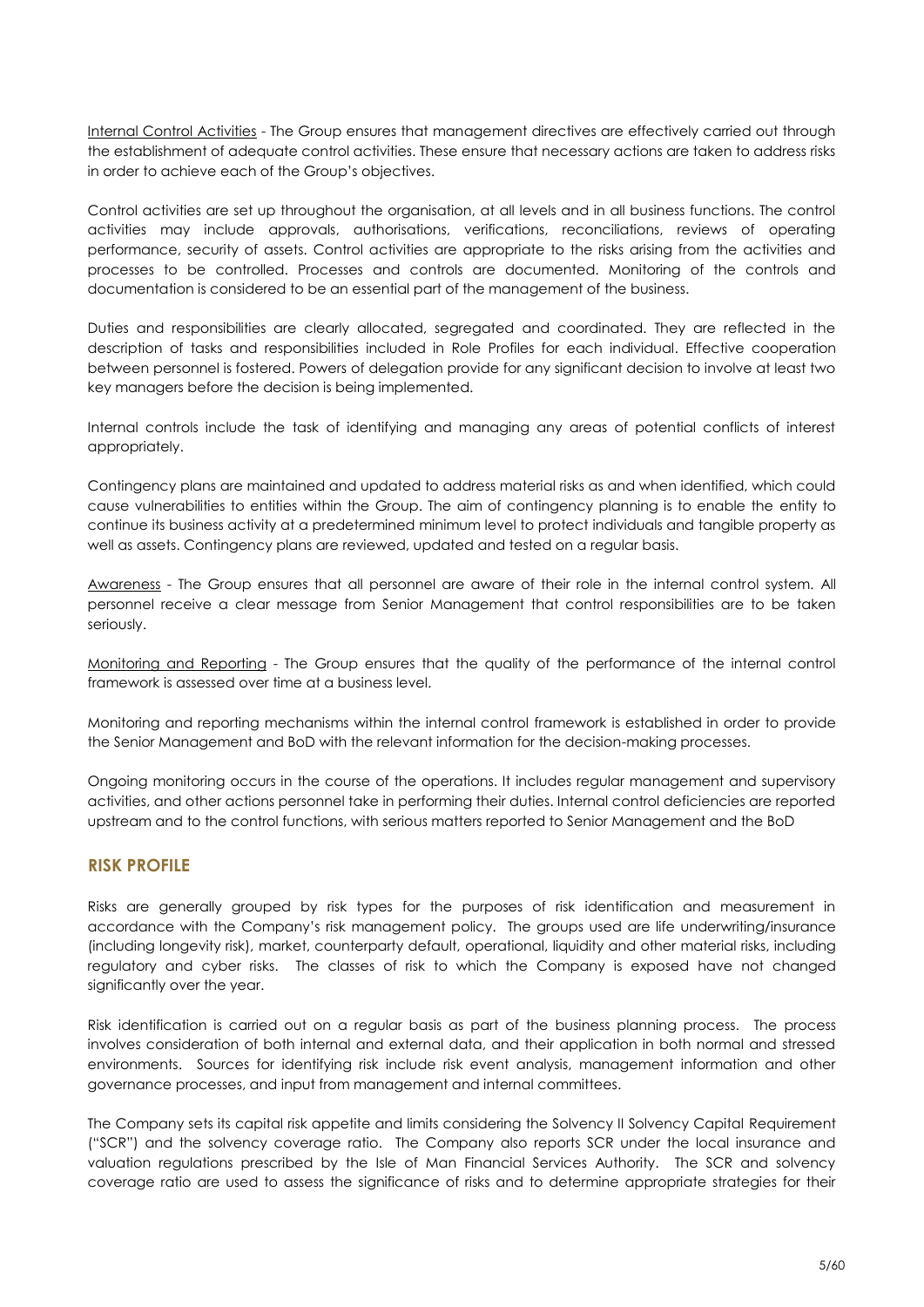management.

The chart below shows the composition of the Company's undiversified SCR as at 31 December 2020:



#### **Market Risks**

UL is exposed to market risk as a result of adverse market movements on underlying policyholder assets.

The Company typically invests the single premiums collected in financial instruments but does not bear the market risk directly. However, UL is exposed to adverse market movements, as income to shareholders is calculated as a percentage of asset values, and therefore decreases in market values reduce UL's fee income.

The key market risks UL are exposed to are:

- Equity risk: a reduction in equity values and equity based components of future profits recognised in the shareholder income.
- Currency risk: where movements in exchange rates can result in gains or losses on shareholder income. The Company's base currency is GBP and the next largest exposure is to USD.
- Interest rate risk: movements in interest rates directly impact the present value of future asset and liability cash flows.
- Property risk: where movements in property values reduce the related components of future profits. There is limited exposure to property investments held by policyholders.
- Spread risk: defined as the risk that arises from changes in or volatility of credit spreads over the risk free interest rate term structure. This risk may be specific to the standing of an obligor or guarantor or may be systemic. UL's has exposure both within policyholder and shareholder assets.
- Concentration risk: additional risk arising from aggregated exposures to entities under the common control of a single name entity.

Market risks contribute £109.8m of SCR before diversification (2019: £115.9m). The SCR arising from Equity and Currency risks are the main contributors to market risk. Equity SCR decreased from £68.2m to £65.1m whilst Currency SCR increased from £25.5m to £27.7m.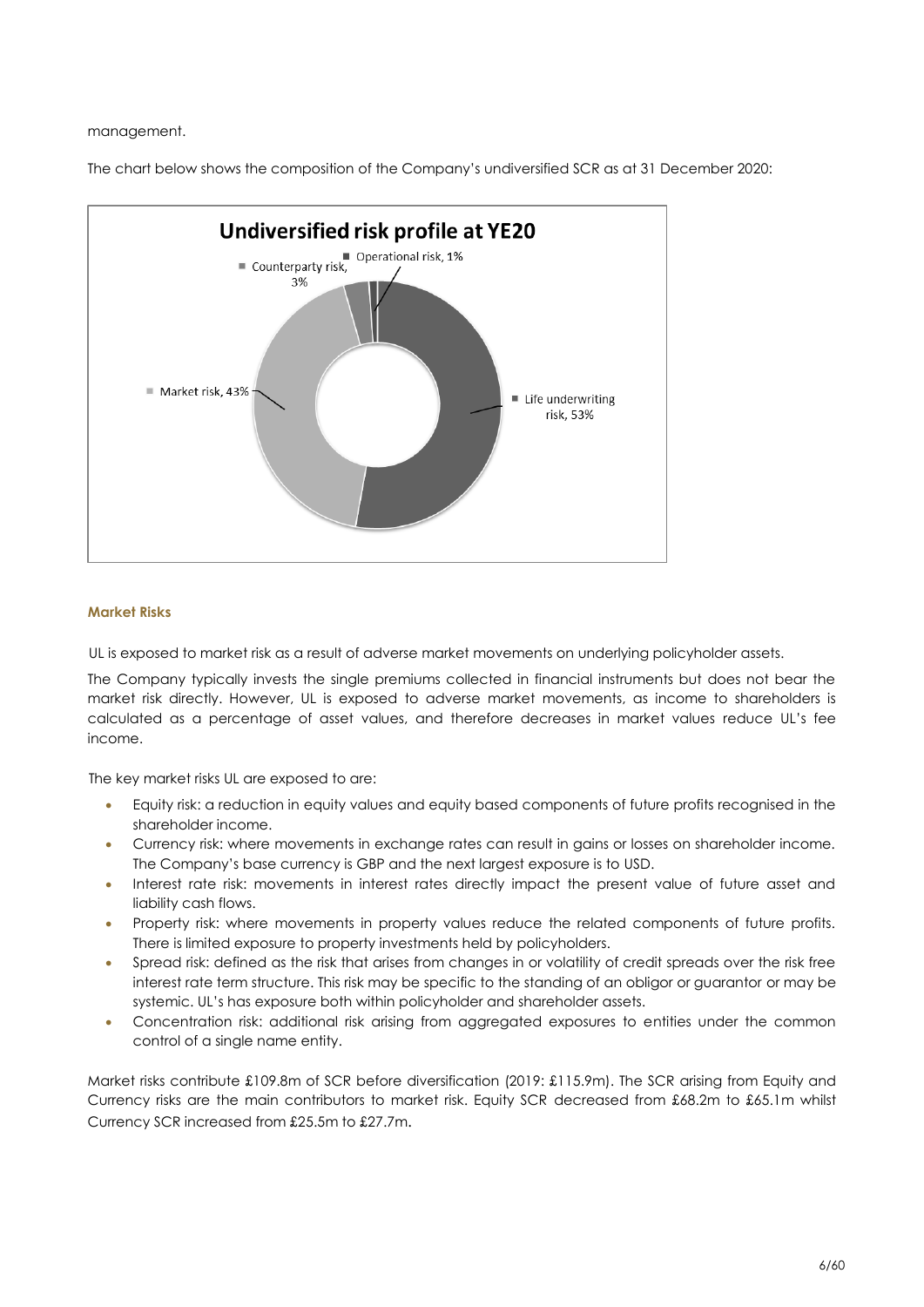#### **Counterparty Risks**

UL is exposed to the risk of incurring losses due to the inability of counterparties to honour their financial obligations. UL's direct credit risk exposure includes both credit and counterparty default risks.

The Company's key default risks include:

- The exposure the Company has to Aviva Life and Pensions Limited as a result of the reinsurance agreement in place to allow the Company's policyholders access the With-Profits funds
- The counterparty default exposure from cash deposits.

#### **Life Underwriting Risk**

Life Underwriting Risk relate to the risk of unfavourable underwriting and expense experience, relative to assumptions, resulting in reduced profitability for UL. The key life risks for the Company are:

- Lapse risk: this arises from customers lapsing their policies earlier than expected through either partial or full surrenders. This also includes a catastrophic event resulting in a mass lapse event.
- Expense risk: defined as the change in the value of liabilities resulting from changes in the expenses incurred in servicing insurance contracts.

#### **Operational Risk**

Operational Risk is the risk of loss arising from inadequate or failed internal processes, personnel or systems, or from external events. UL is exposed to operational risk as part of its day-to-day operations. An operational risk management framework has been implemented to identify, assess and monitor operational risks.

#### **Liquidity Risk**

Liquidity risk refers to the risk that the company will not be able to meet both expected and unexpected cash flow requirements. UL manages this Risk to meet its own obligations and cash commitments due to unexpected contingent market situations, through an ongoing monitoring of actual and expected cash flows, and the availability of assets that can be sold easily without loss in the event of need. This activity aims at maintaining a high financial robustness both in the short and long term horizons, which helps to mitigate UL's liquidity risk and is the basis for the evaluation of the adequacy of the adopted measures.

Further information on UL's risks is included in Section C.

## **VALUATION FOR SOLVENCY PURPOSES**

UL's assets, technical provisions and other liabilities are valued in accordance with the Solvency II Directive, and also on the local Isle of Man regulations as stipulated in the Insurance (Long-Term Business Valuation and Solvency) Regulations 2018, a risk based solvency regime similar to Solvency II. The principle underlying the approaches is that the value determined is that at which the relevant item could be exchanged, transferred or settled by knowledgeable and willing third parties in an arm's length transaction.

The valuation methods used by the Company have not changed during the year. The Company has not applied any transitional measures, nor does it apply matching or volatility adjustments, in its valuation of technical provisions.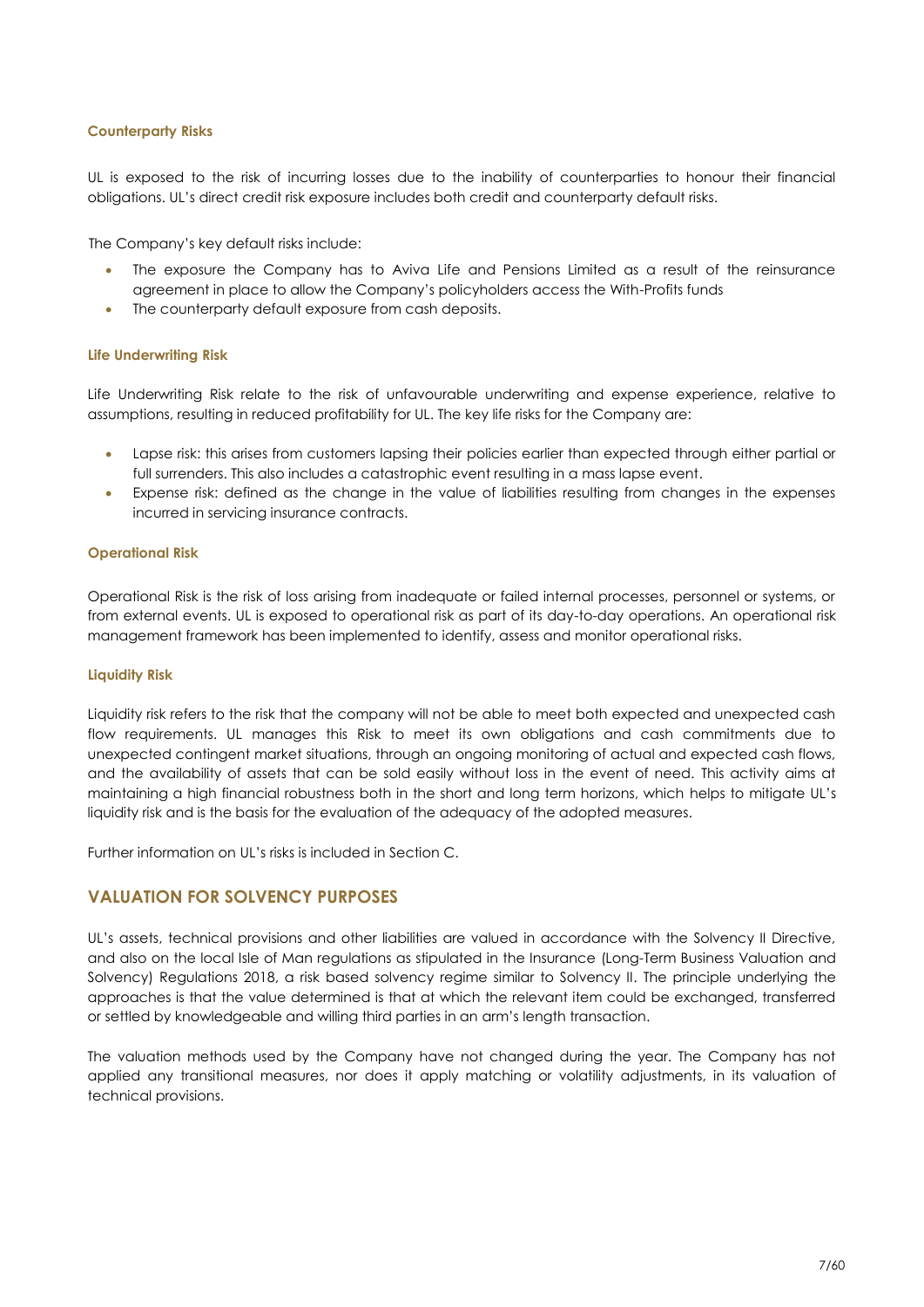The Solvency II assets and liabilities and technical provisions at 31 December are outlined below.

#### **Solvency II Assets, Liabilities and Technical Provisions**

|                          | 31 December 2019<br>£'000 | 31 December 2020<br>£'000 |
|--------------------------|---------------------------|---------------------------|
| Total Assets             | 10.474.303                | 10.636.699                |
| Total Liabilities        | 10,233,600                | 10,401,165                |
| Net Technical Provisions | 9.932.229                 | 10,109,930                |

UL's assets, liabilities and technical provisions increased during 2020. The key reason for the increase was the impact of positive market performance on policyholder asset values. The technical provisions have increase due to changes in operating assumptions.

Further information on UL's assets and liabilities, including the differences between the Solvency II value and the Statutory Accounts value, is provided in Sections D1 and D3.

## **CAPITAL MANAGEMENT**

UL calculates its Solvency Capital Requirement according to the Standard Formula methodology, corresponding to a Value-at-Risk of basic own funds of the Company subject to a confidence level of 99.5% over a one year period. At year-end 2020 UL had a solvency capital ratio, using the Standard Formula methodology, of 151%.

UL's Own Funds are all classified as Tier 1. The table below outlines the Own Funds that are eligible to meet the SCR and Minimum Capital Requirement ("MCR").

There were no instances of non-compliance with the SCR or MCR over the reporting period.

## **Solvency Capital Requirement and Minimum Capital Requirement**

|                                                | <b>31 December 2019</b> | 31 December 2020 |
|------------------------------------------------|-------------------------|------------------|
|                                                | £'000                   | £'000            |
| <b>Solvency Capital Requirement</b>            | 151,020                 | 156,438          |
| Minimum Capital Requirement                    | 67.959                  | 70.397           |
| Isle of Man Minimum Capital Requirement        | 53,432                  | 55,694           |
| Eligible Own Funds                             | 240,668                 | 235,534          |
| Solvency Coverage Ratio                        | 159.36%                 | 150.56%          |
| Minimum Solvency Coverage Ratio                | 354.14%                 | 334.58%          |
| Isle of Man Minimum Solvency Coverage<br>Ratio | 450.42%                 | 414.95%          |

Further details on UL's capital position are outlined in Section E.

## **COVID-19**

Since 31 December 2019 the risk event in relation to the global Covid-19 pandemic has continued. The potential impact arising from increased death claims due to Covid-19 has been estimated and allowances made for market fluctuations following falls in equity markets and government bond yields, credit spread widening and exchange rate movements.

The impact analysis concluded that the solvency of the Company has not been impacted and the Company remains in a strong position. The Company continues to monitor its solvency weekly and reporting the figures to the Isle of Man FSA.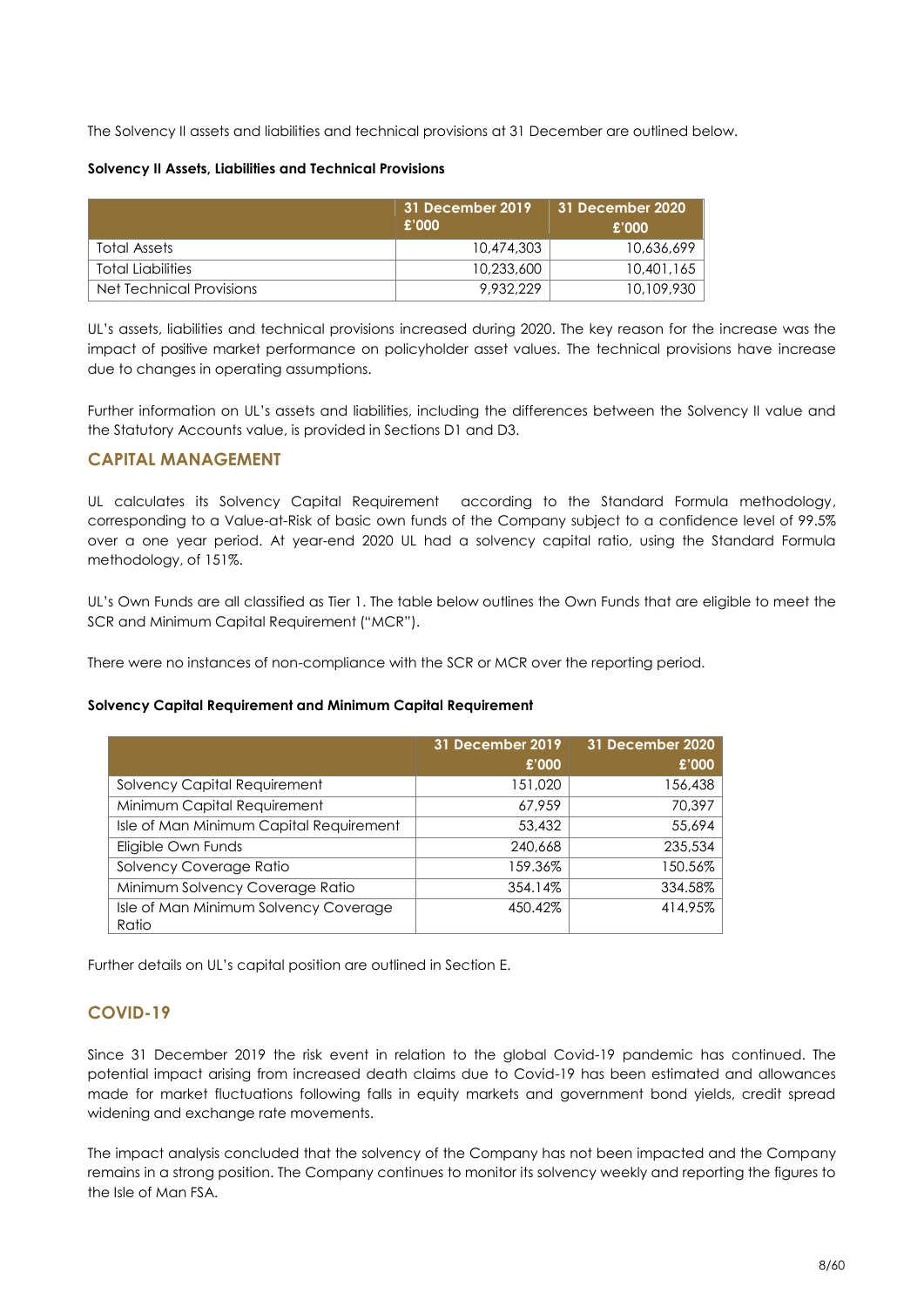Whilst possible changes in policyholder behaviour may occur these are being monitored through a range of management information, with the Company's focus remaining on maintaining the highest customer service levels. The Company has also invoked its business continuity management procedures and it continues to operate as near normal service as possible whilst observing government guidelines.

## <span id="page-8-0"></span>A. Business and Performance

## <span id="page-8-1"></span>**A.1. BUSINESS**

## **Legal Entity Name:**

Utmost Limited

## **Registered Office:**

Royalty House Walpole Avenue Douglas Isle of Man IM1 2SL

## **Auditors:**

PriceWaterhouseCoopers Sixty Circular Road Douglas, Isle of Man IM1 1SA

#### **Regulated by: :**

Isle of Man Financial Services Authority ("IOM FSA") PO Box 58 Finch Hill House Douglas Isle of Man IM99 1DT

#### **Board of Directors as at 31 December 2020:**

| <b>Name</b>            | <b>Position</b>                       | <b>Nationality</b> | <b>Date Appointed</b>          |
|------------------------|---------------------------------------|--------------------|--------------------------------|
| Neil Duggan (Chairman) | Independent Non-Executive             | <b>British</b>     | <b>March 2013</b>              |
|                        |                                       |                    | (Chairman - September<br>2018) |
| Matthew Coffey         | Independent Non-Executive             | Irish              | September 2018                 |
| Chris Hall             | Independent Non-Executive             | <b>British</b>     | November 2013                  |
| Ian Maidens            | Non-Executive                         | <b>British</b>     | October 2016                   |
| Paul Thompson          | Non-Executive                         | <b>British</b>     | October 2016                   |
| Michael Foy            | Executive, Chief Executive<br>Officer | <b>British</b>     | February 2008                  |
| Karl Moore             | Executive, Chief Financial            | <b>British</b>     | September 2018                 |
|                        | Officer                               |                    |                                |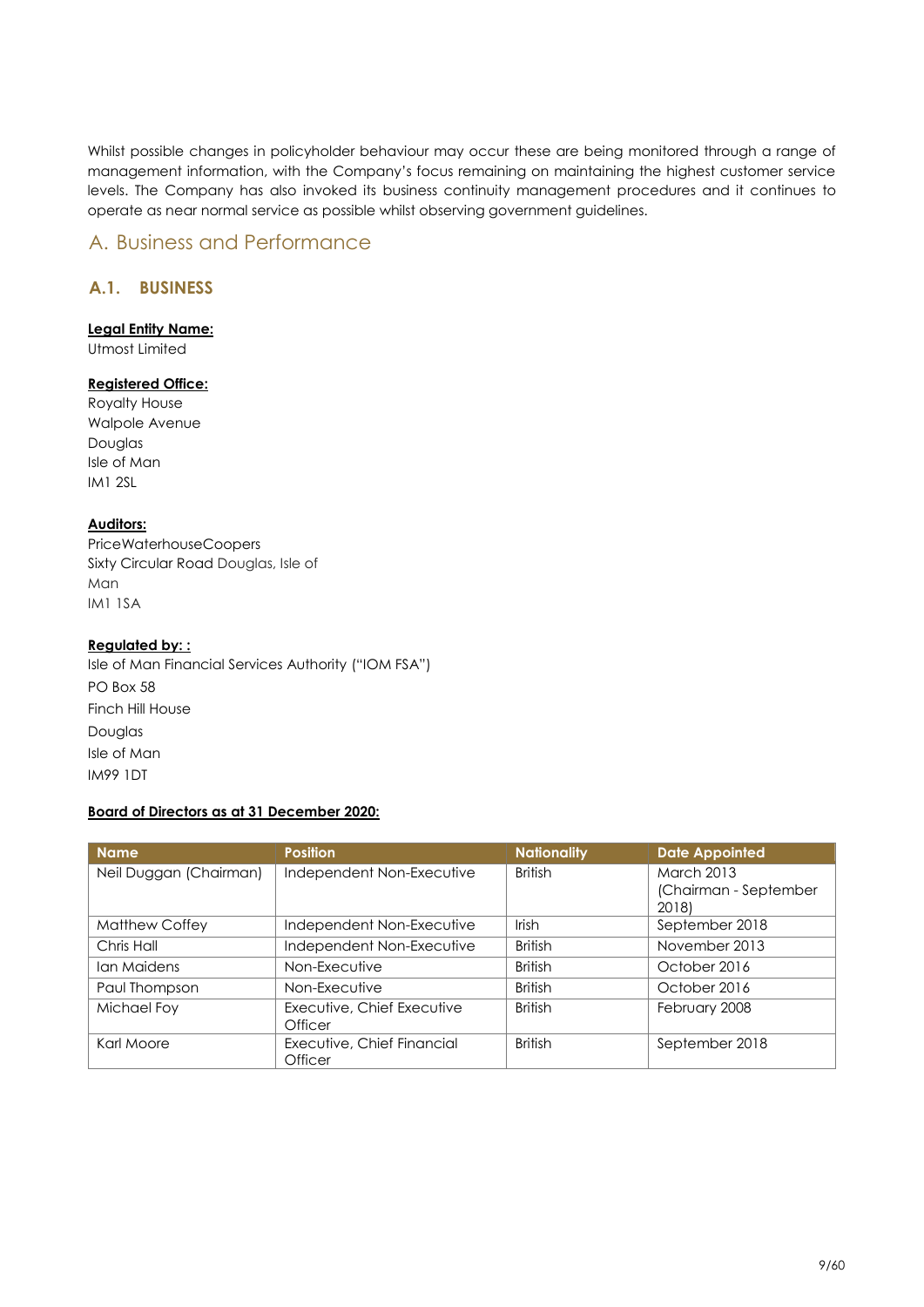**UL Ownership Structure (all ownership is 100% unless otherwise stated)**



UL is incorporated in the Isle of Man and is authorised by the IOM FSA to conduct insurance business.

## **UL Organisational Structure**

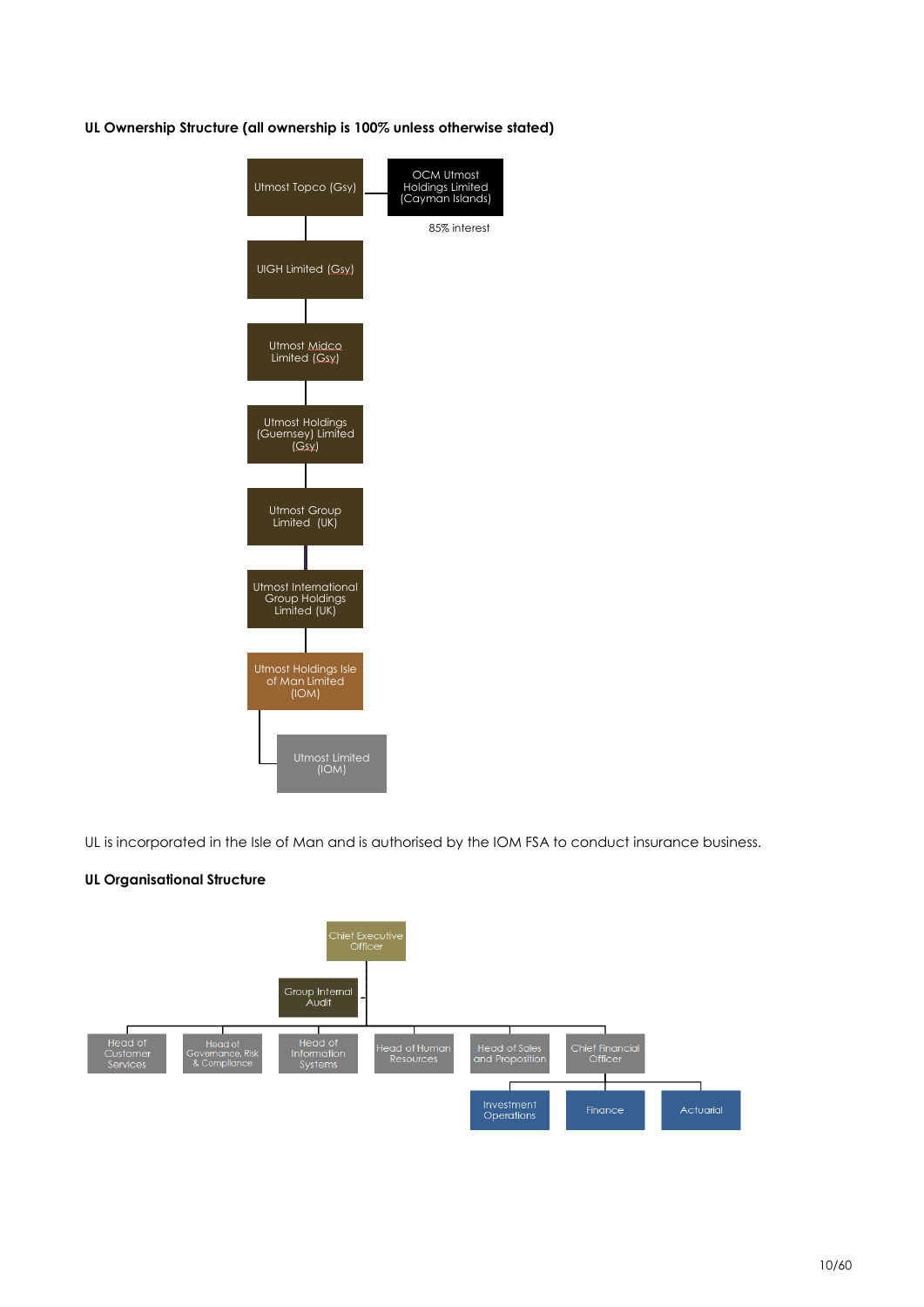## <span id="page-10-0"></span>**A.2. UNDERWRITING PERFORMANCE**

The majority of the Company's gross premium written in both 2020 and 2019 was from the United Kingdom. Premiums received during the year relate to Evolution and Estate Planning Bond single premiums, and regular premiums.

#### **Gross Written Premiums**

|                        | E'OOO   | 31 December 2019   31 December 2020  <br>£'000 |
|------------------------|---------|------------------------------------------------|
| Gross Written Premiums | 386,268 | 375,844                                        |

New business unit-linked sales were lower in 2020 compared to 2019, largely due to the impact of COVID 19 Global pandemic on the distribution environment.

The financial statements have been prepared on a going concern basis in accordance with Financial Reporting Standard 101 "Reduced Disclosure Framework" ("FRS 101").

Detailed information on the Company's premiums, claims and expenses is included in S.05.01.02 and S.05.02.01 in Section F. Quantitative Reporting Templates.

## **A.3. INVESTMENT PERFORMANCE**

#### **Investments for the Benefit of Life Assurance Policyholders who bear the Investment Risk**

The investments linked to insurance policies are selected by policyholders, or their appointed advisors or, where applicable, by asset managers selected by the policyholders and appointed for the purpose by the Company. The assets are owned by the Company. The Company is required to maintain assets to match its policyholder liabilities at all times. The value of assets under management is affected by new business, asset and currency performance, fee deductions and policies maturing or surrendering each year.

#### **Investments for the benefit of life assurance policyholders who bear the investment risk**

| <b>Policyholder Investments</b>                                                 | <b>31 December 2019</b><br>£'000 *Restated* | 31 December 2020<br>£'000 |
|---------------------------------------------------------------------------------|---------------------------------------------|---------------------------|
| Financial assets at fair value to cover liabilities<br>under insurance contract | 220,601                                     | 218,337                   |
| Financial assets at fair value to cover linked<br>liabilities                   | 10.039.912                                  | 10,315,059                |
| Cash balances and cash equivalents                                              | 118,646                                     | 24,250                    |
| Total                                                                           | 10,379,159                                  | 10,557,646                |
|                                                                                 |                                             |                           |
| <b>Breakdown of Investments</b>                                                 |                                             |                           |
| Ordinary Shares and Funds                                                       | 2,983,707                                   | 3,107,313                 |
| Discretionary managed portfolios                                                | 5,988,208                                   | 6,359,370                 |
| Modified coinsurance account                                                    | 523,975                                     | 402.073                   |
| <b>Deposits</b>                                                                 | 278,822                                     | 398,698                   |
| Other Investments                                                               | 265,200                                     | 47,605                    |
| <b>Total Investments</b>                                                        | 10,039,912                                  | 10,315,059                |

\*Restated\* - the 2019 results have been restated to include the Modified co-insurance assets within Investments and align cash and cash equivalents to the financial statement disclosure.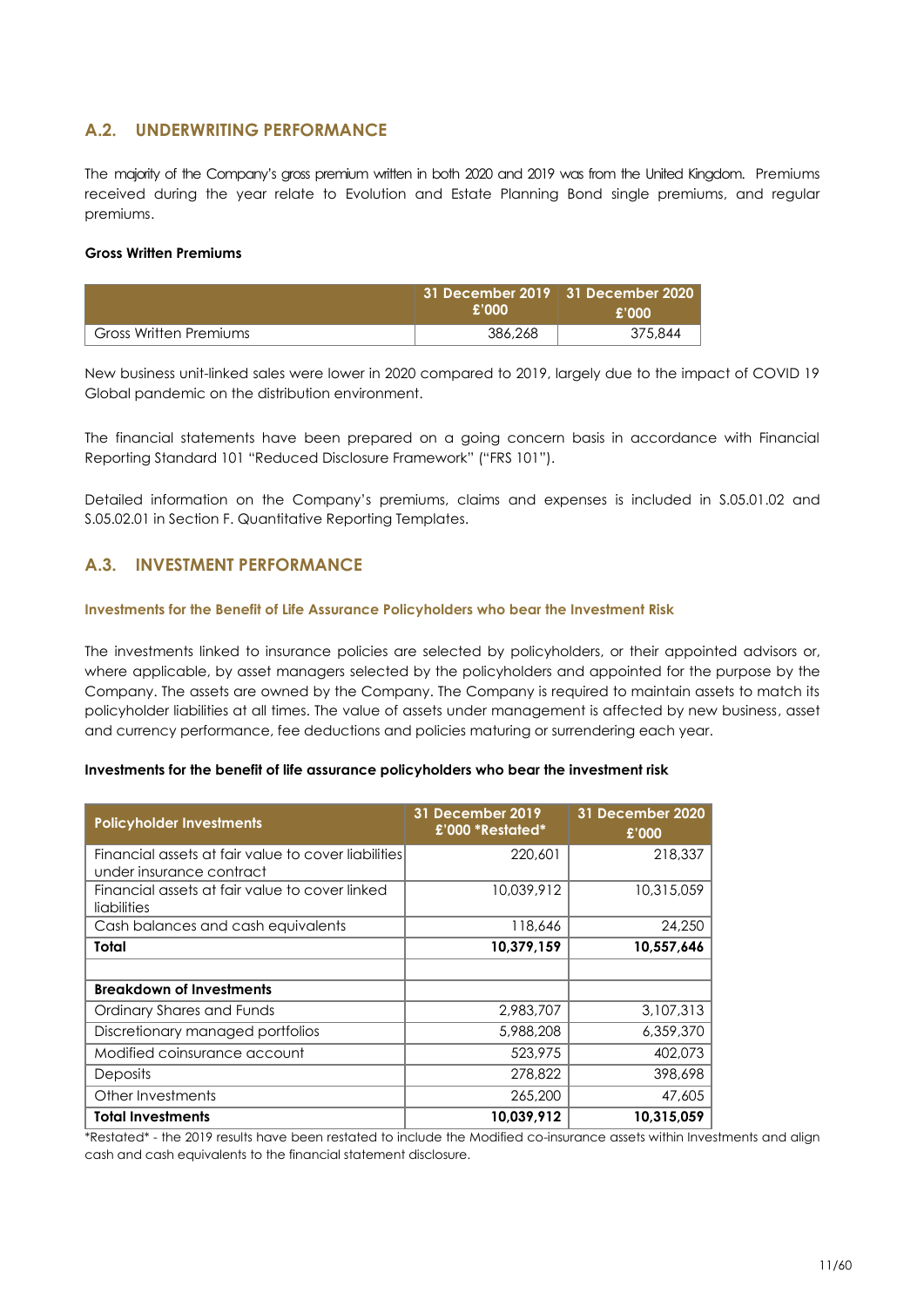Total policyholder investments increased from 2019 to 2020 primarily due to financial market performance and new business premiums, partially offset by policyholder withdrawals. **Company Financial Investments**

Company financial investments are primarily bonds, investment funds and investments in subsidiaries.

## **Company Financial Investments**

| <b>Company Financial Investments</b>       | 31 December 2019<br>£'000 | 31 December 2020<br>£'000 |
|--------------------------------------------|---------------------------|---------------------------|
| <b>Financial Assets</b>                    |                           |                           |
| <b>Investment Funds</b>                    | 10,923                    | 11,036                    |
| <b>Deposits</b>                            | 17,050                    | 10,000                    |
| Cash balances and cash equivalents         | 12,058                    | 16,275                    |
| <b>Total Financial Assets</b>              | 40,031                    | 37,311                    |
| Long term loan                             | 20,000                    | 20,000                    |
| <b>Total Company Financial Investments</b> | 60,031                    | 57,311                    |

<span id="page-11-1"></span>Investment income on the Company's financial investments relates to interest income on the long term loan, deposits, and cash and cash equivalents, and dividend income from investment funds. Movements are recognised in the statement of comprehensive income in the period in which they arise.

#### **Investment performance**

| Investment performance on Policyholder and Company<br><b>Financial Investments</b> | 31 December 2019<br>£'000 | 31 December 2020<br>£'000 |
|------------------------------------------------------------------------------------|---------------------------|---------------------------|
| Interest income                                                                    | 4,735                     | 3.862                     |
| Dividend income                                                                    | 16,409                    | 26.311                    |
| (Loss)/Gains on investments                                                        | 999.527                   | 383.144                   |
| <b>Total Investment Performance</b>                                                | 1,020,671                 | 413.317                   |

## <span id="page-11-0"></span>**A.4. PERFORMANCE OF OTHER ACTIVITIES**

#### **Expenses**

Operating expenses for the Company include acquisition and other commission for direct insurance. The expenses include payroll costs as well as third party administrator related expenditure and office overheads. Depreciation of tangible fixed assets, amortisation of intangible fixed assets, write-off of intangible fixed assets and Auditors' remuneration for the audit of the entity's financial statements are also included. Operating costs are charged through the technical account of the statement of comprehensive income of the Company.

#### **Dividends**

During 2020 the Company paid dividends of £19,660k to its immediate parent Utmost Holdings Isle of Man Limited (2019: £19,900k).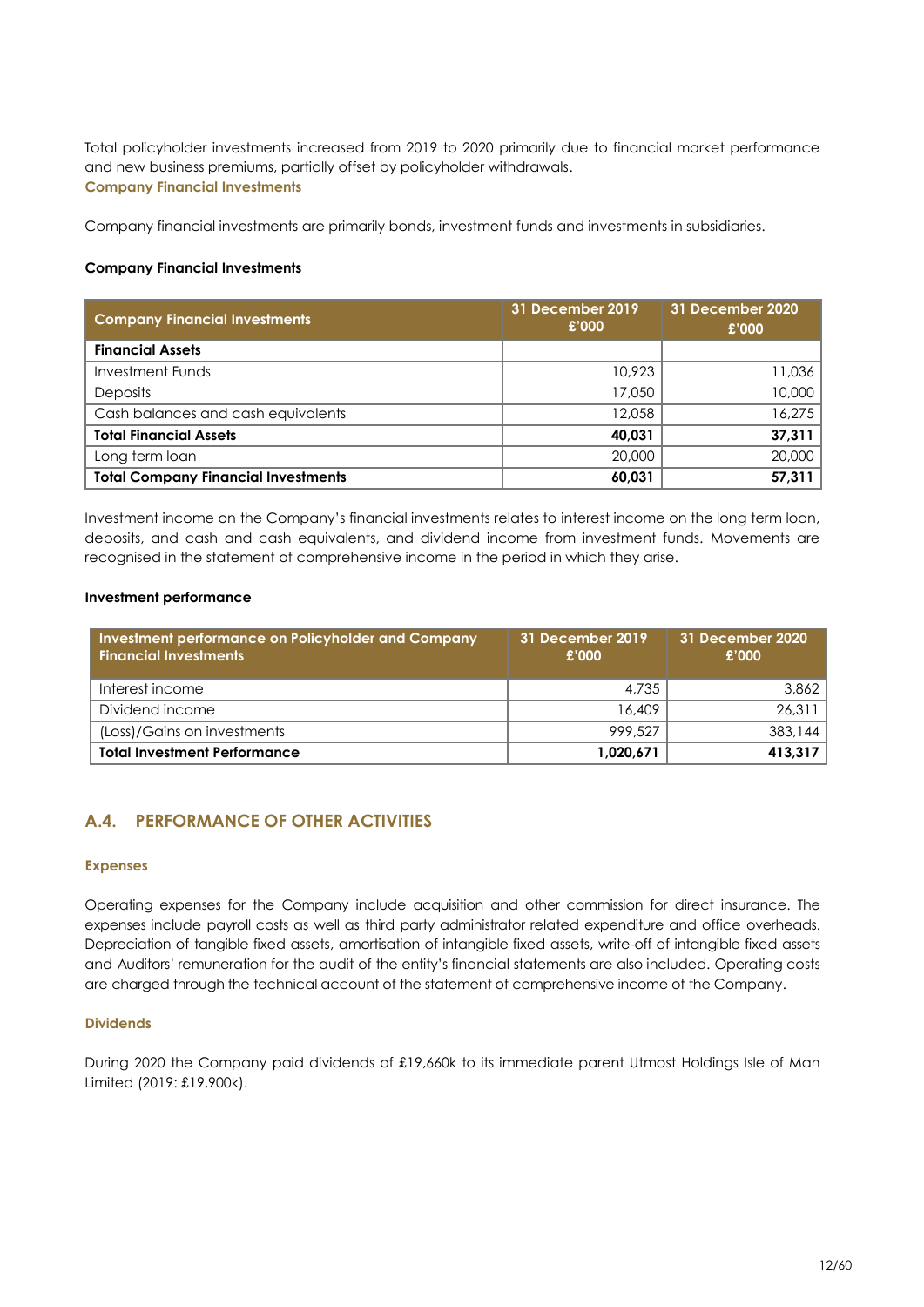#### **Leasing Arrangements**

The Company has no leases in place. The office lease is part of Utmost Services Limited and not under the Company.

## <span id="page-12-0"></span>**A.5. ANY OTHER INFORMATION**

## **A.5.1 COVID-19**

Since 31 December 2019 the risk event in relation to the global Covid-19 pandemic has continued. The potential impact arising from increased death claims due to Covid-19 has been estimated and allowances made for market fluctuations following falls in equity markets and government bond yields, credit spread widening and exchange rate movements.

The impact analysis concluded that the solvency of the Company has not been impacted and the Company remains in a strong position. The Company continues to monitor its solvency and reporting the figures to the Isle of Man FSA.

Possible changes in policyholder behaviour may occur these are being monitored through a range of management information, with the Company's focus remaining on maintaining the highest customer service levels. The Company has also invoked its business continuity management procedures and it continues to operate as near normal service as possible whilst observing government guidelines.

## B. System of Governance

## <span id="page-12-1"></span>**B.1. GENERAL INFORMATION ON THE SYSTEM OF GOVERNANCE**

Corporate governance represents the sum of the methods, models and planning, management and control systems that are required for the operation of the Company's governing bodies.

UL's corporate governance is based on a number of cornerstones, such as the central role played by the Board, the correct management of situations that present conflicts of interest, transparency in disclosing decisions regarding the management of the Company, and the effectiveness of the Internal Control & Risk Management framework.

## **B.1.1. INFORMATION ON GENERAL GOVERNANCE**

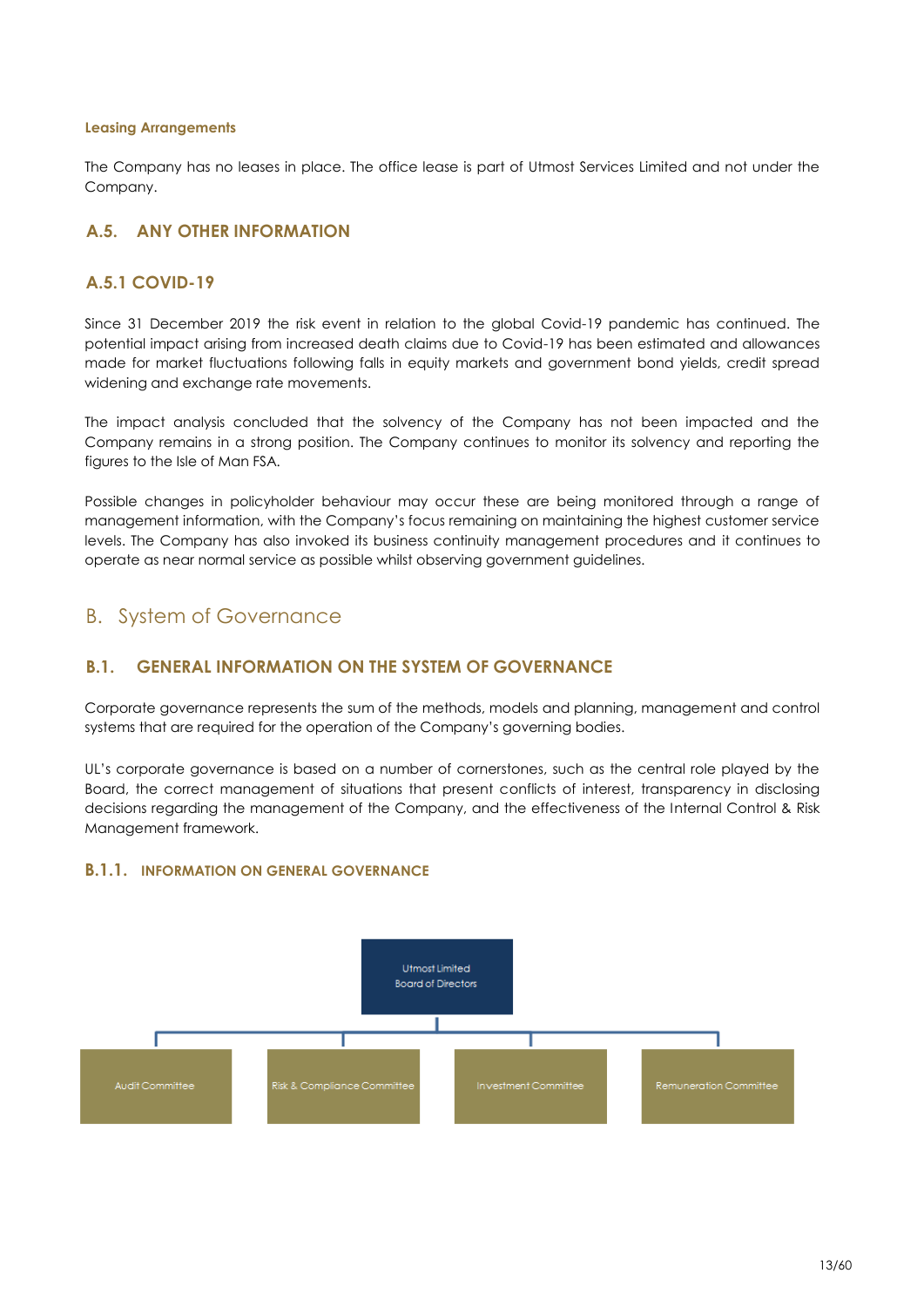Utmost Holdings Isle of Man Limited is the holding company of the Group. The Board of Utmost Holdings Isle of Man Limited consists of three independent non-executive directors, two non-executive directors and two executive directors.

The Board takes overall responsibility for the management of the Group which includes:

- Strategic planning and direction;
- Setting budgets;
- Compliance with regulatory and legal expectations;
- Risk management including setting the risk appetite; and
- Remuneration policies

## Utmost Holdings Isle of Mo<br>Limited T Ï Utmost Trustee Solut<mark>i</mark>a<br>Limited Jtmost Administrat<br>Limited Utmost Partner<mark>ships</mark><br>Limited Management Committee Proposition Management Committee Investment Panel **Trust Forum**

**Governance Structure**

The Utmost Limited Board consists of three Independent Non-Executive Directors, two Non-Executive Directors and two Executive Directors, with membership reviewed every three years.

All Committees have been established and authorised by the Board of Utmost Holdings Isle of Man Limited and have the delegated authority from the other Group companies to provide oversight. The Committees consist of the three Independent Non-Executive Directors, Non-Executive Directors, and the relevant Executive Directors with contributions from the appropriate Subject Matter Experts. For the Audit Committee this will include the external auditor, PwC, and ordinarily the Group Head of Internal Audit.

The Board has a Terms of Reference (TOR) and a Statement of Reserved Matters (SORM). The Board is responsible for organising and controlling the affairs of the Company effectively and to do this within a Group context, it delegates a wide variety of tasks.

The Board, however, retains ultimate responsibility for the affairs and management of the Company and, to satisfy the general obligations placed on it by Isle of Man Companies legislation, the Isle of Man Government Financial Services Authority and where appropriate the UK Financial Conduct Authority, it must ensure that such delegation is properly controlled. This entails the Board undertaking certain key tasks itself, and ensuring appropriate notification with respect to delegated tasks.

The SORMs identify those matters which the boards require to be brought before them for decision in all instances.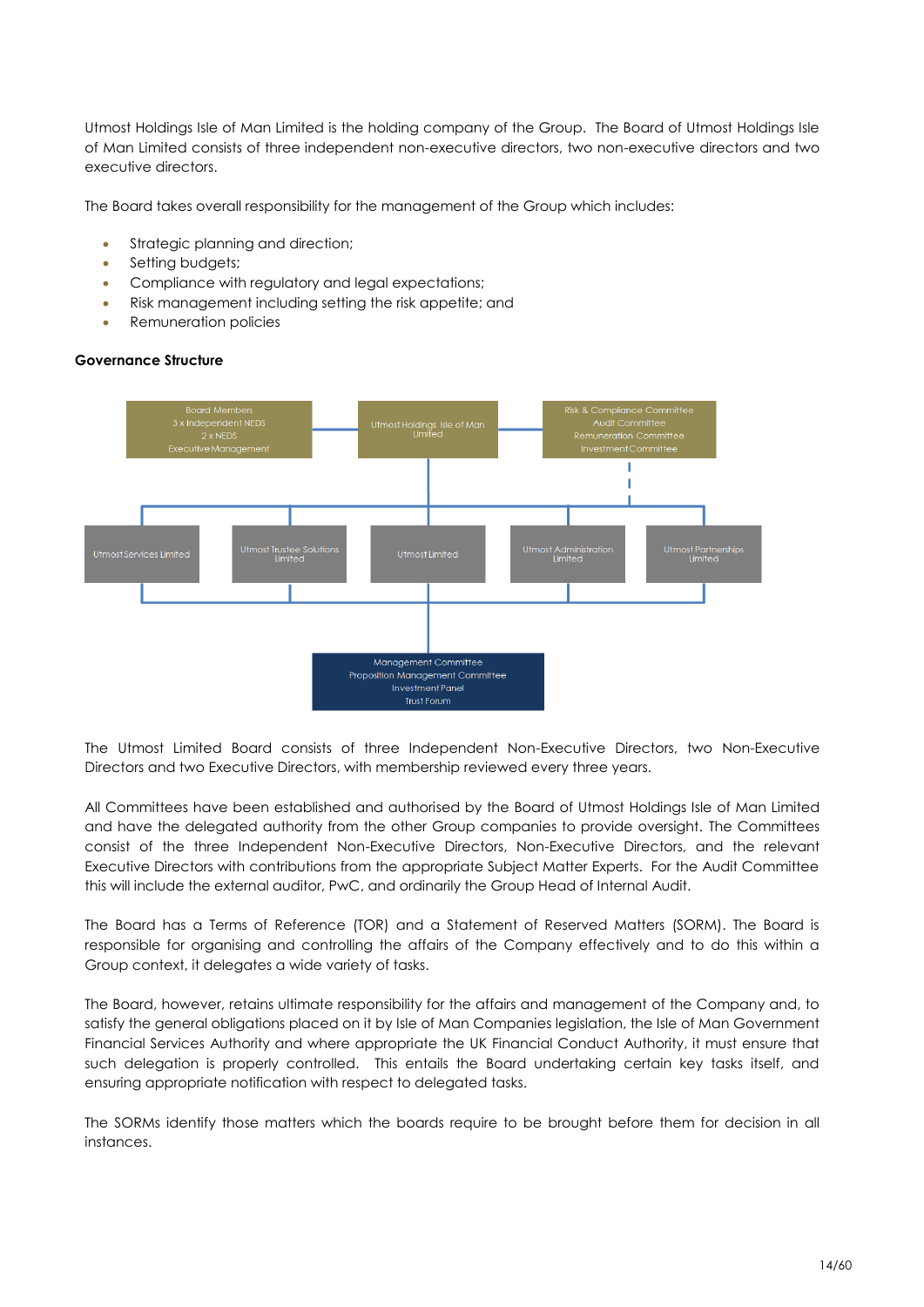## Utmost Limited Board Committees:

| Committee                      | <b>Membership/Attendees</b>                                                                                                                                                               | <b>Purpose/Responsibilities</b>                                                                                                                                                                                                                                                                                                                                                                                                     | Frequency                     |
|--------------------------------|-------------------------------------------------------------------------------------------------------------------------------------------------------------------------------------------|-------------------------------------------------------------------------------------------------------------------------------------------------------------------------------------------------------------------------------------------------------------------------------------------------------------------------------------------------------------------------------------------------------------------------------------|-------------------------------|
| Risk & Compliance<br>Committee | 3 x Independents NEDS,<br>2 X NEDS, Chief Executive<br>Officer, Chief Financial Officer,<br>Appointed Actuary, Head of<br>Internal Audit, Head of<br>Governance, Risk &<br>Compliance     | To oversee the Group's risk and compliance management<br>arrangements, ensuring that risk appetite is appropriate and<br>adhered to; that relevant regulatory requirements have<br>been identified and adequate arrangements are in place<br>to ensure compliance; and that key risks are identified and<br>managed.                                                                                                                | Quarterly                     |
| Audit Committee                | 3 x Independents NEDS,<br>1 X NED, Chief Executive Officer,<br>Chief Financial Officer.<br>Appointed Actuary, Head of<br>Internal Audit, PWC, Head of<br>Governance, Risk &<br>Compliance | For ensuring that there is a framework for accountability;<br>examining and reviewing all systems and methods of<br>financial control; ensuring the Company is complying with its<br>Articles of Association; ensuring compliance with all<br>applicable legal and regulatory requirements; and<br>overseeing all matters relating to the relationship between<br>the Company and its Group companies and the External<br>Auditors. | Quarterly                     |
| Remuneration Committee         | 3 x Independents NEDS,<br>2 X NEDS, Chief Executive<br>Officer, Head of Human<br><b>Resources</b>                                                                                         | Recommending to the Board the remuneration policy for<br>the Chief Executive Officer, Recommending and monitoring<br>the level and structure of remuneration for senior<br>management.<br>Reviewing the on-going appropriateness and relevance of<br>the remuneration policy.                                                                                                                                                       | Ad-hoc (at least<br>annually) |
| Investment Committee           | 3 x Independents NEDS,<br>2 X NEDS, Chief Executive<br>Officer, Chief Financial Officer,<br>Appointed Actuary                                                                             | Recommending the overall strategic investment policy for<br>the Board's consideration. Identifying, monitoring, reporting<br>and controlling the Company's investment activities.<br>Recommending the overall strategic investment policy for<br>the Board's consideration.                                                                                                                                                         | Quarterly                     |

Underpinning the Board and Committees are:

- The Management Committee;
- The Proposition Management Committee;
- The Investment Panel; and
- Trust Forum

## **B.1.2. INFORMATION ON RISK MANAGEMENT, INTERNAL AUDIT, COMPLIANCE AND ACTUARIAL FUNCTIONS INTEGRATION INTO THE ORGANISATIONAL STRUCTURE**

In accordance with local regulatory and Risk Based Solvency Regime UL has established a Risk Management Framework which is defined as a set of strategies, guidelines, processes and procedures aimed at identifying, measuring, monitoring and reporting on a continuous basis the risks to which UL is exposed.

Risk governance is aimed at establishing an effective organisational structure based on a clear definition of risk roles and responsibilities, and on a set of policies, guidelines and operating procedures.

In addition, as part of its governance structure UL has established a series of Board Committees with specific delegated authorities (as outlined above).

The Internal Control and Risk Management framework is put in place in UL through a specific on-going process which involves, with different roles and responsibilities, the Board, Management Committee and the organisational functions. The functions involved in the risk management process operate according to the Three Lines of Defence approach: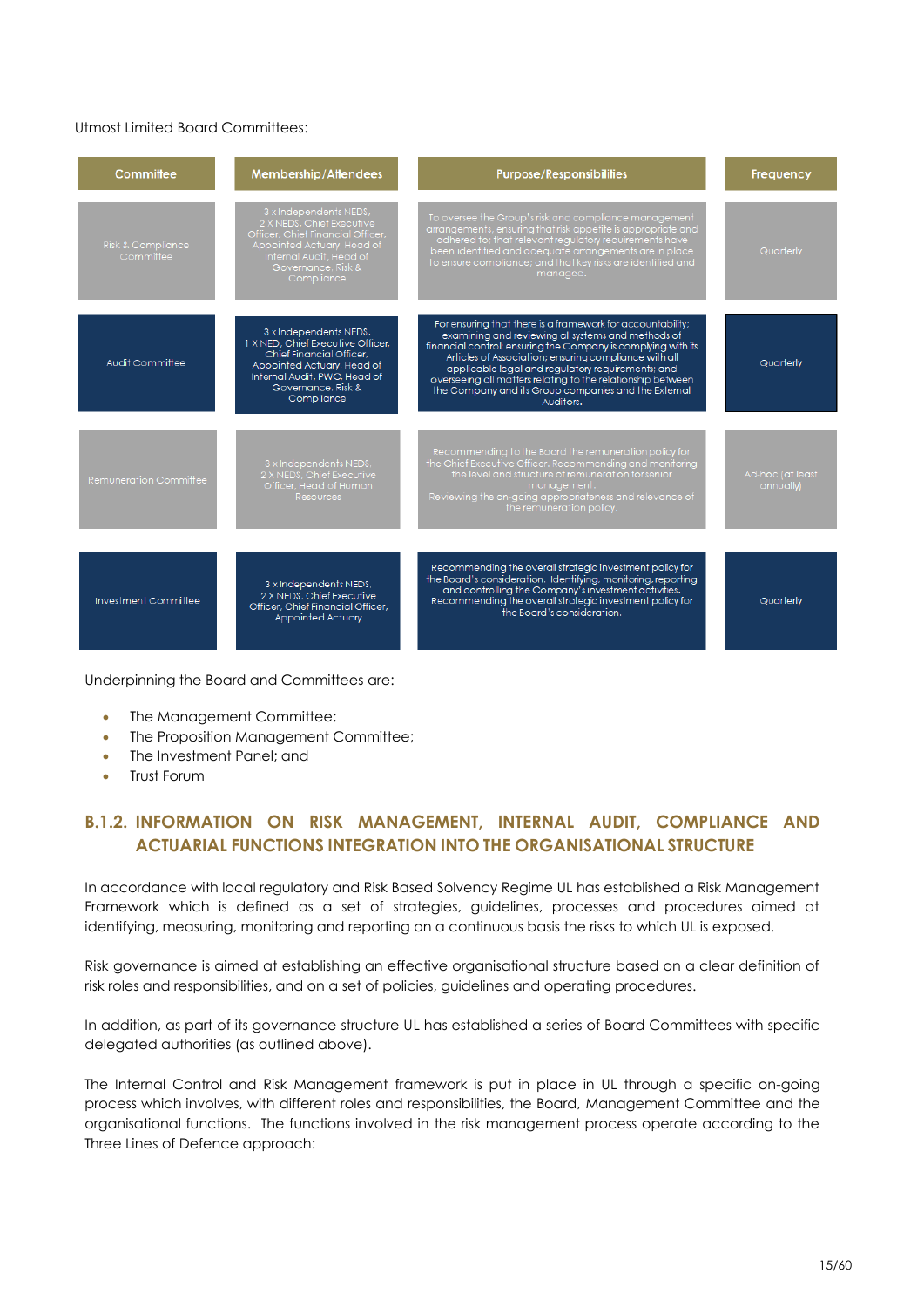- The operational functions (Risk Owners) are the first line of defence. The Risk Owners are ultimately responsible for risks concerning their area and to define and update the actions needed to make their risk management processes effective and efficient. They control the activities undertaken from which risks may arise. The risk management initiatives defined by the Risk Owners address the way the risks are managed. In addition, there are a number of support units (e.g. Actuarial) and oversight (Risk Officers) responsible for constantly monitoring specific risk categories, in order to measure and analyse them and to identity risk mitigation actions to the Risk Owners.
- The Risk Management, Legal, Compliance and elements of the Actuarial Function represent the Second Line of Defence. The Risk Management Function oversees the whole Risk Management Framework ensuring its effectiveness. It supports the Board and the Management Committee in defining the Risk Strategy and in the development of the methodologies to identify, take, assess, monitor and report risks. It also supports the Operating functions implementing and adopting relevant policies and guidelines. The Legal and Compliance Function is in charge of evaluating whether the internal processes are adequate to mitigate compliance risk. The Actuarial Function, through the Head of the Actuarial Function ("HoAF"), challenges the contents and assumptions of the Own Risk and Solvency Assessment ("ORSA") and provides an assessment on the appropriateness of the ORSA.
- Group Internal Audit is the Third Line of Defence. Group Internal Audit is responsible for independently evaluating the effectiveness of the Internal Control and Risk Management Framework and for confirming the operational effectiveness of the controls.

The roles and responsibilities of each of the control functions (Risk Management, Legal and Compliance, Actuarial and Internal Audit) and how they interact with the organisation in the execution of that responsibility are set out in their respective Role Profiles.

Risk Management Function acts as guarantor for the effective implementation of the risk management framework, as required and as established by the Board.

The Risk Management Function supports the Board and the Management Committee in the definition of the risk management strategy and the development of tools for risk identification, monitoring, management and reporting.

## **B.1.3. MATERIAL CHANGES TO THE SYSTEM OF GOVERNANCE**

With Utmost Group Limited becoming subject to UK PRA Group supervision a number of Solvency II based policies will be applied to all companies. This will ensure consistency across the wider Group and set the minimum standards that must be met. Where local requirements are greater than the Group's then the local standards will prevail.

## **B.1.4. REMUNERATION POLICY**

#### **Balanced Remuneration Package**

The UL remuneration package comprises of 4 key elements; basic salary, annual staff performance/recognition/incentive scheme, contribution to a Company Pension Scheme and a number of other staff benefits. Basic salary is based on an individual's role profile and reflects their skills, competencies, performance and relevant experience in that role. Salaries are benchmarked against industry through the Isle of Man specific salary survey. The annual staff performance/recognition/incentive schemes are specific to the roles that are undertaken and are based on Company and individual performances in line with the business objectives.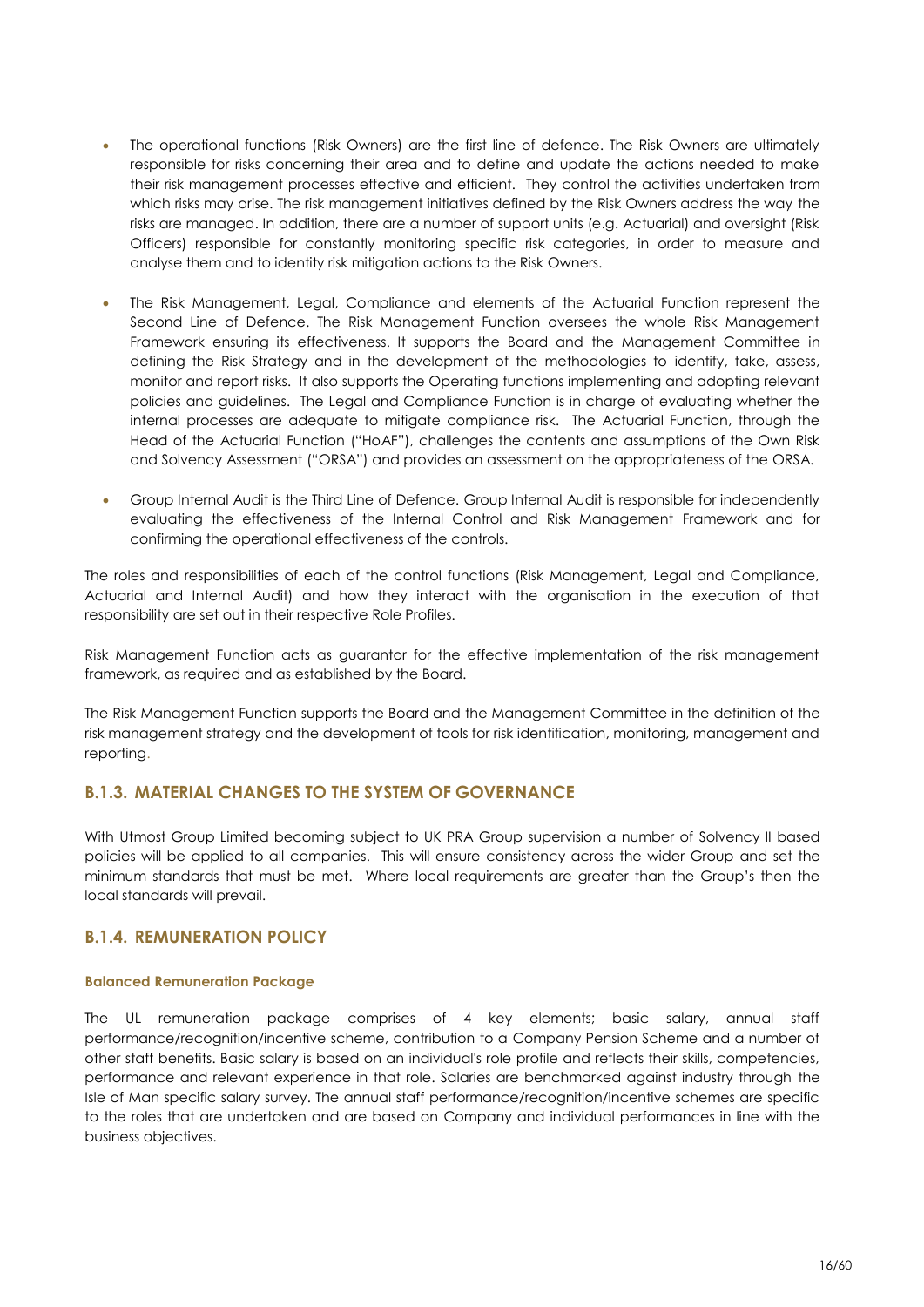The salary structure has been designed to recognise that different roles command higher salaries. Also for each grade a salary band has been set to allow flexibility for the Company to recognise individuals who are performing well within a role.

#### **Target Setting and Appraisal**

For non-sales support staff based in the Isle of Man the Company has established a bonus scheme. The aim of the scheme is to recognise the delivery of objectives achieved at both Company and individual employee level. In addition, for qualifying employees it recognises the behaviours displayed by employees in meeting their objectives.

## **B.1.5. MATERIAL TRANSACTIONS DURING THE REPORTING PERIOD**

During 2020 Utmost Group Limited became regulated by the PRA resulting in Solvency II reporting being formalised at UL level for group consolidation.

## <span id="page-16-0"></span>**B.2. FIT AND PROPER REQUIREMENTS**

A core component of an effective risk culture is the knowledge and skills of the Company's resources. In order to confirm that the right resources and skills are in place, UL has implemented a process to ensure that it meets the requirements of the IOM FSA Fitness and Propriety Guidance and related procedures in order to assess the fitness and propriety both initially and on an on-going basis of the individuals who are performing key functions.

## **B.2.1. DESCRIPTION OF THE SPECIFIC REQUIREMENTS CONCERNING SKILLS, KNOWLEDGE AND EXPERTISE REQUIRED**

As part of the IOM FSA Fitness and Propriety Guidance a number of roles within UL have been identified where the company is required to complete an assessment. The types of roles have been categorised as ones requiring regulatory approval before an appointment can be made, and others where notification to the IOM FSA is only required. For both categories UL must assess if the individual is considered to be 'Fit and Proper'.

The assessment of 'Fit and Proper' considers a number of components, these include:

Integrity, Financial Standing, Competence

## **B.2.2. PROCESS FOR ASSESSING THE FITNESS AND THE PROBITY OF THE PERSONS**

The relevant roles with UL that the IOM FSA consider they need to approve before an appointment can be made are:

| Code            | Role                                           |
|-----------------|------------------------------------------------|
| R <sub>8</sub>  | Chief Executive                                |
| R <sub>4</sub>  | <b>Director</b>                                |
| R <sub>11</sub> | Appointed Actuary                              |
| R <sub>13</sub> | <b>Head of Compliance</b>                      |
| R <sub>12</sub> | Principle Control Officer                      |
| <b>R15</b>      | <b>MLRO</b>                                    |
| <b>R16</b>      | <b>DMLRO</b>                                   |
| <b>R18</b>      | Senior Manager with Significant Responsibility |
| R <sub>19</sub> |                                                |
| <b>R20</b>      | <b>Head of Operations</b>                      |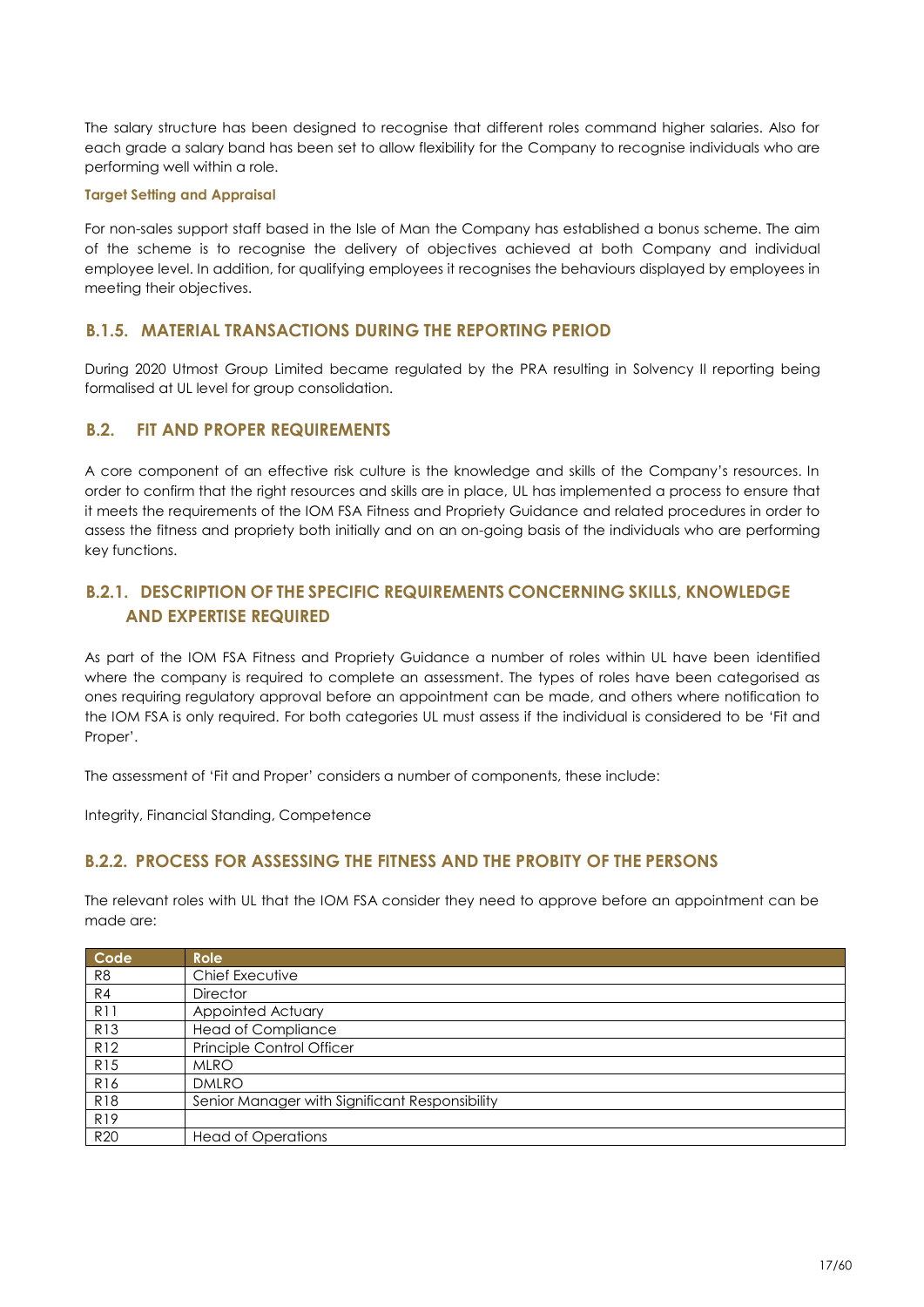Roles that do not need prior approval of the IOM FSA, but need to be notified are:

|                | Role                                                        |
|----------------|-------------------------------------------------------------|
| R9             | Company Secretary                                           |
| R <sup>1</sup> | Person responsible for the submission of Regulatory Returns |

Human Resources in conjunction with Governance, Risk & Compliance manage the ongoing maintenance of employee roles through their time with the Company.

## **B.3. RISK MANAGEMENT FRAMEWORK INCLUDING THE OWN RISK AND SOLVENCY ASSESSMENT**

## **B.3.1. RISK MANAGEMENT SYSTEM**

The Risk Management Function is separate from the operational business units and does not have operating responsibilities.

The Risk Management function consists of the Head of Governance, Risk & Compliance supported by two Risk Officers.

The Risk Management Function oversees the sustainability of the risk management framework and supports the BoD, the Management Committee and departmental managers in defining risk management strategies and the instruments to monitor and measure risks, providing, through an appropriate reporting system, the elements for an assessment of the performance of the risk management framework as a whole. The Risk Management Function is responsible in particular for the following activities:

- Define the risk measurement methodologies;
- Cooperates, with the Risk Owners, on the definition of the operating limits attributed to the operating structures and on the definition, with the first level functions (i.e. senior management) in charge of control, of the procedures for the prompt verification of such limits;
- Validates the information flows, prepared by the various Risk Owners, necessary to ensure the timely control of risk exposures and the prompt identification of any operational anomaly;
- Presents appropriate monthly reports to the Management Committee, BoD and the Risk and Compliance Committee on the overall performance of the risk control and management framework and its ability, in particular, to react to context and market changes, as well as on the development of risks and any instances in which the operating limits have been exceeded; and
- Ensures that the Management Committee reacts to results from the stress tests if unexpected events or results are identified.

## **Risk Management Function**

As stated above the Risk Management Function is separate from the operational business units and does not have operating responsibilities or a direct reporting line to those responsible for the operating activities.

## **Policy Framework**

The documentation tree is structured into:

- First Level Policies (required by art.41 of the Solvency II Directive and approved by the Board).
- Second Level Policies approved by the Board.
- Guidelines providing operating rules.
- Operating Procedures.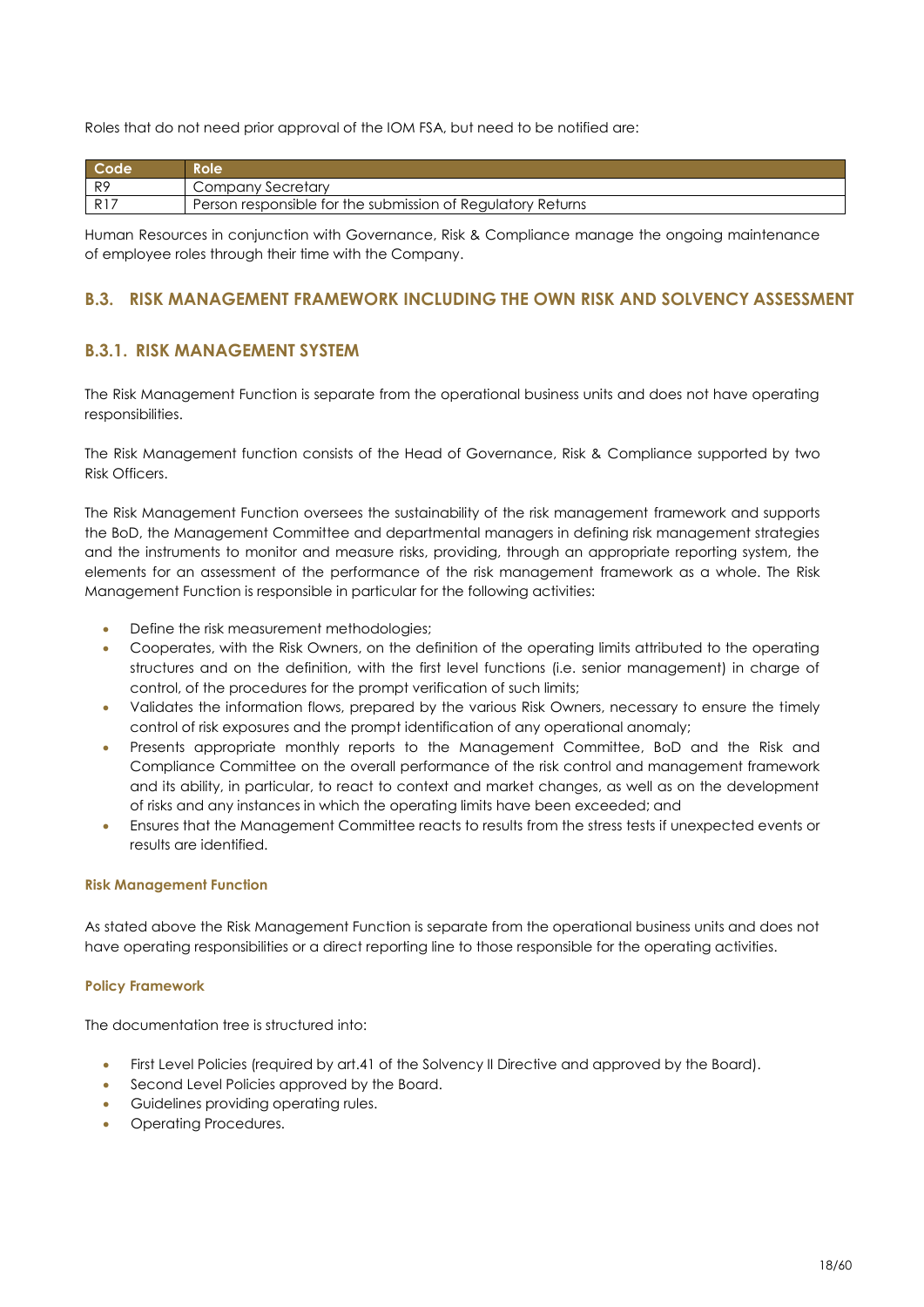#### **Risk Management System**

The purpose of the Risk Management Framework is to ensure that all risks to which the Group is exposed to are properly and effectively managed on the basis of the risk strategy defined, following a set of processes and procedures and based on clear governance provisions.

The principles defining the Risk Management Framework are provided in the Risk Management Policy, which is the cornerstone of all risk-related policies and guidelines. The Risk Management Policy outlines all risks the entity is exposed to, on a current and on forward-looking basis.

The Risk Management process is defined in the following phases:

#### **Risk Management Process**



#### **1. Risk Identification**

The purpose of the risk identification phase is to ensure that all material risks to which the Company is exposed are properly identified. For that purpose, the Risk Management Function interacts with the main Business Functions in order to identify the main risks, assess their importance and ensure that adequate measures are taken to mitigate them according to a sound governance process. Within this process, emerging risks are also taken into consideration.

Based on Solvency II risk categories, and for the purpose of SCR calculation, risks are categorised according to the Risk Map below.

#### **Risk Map**

| <b>Financial Risks</b> | <b>Credit Risks</b>  | <b>Insurance Risks</b> | <b>Other Risks</b>           |
|------------------------|----------------------|------------------------|------------------------------|
| Equity                 | Credit Default       | Mortality CAT          | Operational                  |
| Interest Rate          | Counterparty Default | Mortality no CAT       | Liquidity                    |
| Currency               |                      | Longevity              | Regulatory and<br>Compliance |
| Concentration          |                      | Lapse                  | Cyber                        |
| Property               |                      | Expense                |                              |
| Spread                 |                      |                        |                              |

#### **2. Risk Measurement**

The UL has formally adopted a number of risk assessment methodologies. In compliance with Solvency II regulation, the SCR is calculated based on the European Insurance and Occupational Pensions Authority ('EIOPA') Standard Formula. On an annual basis the Company completes an appropriateness assessment of the Standard Formula against the risk profile.

## **3. Risk Management and Control**

UL operates a sound Risk Management Framework in line with the established strategy and processes. To ensure that the risks are managed according with the risk appetite, as outlined within the Risk Appetite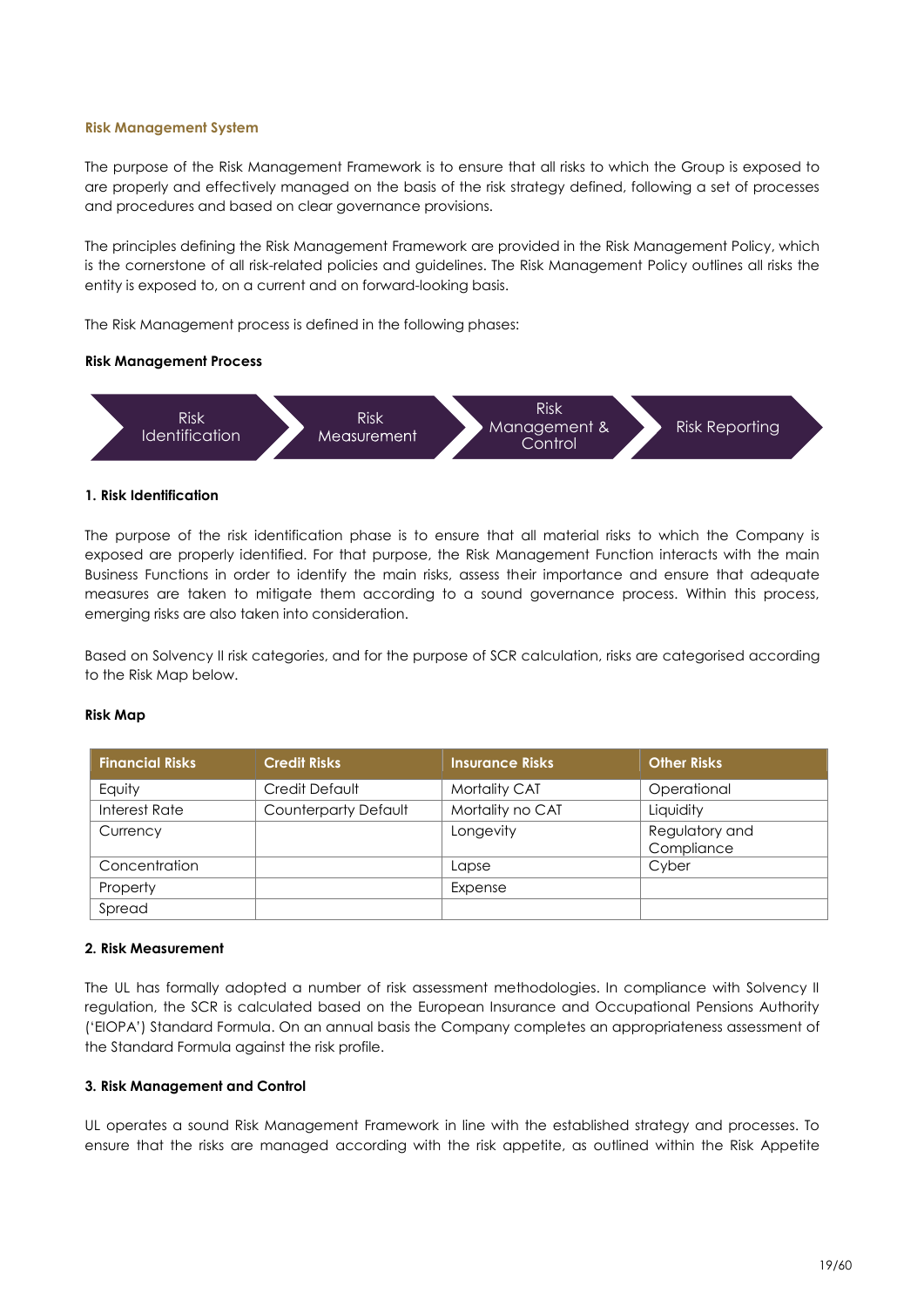Statement ("RAS"). The RAS sets the desired level of risk (in terms of risk appetite and risk preferences) and limits excessive risk-taking. Tolerance Levels on the basis of capital and liquidity metrics are set accordingly. Should an indicator approach or breach the defined Tolerance Levels, escalation mechanisms are activated.

#### **4. Risk Reporting**

Risk monitoring and reporting is a key Risk Management process which allows Business Functions, Management Committee and the board, also the relevant regulatory Authority to be aware of, and informed about, the risk profile development, risk trends and any matters outside of risk tolerances.

Risk factors are taken into consideration in the following decision making processes: Strategic Planning Process; Capital Allocation and Management; Asset Liability Matching and Investments; Solvency, Liquidity and Funding; Product Pricing, Development and Monitoring; Management Information; and Performance Management.

#### **Risk Culture**

A core objective of the Risk Management Function is to embed a positive and open risk management culture within the Group. In support of this objective, risk management and compliance training is provided to all new staff. In addition, the following structures have been established in order to embed a risk culture:

- The senior management team, supported by the Risk Management Function, meet regularly to review risk management issues and to integrate risk management thinking into the decision making process. Furthermore, material risk incidents and the results of risk assessments are reviewed, resulting in the required corrective actions being identified.
- The Head of Governance, Risk & Compliance is a member of the senior management team in this role their role integrates risk management thinking into the decision making process.
- The strategic planning process must remain consistent with the Own Risk and Solvency Assessment ("ORSA") in order to include a risk based forward-looking view in the development of the strategic plan.
- The Risk Management Function is involved in the material initiatives which may impact on the risk profile of the Group. The role of the Risk Management Function is to integrate the risk management assessment methodologies into the decision making process by supporting the business in identifying, assessing and managing the risks associated with these initiatives.
- During 2020 an Operational Risk Forum was established. It comprises representatives from all business areas. Its aim is to encourage risk awareness and the free discussion of emerging risks or issues arising in the day to day activities undertaken across the business.

## <span id="page-19-0"></span>**B.3.2. INTERNAL MODEL FRAMEWORK: GOVERNANCE, DATA AND VALIDATION**

This section is not applicable to UL. The local regulator has encouraged insurers to use the Standard Formula based on the Insurance Long Term Business Valuation and Solvency Regulations 2018. The Company tests the appropriateness of the Standard Formula through the ORSA process.

## **B.3.3. ORSA PROCESS**

The ORSA process is a key component of the Risk Management framework which is aimed at assessing the adequacy of the solvency position and the risk profile on a current and forward-looking basis.

The ORSA Methodology is considered proportionate to support the assessment of the risk profile and is in line with the implementation of Solvency II. In its target state, the ORSA effectively enables the reporting of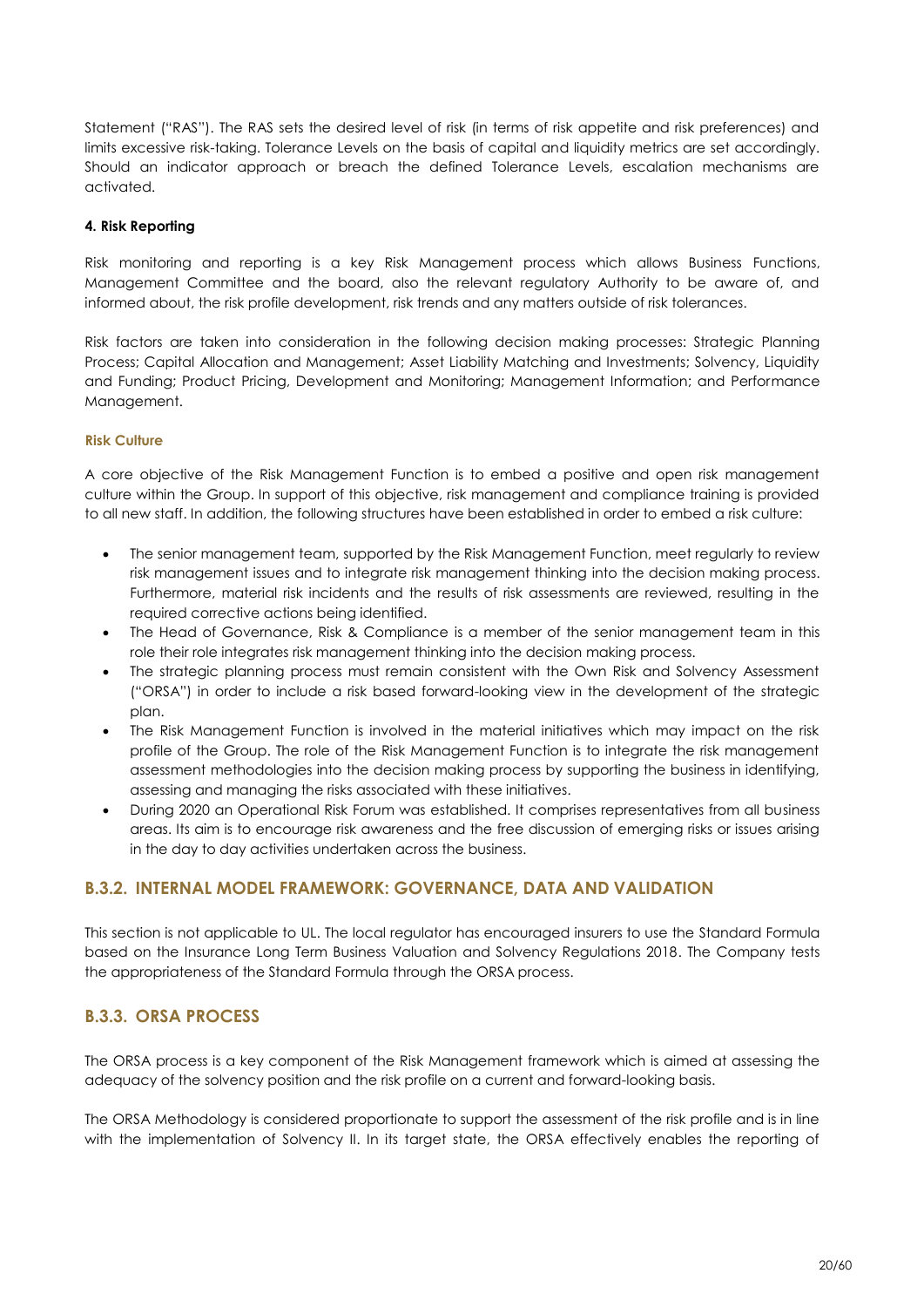overall solvency needs and the verification of continuous compliance with regulatory requirements. To this end:

- The material risks have been identified and addressed according to Company methodologies. Utmost Limited's key risks have been identified through the Departmental Risk Registers and the Market Risk Appetite Statement.
- The ORSA process is performed in conjunction with the local strategic planning process.
- UL has identified a series of trigger events to allow the ORSA process to respond to changes in its risk profile. These are as follows:
	- o Change in the risk profile depending on changed assumptions underlying the Solvency Capital Requirement;
	- o Change in the risk profile consequent to failed remedial actions within an appropriate timeframe;
	- o Breaches to the regulatory capital requirements over the business planning period;
	- o Changes to the structure, amount and quality of "Own Funds", which might compromise the achieving of Business Plan target or breach regulatory requirements;
	- o Changes in business model, business strategy, products and lines of business, emerging risks, investment strategy, reinsurance strategy, portfolio rebalancing and any other relevant changes to key business processes that are material to risk taking activity;
	- o Significant change in the legal environment, such as new regulations impacting the marketing of insurance products, pensions, taxation, court awards, changes in claims environment, etc.;
	- o Change in the ORSA governance such as the outsourcing of Risk Management activities (or in-sourcing of activities previously outsourced).
	- o Utmost Limited defined and applied the market and business assumptions for the projection of the capital and solvency position. These assumptions are part of the strategic planning process.
	- o The market and business assumptions are considered a reasonable assessment of the macroeconomic developments.

UL conducts its business in compliance with law, internal regulations and professional ethics. Although the ORSA is a process strongly driven by Risk Management, all stakeholders involved in the production of this Report are both committed to provide timely input to the process and understand the implications that the ORSA assessment may have on their key decision-making processes.

## **B.3.4. RISK EMBEDDING IN CAPITAL MANAGEMENT PROCESS**

Capital Management Planning and Risk Management are strongly integrated processes. This integration is deemed essential to ensure alignment between business and risk strategies.

The ORSA process is a key component in the Risk Management Framework which is aimed at assessing the adequacy of the solvency position of the company and risk profile on a current and forward looking basis. On a quarterly basis the Board of directors assess the solvency position of the company and known factors which may influence the position. This review includes verifying the assumptions made and the adequacy of the current and future capital needs.

## **B.4. INTERNAL REGULATIONS FRAMEWORK**

The Board of UL has established an Internal Regulations Framework (IRF) to ensure that the business complies with the applicable laws and regulations. The IRF is structured into: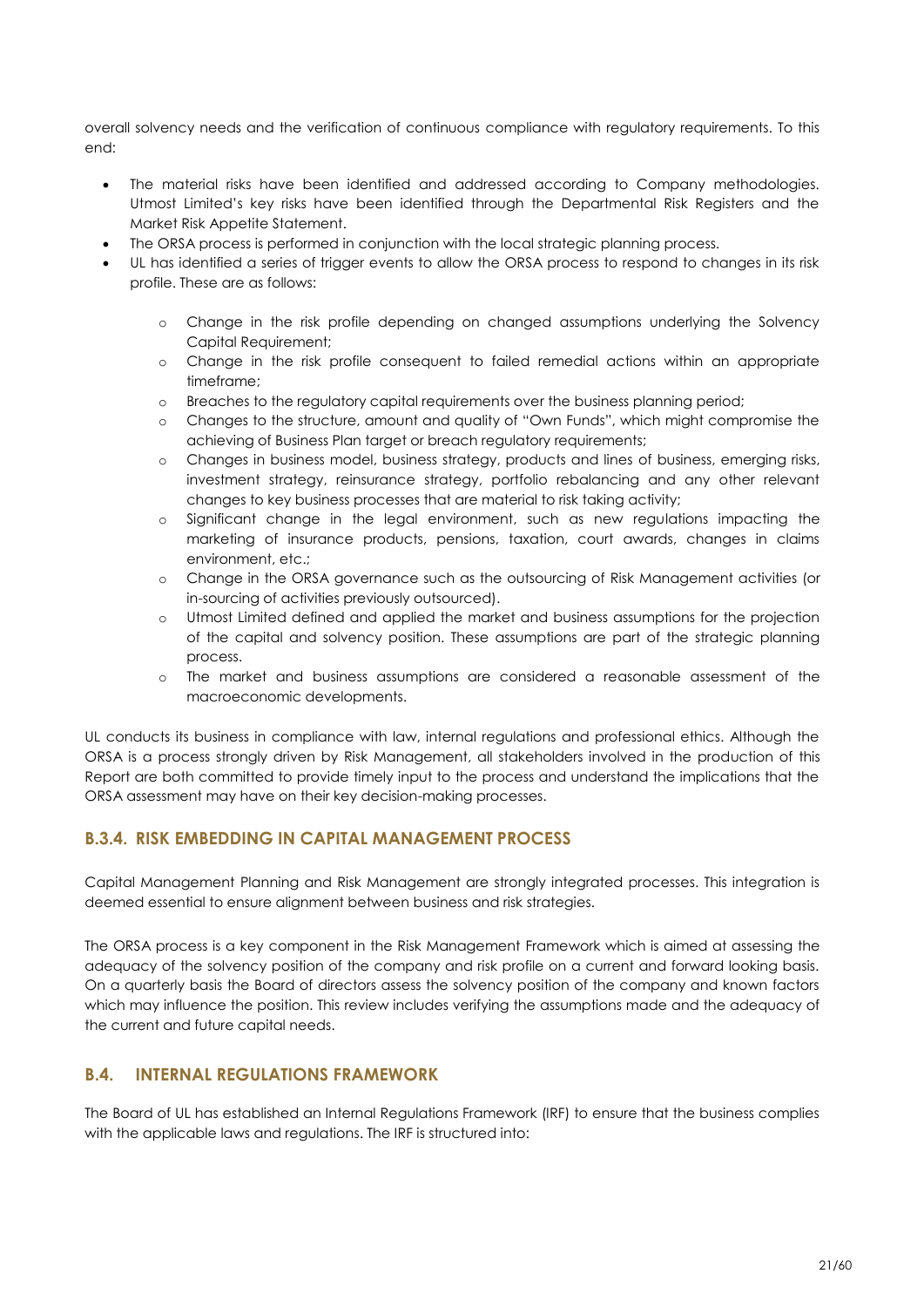- First Level Policies (required by art.41 of the Solvency II Directive and approved by the BoD).
- **Second Level Policies approved by the BoD.**
- Guidelines providing operating rules.
- Operating Procedures.
- Minimum standards / contents or limits for breaches which a formal approval is required.

Roles and Responsibilities have been defined as follows:

#### **Board of Directors**

The BoD ensures that the internal control and risk management system, as well as the other elements of the system of governance are consistent with the Governance and Control Framework and the Risk Policies at all times. To this end, the BoD reassesses the consistency periodically and at least once a year.

The BoD holds the ultimate responsibility for the compliance with applicable laws, regulations and administrative provisions, including those adopted pursuant the Solvency II Directive for insurance and reinsurance.

#### **Compliance and Risk Committee**

On the basis of the applicable system of delegated powers, the Group has established a Risk and Compliance Committee to support the CEO in the implementation, maintenance and monitoring of the internal controls and risk management system. The Risk and Compliance Committee:

- a. identifies, evaluates and addresses the actions to mitigate the significant risks;
- b. monitors the adequacy of the main policies, procedures and processes to mitigate the risks;
- c. monitors the effective implementation of the Risk Policies; and
- d. challenge and evaluate the results of the risk assessments.

The Control Functions participate in the committee's meetings providing their evaluation on the adequacy of the internal control system.

#### **Senior Management**

The Group has adopted a Fit and Proper Policy in order to define the minimum standards to be applied in terms of fitness and probity to all relevant personnel identified in the Policy. The Fit and Proper Policy also defines the procedure for assessing the fitness and probity of the relevant personnel (both when being considered for the specific position and on an ongoing basis), and a description of the situations that give rise to a re-assessment of the above mentioned fit and proper requirements. The Group undertakes due diligence of all persons identified under the Fit and Proper guidelines to ensure they can perform their duties by carrying out the following assessments of being Competent and Capable, Honest, Ethical and Act with Integrity and Financial Soundness.

#### **Risk Owners (First Line of Defence)**

The heads of operational departments have direct responsibility to take charge for risks, manage them and implement appropriate control measures. To this end, they provide the Senior Management with the information needed to define the policies, methods and tools for the management and control of the risks for which they are responsible, oversee their implementation and ensure their adequacy over time. They also ensure that the operational departments that are under their responsibility comply with their objectives and policies, implement corrective actions within the scope of their autonomy, while on a higher hierarchical level, they submit specific recommendations or proposals to the senior management.

Controls are an integral part of every business process and are primarily the responsibility of the Manager of the individual business area. Each business area is responsible to identify, assess and mitigate through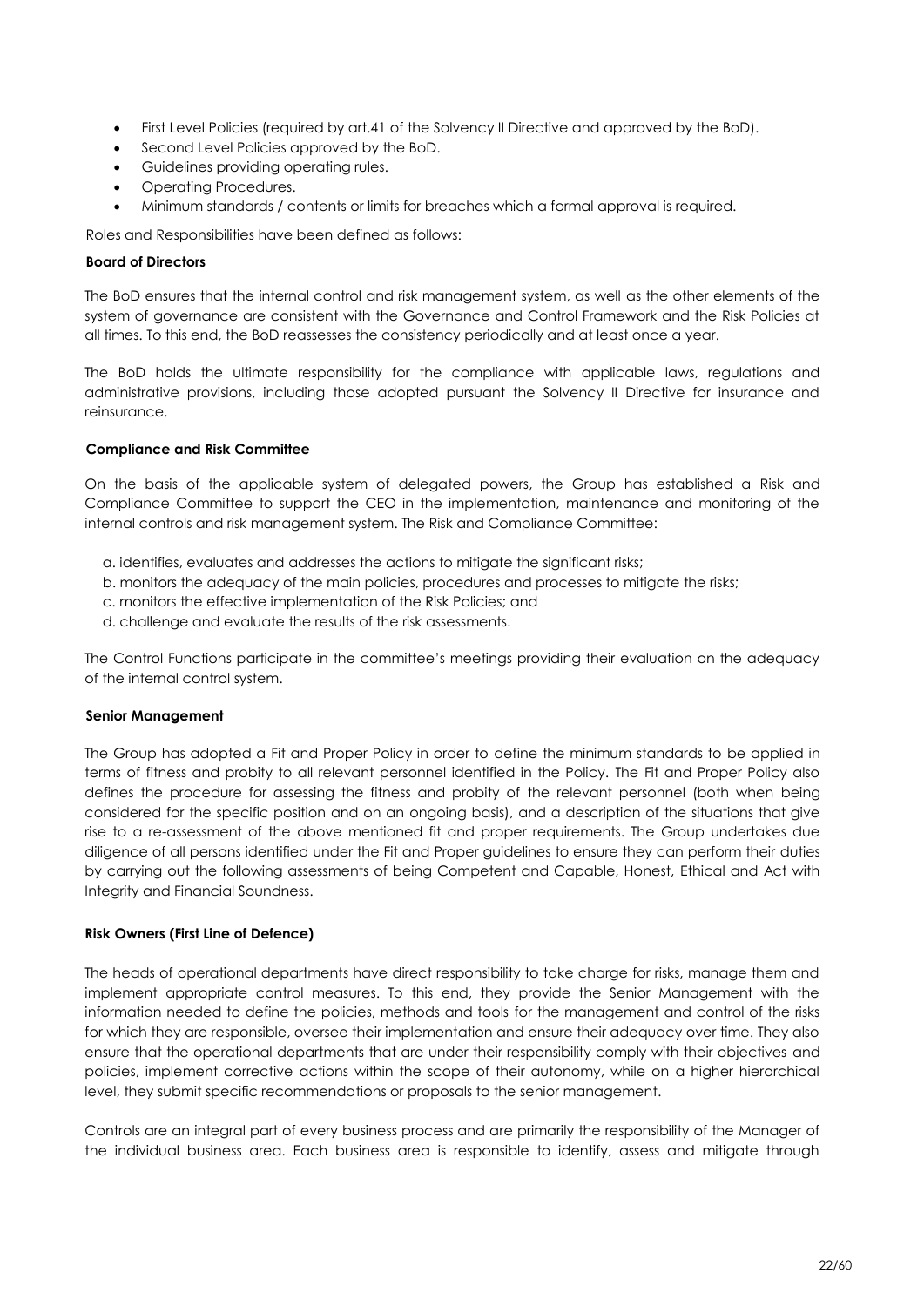adequate controls and training initiatives the risks embedded in the relevant processes.

## **B.4.1. INTERNAL CONTROL FUNCTIONS (Second and Third Lines of Defence)**

The company has established the Actuarial, Compliance and Risk Management Function as second line of defence and the Audit Function as third line of defence according to the provisions of the relevant Policies. The Control Functions are to be considered key functions in the system of governance of the Group.

They are independent from the operational functions and, as a consequence, they: (i) retain the responsibility for taking the decisions necessary for the proper performance of their duties without interference from others and (ii) be able to report their results and any concerns and suggestions to the BoD without restrictions as to their scope or content from anybody else.

## **Actuarial Function (Second Line of Defence)**

The Actuarial Function has the responsibility to:

- a. coordinate the calculation of technical provisions;
- b. ensure the appropriateness of the methodologies and underlying models used as well as the assumptions made in the calculation of technical provisions;
- c. assess the sufficiency and quality of the data used in the calculation of technical provisions;
- d. compare best estimates against experience;
- e. inform the BoD of the reliability and adequacy of the calculation of technical provisions;
- f. oversee the calculation of technical provisions in the cases where there are insufficient data or appropriate quality to apply a reliable actuarial method;
- g. express an opinion on the overall underwriting policy;
- h. express an opinion on the adequacy of reinsurance arrangements; and
- i. contribute to the effective implementation of the risk management system.

## **Compliance Function (Second Line of Defence)**

The Compliance Function has the responsibility to advise the business areas and BoD on compliance with laws, regulations and administrative provisions, including those adopted pursuant to the Solvency II Directive for insurance and reinsurance Company's. The Compliance Function advises also on other laws, regulations and administrative provisions.

Moreover, the Compliance Function has the responsibility to assess the possible impact of any changes in the legal environment on the operation of the relevant Company and to identify and assess the compliance risks, including the adequacy of the measures adopted to prevent non-compliance.

## **Risk Management Function (Second Line of Defence)**

The Risk Management Function, oversees the accurate implementation of the risk management framework in accordance with the Solvency II Directive, the other applicable legal and regulatory provisions, the directions given by the BoD and the provisions of the Risk Management Policy.

This function supports the BoD and senior management in defining the risk management strategies and tools for identifying, monitoring, managing and measuring risks. It also provides the information needed to evaluate the adequacy of the risk management framework as a whole, through an adequate reporting system.

The Risk Management Function is responsible to report to the BoD on risks that have been identified as potentially material. The Risk Management Function should also report on other specific areas of risks both on its own initiative and following requests from the administrative, management or supervisory Body.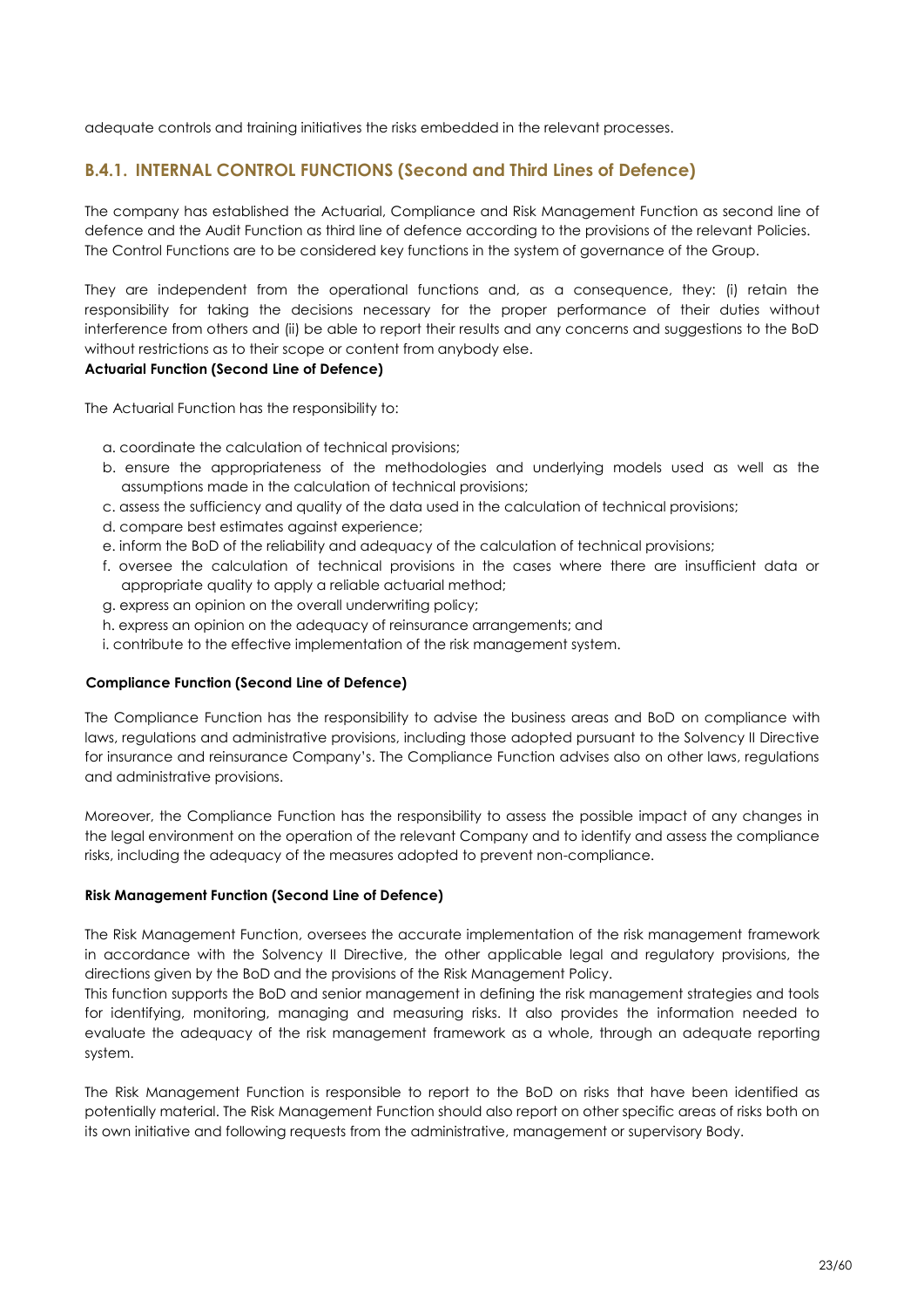The Risk Management Function has the responsibility to:

- a. assist the BoD and other functions in the effective operation of the risk management system;
- b. monitor of the risk management framework and the implementation of the Risk Management Policy;
- c. monitor the general risk profile of the Group and provide the reporting defined in the RAS, including the reporting in case of tolerances breaches;
- d. coordinate a detailed reporting on risk exposures and, in particular, coordinate ORSA Report preparation, based on the process defined in the Risk Management Policy;
- e. advise BoD on risk management matters, including in relation to strategic affairs such as corporate strategy, mergers and acquisitions and major projects and investments and, in general, foster risk management embedding with business decision making processes;
- f. as part of the broader risk identification process, identify and assess emerging risks.

## **B.4.2. INTERNAL AUDIT FUNCTION (Third Line of Defence)**

The Internal Audit Function has the responsibility to evaluate the adequacy and effectiveness of the internal control framework of the Group and to report to the BoD any finding or recommendation.

The Internal Audit function has the responsibility to:

- a. establish, implement and maintain an audit plan setting out the audit work to be undertaken in the upcoming years, taking into account all activities and the complete system of governance of the Group;
- b. take a risk-based approach in deciding its priorities;
- c. issue audit reports with agreed (with the Auditee) actions (to mitigate the identified risks) based on the result of the audit work and submit a written report to the BoD on at least an semi-annual basis on activities and significant issues during the period and a proposal of an action plan. The BoD determines what actions are to be taken with respect of each of the issues presented in the report to the BoD and ensure that those actions are carried out;
- d. significant issues reported in the audits will be closely monitored to ensure a proper closing of the agreed actions and then tested for effectiveness. The progress of this and the outstanding issues will at least annually be reported to the BoD.

To assist in carrying out its duties in relation to the risk management and internal control system, the Group has established an Audit Committee (meets quarterly) - consisting of non-executive directors, the majority of whom are independent, which perform research, advisory and makes recommendations. The Committee consists of at least three members. The Audit Committee as a whole has relevant financial experience and at least one member has an appropriate qualification. The Terms of Reference of the Audit Committee reference in full the powers delegated to the Committee by the BoD and outline the reporting structures between the Audit Committee and the BoD and outlines their remit.

## <span id="page-23-0"></span>**B.5. OUTSOURCING**

The Company relies on the services of another company within the Isle of Man group of companies for the provision of staff, services and systems for its business activities. A legal agreement is in place to manage the arrangement.

The Company has developed an Outsourcing policy, outlining the regulatory requirements covering such arrangements.

Following a review in late 2020 Management has considered the arrangement it has established in respect of underwriting performed in respect of the Estate Planning Bond (EPB). Underwriting for the EPB is performed by an employee of Utmost PanEurope, who is making decisions on behalf of the UL in respect of accepting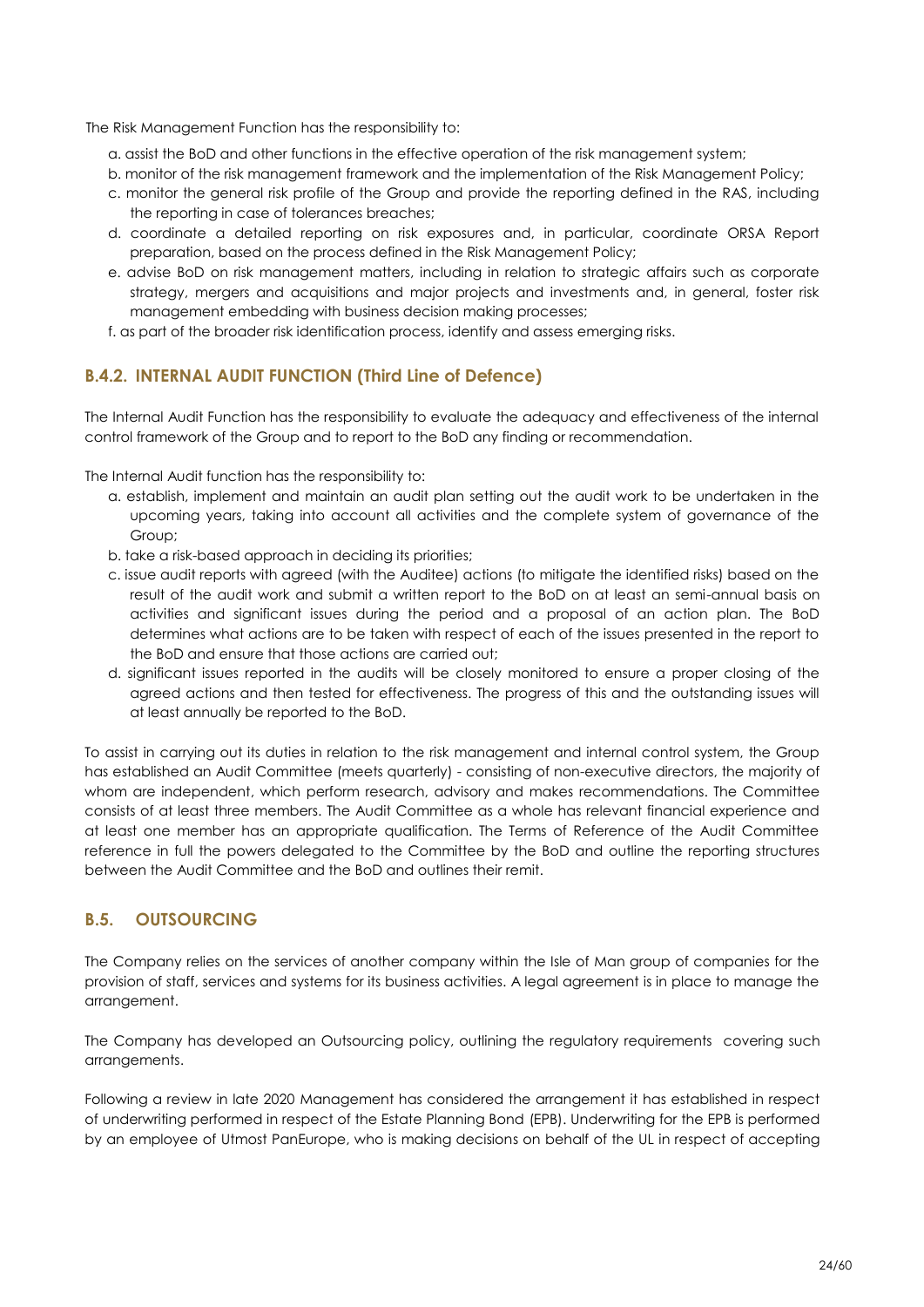new business cases for EPB. It is considered that this delegation of responsibility represents an outsourced function. The Company is currently reviewing the arrangements to ensure that the requirements of the Outsourcing policy are being met.

## <span id="page-24-0"></span>**B.6. ANY OTHER INFORMATION**

## **B.6.1. ASSESSMENT OF THE ADEQUACY OF THE SYSTEM OF GOVERNANCE TO THE NATURE, SCALE AND COMPLEXITY OF THE RISKS INHERENT IN THE BUSINESS**

The UL Board, as part of the ORSA process, has assessed its corporate governance framework and has concluded that it effectively provides for the sound and prudent management of the business, which is proportionate to the nature, scale and complexity of the operations of the Company.

## **B.6.2. OTHER MATERIAL INFORMATION REGARDING THE SYSTEM OF GOVERNANCE**

The following additional processes are implemented under the System of Governance.

#### **Business Continuity**

UL has established a Business Continuity Plan which identifies key personnel to form an Incident Management Team (IMT) which will manage any disruptive incident that may occur. Testing of the elements of the plan is conducted on a regular basis

#### **Information Technology and Cyber Security**

The Company has established a framework for the policies and processes which the senior management of the Utmost Isle of Man Group have adopted to implement an information security management framework which complies with ISO/IEC 27001:2013 ("the ISMS"). The Framework covers aspects of information processing and security including cyber security.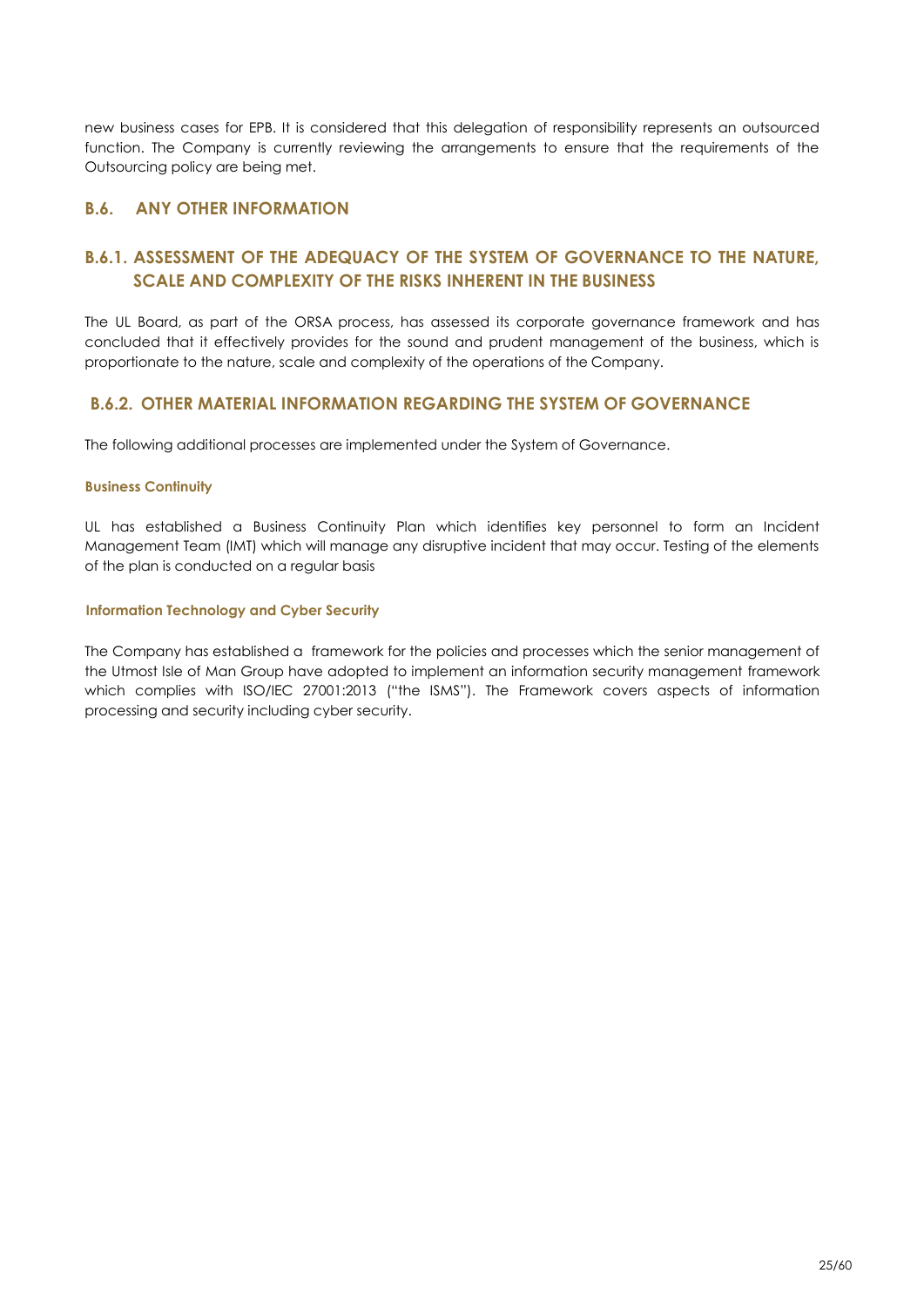## <span id="page-25-0"></span>C. Risk Profile

The Company's risk profile is best represented by the following Risk Map:

| <b>RISK MAP</b>     |                      |                        |                           |
|---------------------|----------------------|------------------------|---------------------------|
| <b>MARKET RISKS</b> | <b>CREDIT RISKS</b>  | <b>INSURANCE RISKS</b> | <b>OTHER RISKS</b>        |
| Equity Price        | Credit Default       | <b>Mortality CAT</b>   | Operational               |
| Interest Rate       | Counterparty Default | Mortality no CAT       | Liquidity                 |
| Currency            |                      | Longevity              | Regulatory and Compliance |
| Concentration       |                      | Lapse                  | Cyber                     |
| Property            |                      | Expense                |                           |
| Spread              |                      |                        |                           |

#### **The breakdown of the Solvency Capital Requirements is as follows:**

|                                                              | 31 December 2019 | 31 December 2020 |
|--------------------------------------------------------------|------------------|------------------|
|                                                              | £'000            | £'000            |
| Life underwriting risk                                       | 99,297           | 105,987          |
| Market risk                                                  | 86,081           | 85,544           |
| Counterparty risk                                            | 5,930            | 6,682            |
| Operational risk                                             | 2.264            | 2,266            |
| <b>Diversification</b>                                       | $-42,552$        | $-44.041$        |
| Adjustment for the loss-absorbing capacity of deferred taxes |                  |                  |
| <b>Solvency Capital Requirement</b>                          | 151,020          | 156,438          |

## **C.1. UNDERWRITING RISK**

The Company's life underwriting risks arise from both products, the Estate Planning Bond where the grantees are underwritten for purposes of discounted gift trust and the Evolution bonds where there are lives assured and there is Capital Redemption.

## **C.1.1. RISK EXPOSURE AND ASSESSMENT**

The Risk Map shown in C above sets out the underwriting/insurance risks to which the Company is exposed. The key risks include:

- Mortality risk defined as change in the value of liabilities resulting from changes in the mortality rates, where an increase in mortality rates leads to an increase in the value of insurance liabilities. Mortality risk also includes the Mortality Catastrophe risk, defined as a change in the value of insurance liabilities resulting from extreme or irregular events;
- Longevity risk defined as the risk that people live longer than expected leading to an increase in the value of insurance liabilities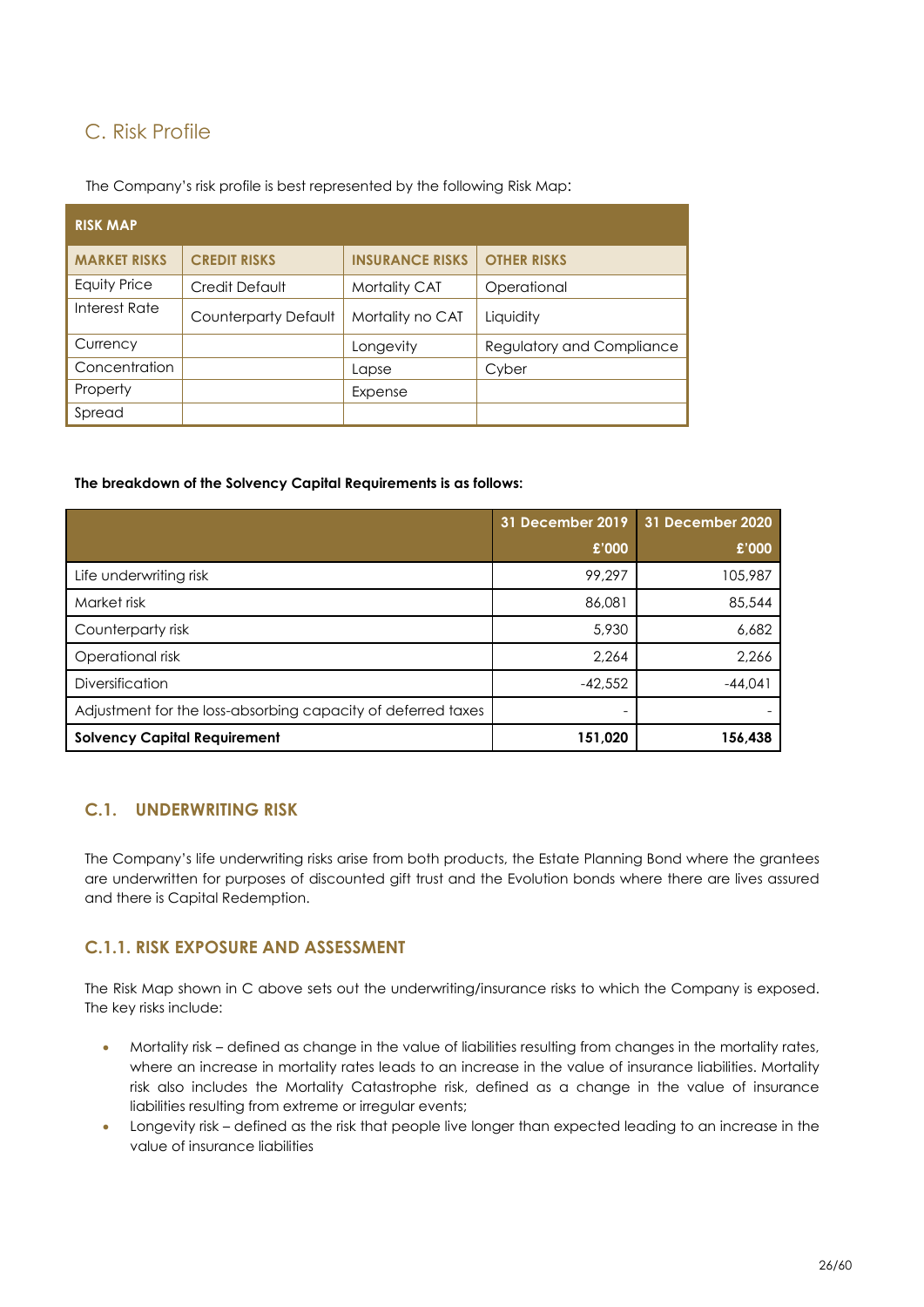- Lapse risk defined as the change in liabilities due to changes in the expected exit rates. Exits can happen from either a partial or full surrender of a policy. This also includes a catastrophic event with a mass lapse resulting: and
- Expense risk defined as the change in the value of liabilities resulting from changes in the expenses incurred in servicing the contracts.

The SCR for underwriting/insurance risks is calculated using the Standard Formula approach. The measurement is made by applying pre-defined stresses to the best estimate liabilities at levels calibrated to the Solvency II confidence level of 99.5%.

- For the Mortality risks, the uncertainty in insured population mortality and its impact on the Company is measured by applying permanent and catastrophe stresses to the policyholders' death rates
- For Longevity risk, an instantaneous and permanent decrease of 20% is made to the mortality rates used to calculate technical provisions
- For Lapse risk, the measurement is calculated as the worst case of the effect of a permanent increase or decrease in the underlying lapse rates or a mass lapse event
- Expense risk is measured through the application of stresses to the amount of expenses and expense inflation that the Company expects to incur in the future.

## **C.1.2. RISK MANAGEMENT AND MITIGATION**

Underwriting/insurance risks are closely monitored on a monthly basis to ensure the Risk appetite is not breached. Mortality and longevity risk are not significant and are monitored through feedback mechanism from the actuarial experience investigations to the underwriting team.

## **C.1.3. RISK SENSITIVITY FOR UNDERWRITING RISKS**

The Company carries out stress and scenario testing as part of the ORSA process which includes stress testing for the material underwriting risks. The results of this analysis showed that the most material impact on the SCR cover was in the lapse down and expense stresses. Lapse down also significantly affects the Present Value of Future Profits (PVFP), and the net solvency effect remains acceptable. Expense risks are controlled through management focus on cost control, and longer term strategies to seek efficiencies across the Utmost International Group of Companies. Sensitivity to expense shock is shown in the table in Section C.2.3.

## **C.2. MARKET RISK**

## **C.2.1. RISK EXPOSURE AND ASSESSMENT**

The Company is exposed to market risks both directly and indirectly. Directly through the investment risk it bears on shareholder invested assets. Indirectly through the exposure of the Present Value of Future Profits (PVFP) to the investment decisions made by policyholders where they bear investment risk. The Company is also exposed to market risks in its technical provisions where these are calculated with reference to market data such as interest rate yield curves.

The key Market Risks that UL is exposed to include:

- Equity risk: mainly a reduction in ad valorem fees earned on equity based components of future profits recognised in the Technical Provisions.
- Currency risk: where the movement in exchange rates can result in gains and losses arising from net changes in currency mismatched asset and liability positions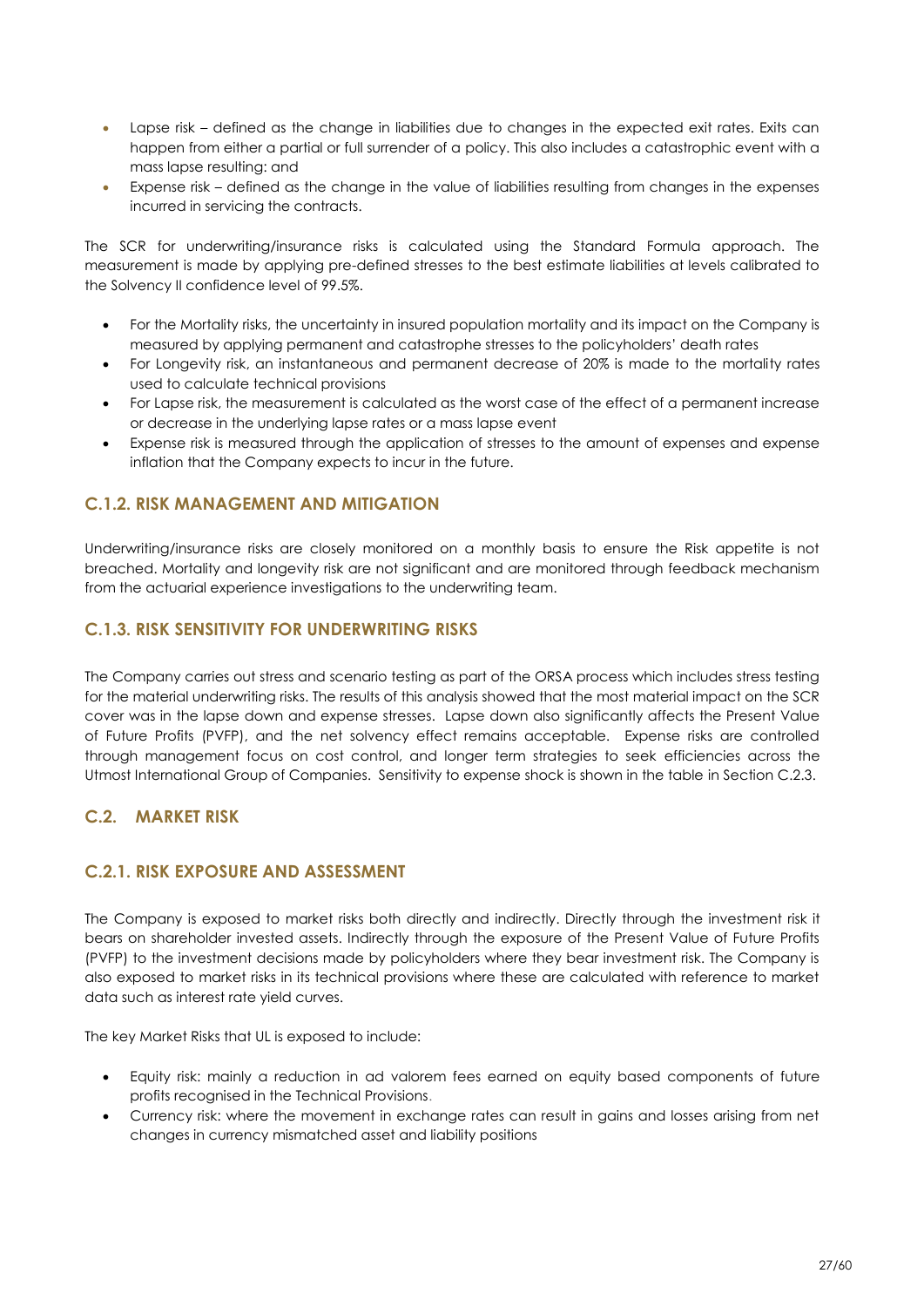- Spread Risk: defined as the risk that arises from changes in or volatility of credit spreads over the risk free interest rate term structure. This risk may be specific to the standing of an obligor or guarantor or may be systemic. The spread risk module is calibrated to also include an element for default on credit exposures.
- Interest rate risk: where movements in interest rates directly impact the present value of future asset and liability cash flows.
- Market risk concentration risk: additional risk arising from aggregated exposures to entities under the common control of a single name entity.

Equity, currency and yield risks represent the three most material components of the SCR at a sub-module level.

## **C.2.2. RISK MANAGEMENT AND MITIGATION**

The Company has an Asset Liability Matching Policy which also dictates where shareholder investments should be invested. The Company does not invest directly into equities. Monitoring of market risk is performed on a monthly basis as part of risk reporting. Actual monthly movements are compared to the risk appetite limits and appropriately reported through the Red, Amber and Green statuses.

## **C.2.3. RISK SENSITIVITY FOR MARKET RISKS**

The Company carries out stress and scenario testing as part of the ORSA process which includes stress testing for the material market risks. No scenarios were identified that would render the Company insolvent at the balance sheet date. The sensitivity of the Company's position to market and expense shocks are shown in the table below.

|                                             | <b>YE20</b>               |                                                         |                                 |                                          |
|---------------------------------------------|---------------------------|---------------------------------------------------------|---------------------------------|------------------------------------------|
| <b>Solvency Ratio</b><br><b>Sensitivity</b> | <b>Eligible Own Funds</b> | <b>Solvency</b><br><b>Capital</b><br><b>Requirement</b> | <b>Solvency</b><br><b>Ratio</b> | <b>Change in</b><br>percentage<br>points |
| <b>Base Position</b>                        | 235.5                     | 156.4                                                   | 151%                            |                                          |
| Equity Value<br>$+40%$                      | 273.1                     | 188.4                                                   | 145%                            | -6%                                      |
| Equity Value -40%                           | 197.3                     | 123.3                                                   | 160%                            | 9%                                       |
| <b>Risk Free Rate</b><br>$+50$ bps          | 239.8                     | 157.3                                                   | 152%                            | 2%                                       |
| Risk Free Rate -50<br>bps                   | 233.4                     | 157.0                                                   | 149%                            | $-2%$                                    |
| <b>Spreads</b><br>worsening                 | 232.3                     | 155.1                                                   | 150%                            | $-1%$                                    |
| Expenses +10%                               | 219.0                     | 154.0                                                   | 142%                            | $-8%$                                    |
| GBP +20%                                    | 222.5                     | 146.4                                                   | 152%                            | $1\%$                                    |
| GBP -20%                                    | 248.4                     | 166.6                                                   | 149%                            | -1%                                      |

## **C.3. COUNTERPARTY DEFAULT RISK**

## **C.3.1. RISK EXPOSURE AND ASSESSMENT**

The counterparty default risks that UL is exposed to arise from its exposure to banks, in relation to cash, reinsurers and other debtors, including policyholders. Default risk is the risk that these counterparties are unwilling or unable to honour their obligations to the Company. In assessing counterparty default risk, the Company further considers the default exposure of risk mitigations, and the interactions with other risks, such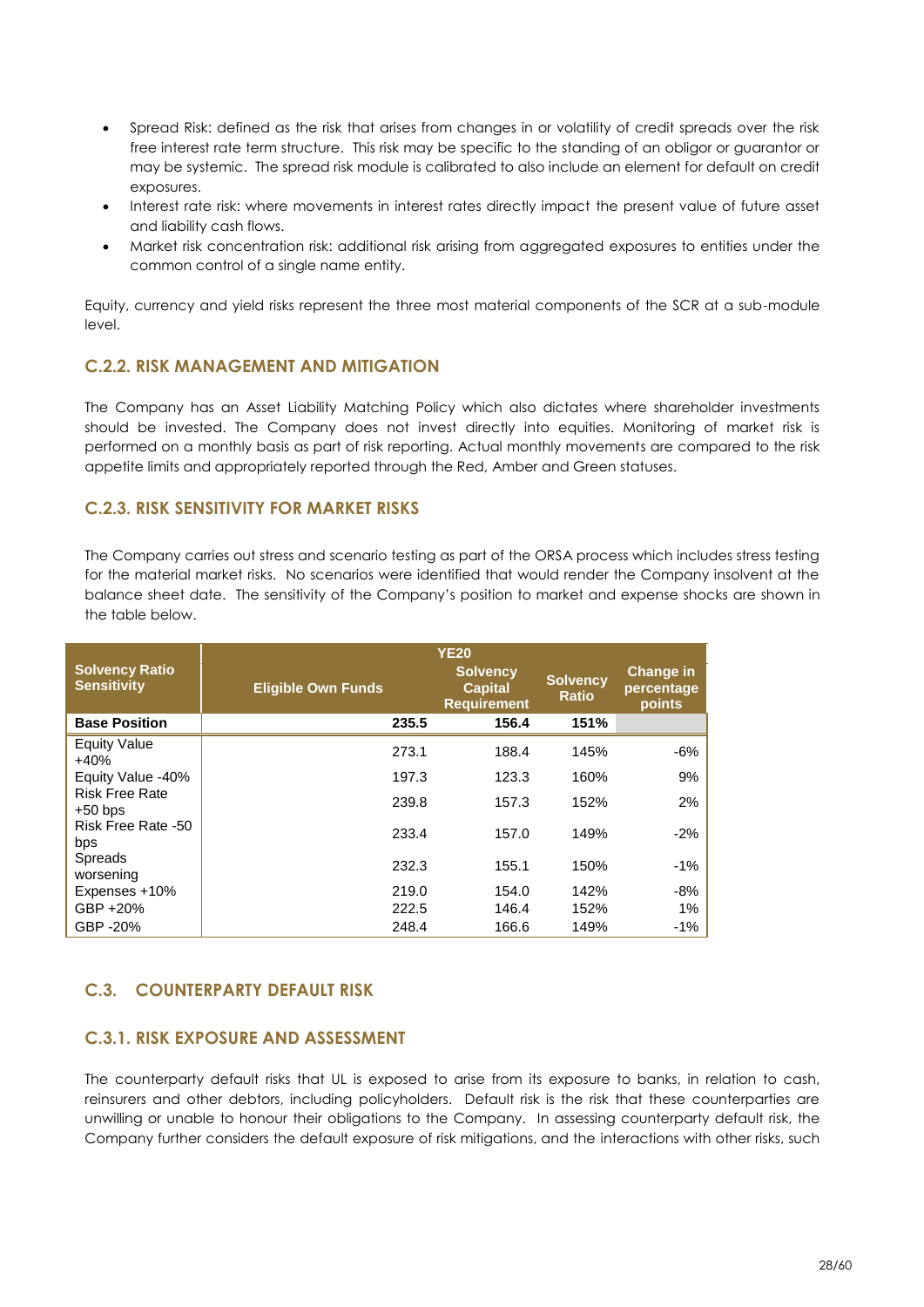as underwriting/insurance risks.

## **C.3.2. RISK MANAGEMENT AND MITIGATION**

For the reinsured fund links with Aviva Life & Pensions Ltd (ALAP), UL manages its counterparty exposure through active monitoring of ALAP's credit rating and regular reviews of the performance of the sub-funds through which its policyholders are exposed to. In addition, the Company holds a negative pledge agreement on ALAP's assets in the case of insolvency.

UL also monitors its cash counterparty risk by using only rated banks, unless there is a regulatory requirement to the contrary. Limits are set through the Risk Appetite Statement and other exposures monitored against these.

## **C.3.3. RISK SENSITIVITY FOR CREDIT RISKS**

The Company performs stress and scenario testing as part of the ORSA process which includes stress testing for the material counterparty default risks. The results show the Company to be resilient to counterparty default stresses.

## **C.4. OPERATIONAL RISK**

## **C.4.1. RISK EXPOSURE AND ASSESSMENT**

The Operational Risk is the risk of loss arising from inadequate or failed internal processes, personnel or systems, or from external events. Losses from events such as fraud, litigation, damages to premises and failure to comply with regulations are therefore covered in the definition. It also includes financial reporting risk, strategic but excludes reputational risks.

In line with industry practices, UL adopts the following operational risk classification categories:

- Model and calculation errors defined as losses that could arise in respect of compensation to clients and or regulatory fines due modelling and/or calculation errors;
- Business disruption and system failures defined as the losses arising from disruption of business or system failures;
- Execution, Delivery and Process Management defined as the losses from failed transaction processing or process management, from relations with trade counterparties and vendors.
- Internal fraud defined as the losses due to acts of a type intended to defraud, misappropriate property or circumvent regulations, the law or Company policy, excluding diversity/discrimination events, which involves at least one internal party;
- External fraud defined as the losses due to acts of a type intended to defraud, misappropriate property or circumvent the law, by a third party;
- Clients, Products and Business Practices defined as the losses arising from an unintentional or negligent failure to meet a professional obligation to specific clients (including fiduciary and suitability requirements), or from the nature or design of a product;
- Employment Practices and Workplace Safety defined as the losses arising from acts inconsistent with employment, health or safety laws or agreements, from payment of personal injury claims, or from diversity/discrimination events;
- Damage to Physical Assets defined as the losses arising from loss or damage to physical assets from natural disaster or other events;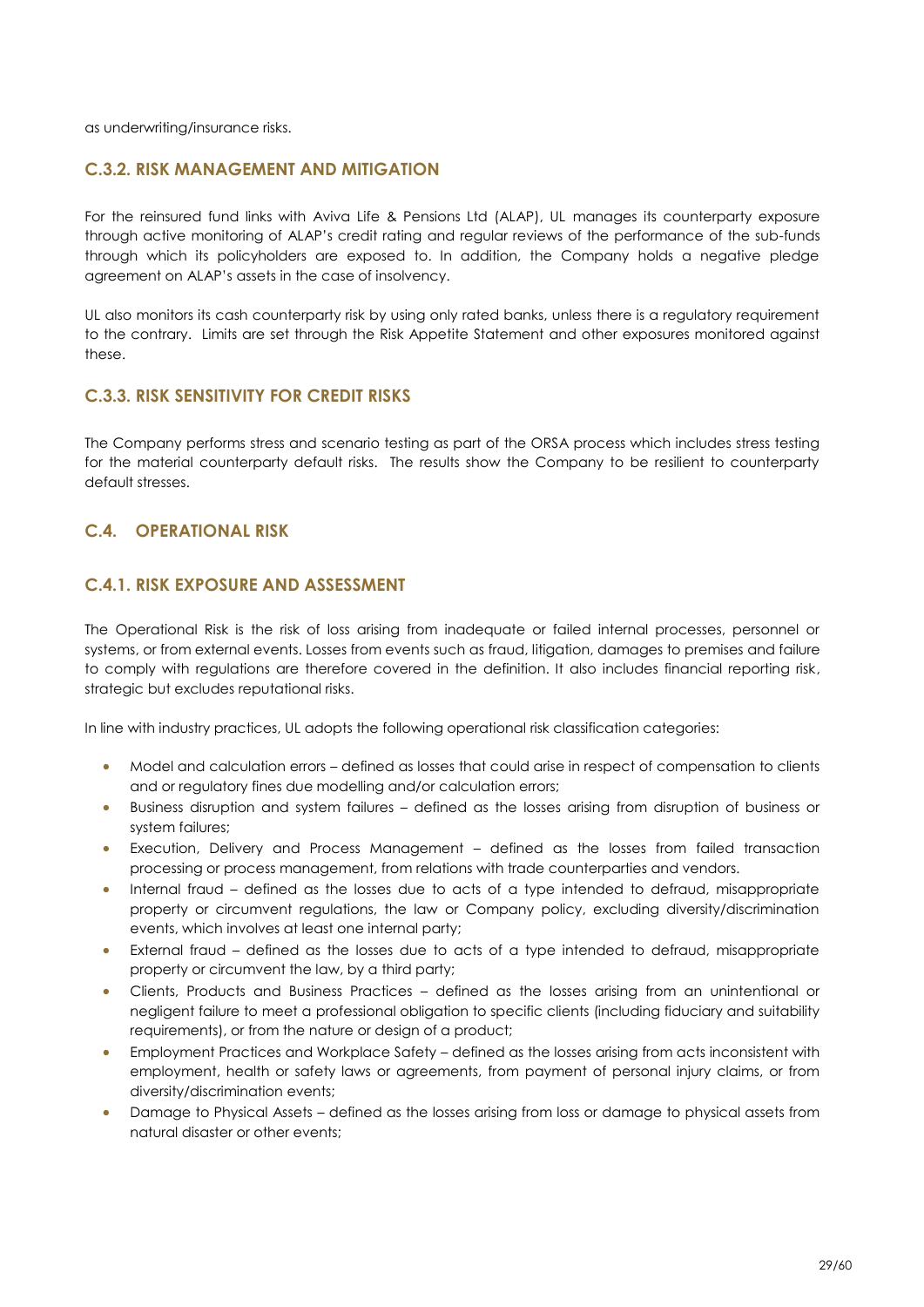Following best industry practices, UL's framework for Operational Risk Management includes as main activities the risk incident reporting and loss data collection process, risk assessment and scenario analysis.

The risk incident reporting and loss data collection process involves the collection of losses incurred as a result of the occurrence of operational risk events and provides a backward-looking view of the historical losses incurred due to operational risk events.

The risk assessment and scenario analysis processes provide a forward-looking view on the operational risks UL is exposed to. The Annual Operational Risk and Compliance Assessment provides a high-level evaluation of the forward-looking inherent and residual operational risks faced by UL. The outcomes of the assessment drive the scenarios assessed as part of the scenario analysis. Scenario analysis is a recurring process which provides a detailed evaluation of the key operational risks faced by UL and their potential impact.

## **C.4.2. RISK MANAGEMENT AND MITIGATION**

The Company monitors operational risks through incident reporting and regular reporting whilst profiling issues that are identified and the Risk function working with the business areas concerned to address them.

No major operational risk incidents were identified during 2020. The Company continues to monitor six main operational risks identified during the year namely:

- Model and calculation error risks mainly to do with the newly implemented actuarial projections model
- Execution and process management risk of anything being processed incorrectly which includes dealing errors, unit pricing errors and claims processing errors. Another area of risk in this category has been failure to roll out business efficiency initiatives due to IT resources being tied to competing projects.
- Fraud internal and external fraud when attempts are made to fraudulently obtain money by deception
- Human resource risk the risk of failing to fill vacancies with suitably qualified individuals due to the limited resource pool on the Isle of Man compounded by Work Permit rules.

## **C.5. LIQUIDITY RISK**

## **C.5.1. RISK EXPOSURE AND ASSESSMENT**

Liquidity risk refers to the risk that the Company will not be able to meet both expected and unexpected cash flow requirements.

UL has a Liquidity Risk Policy in place within its overall Investment Policy that is reviewed and approved at least annually by the Board. The policy requires that the Company maintains a proportion of its assets not backing liabilities to policyholders in assets classes expected to be the most liquid in times of significant market stress.

The CFO is responsible for managing the on-going liquidity requirements of UL.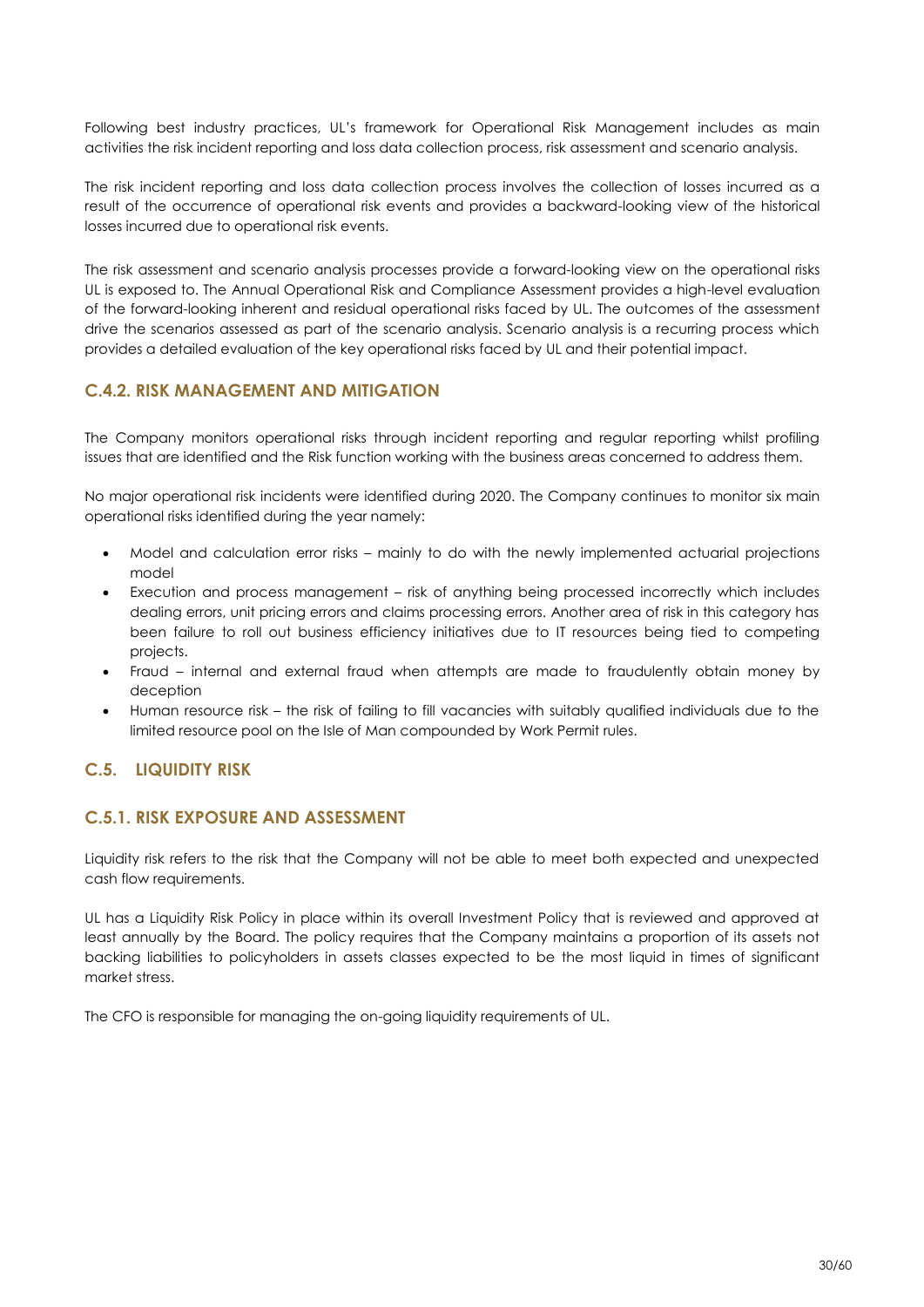## **C.5.2. RISK MANAGEMENT AND MITIGATION**

The Company manages Liquidity Risk to meet its own obligations and cash commitments along with unexpected contingent market situations, through a constant monitoring of actual and expected cash flows, and the availability of assets that can be sold easily without loss in the event of need. This activity is aimed at maintaining a high level of financial robustness both in the short and long term, which helps to mitigate UL's liquidity risk and is the basis for the evaluation of the adequacy of the adopted measures. The Company also has in place contractual means to manage cash outflows from surrenders from its unit-linked and investment-linked policies, whereby it is able to match the timing of cash flows with receipts from disposal of the underlying assets.

UL maintains sufficient liquidity levels with specified limits relating to the minimum amount of shareholder assets invested in short term liquid investments such as cash and cash equivalents or government and regulated covered bonds.

## **C.6. OTHER RISKS**

## **C.6.1. REGULATORY RISK**

Regulatory risk arises when changes in regulations are not appropriately and timely implemented. There is also the risk of the impact of regulation will have on the Company's products that could make them unattractive in the market.

Due to the nature of the business, the Company and its customers have to comply with various regulatory pronouncements that could arise from the main Isle of Man and UK insurance regulators, HMRC in the UK, CRS and FATCA reporting requirements. Failure to comply with these could lead to regulatory fines and sanctions.

The Company performs an active role in checking for changes in regulation and also actively participates in consultations. Product developments and enhancements always consider potential regulatory changes.

## **C.6.2. CYBER RISK**

This is one of the recent emerging risks which has become real. Hacking and phishing of systems and/or data is now a significant risk to UL.

The potential implications include the Company having to meet the costs of compensation either to customers or to regulatory authorities when found to be negligent. There could be significant reputation risk as result.

The Company has put IT infrastructure in place such as server firewalls, perform penetration testing and limits client data accessible via web-based servers.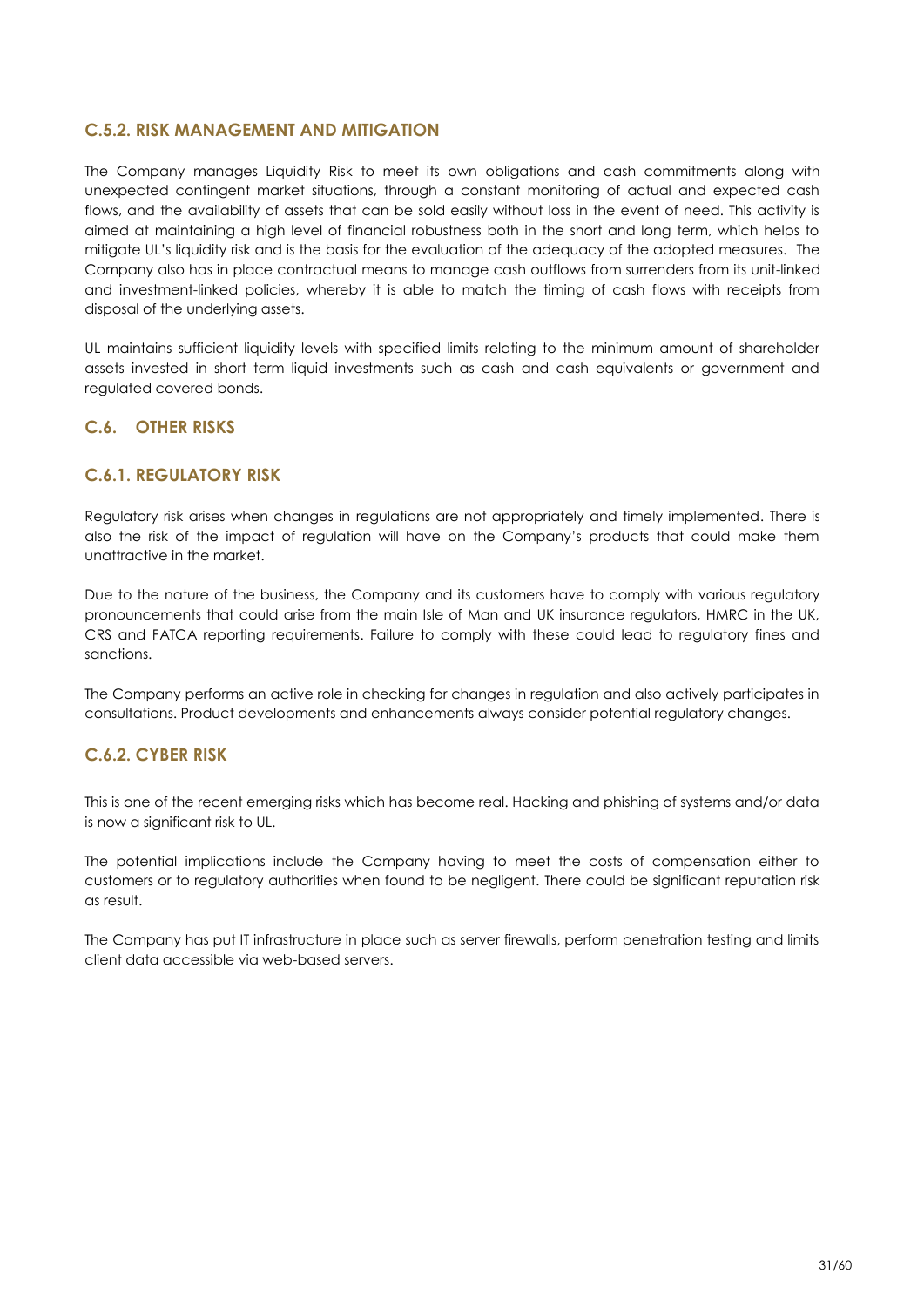## <span id="page-31-0"></span>D. Valuation for Solvency Purposes

## <span id="page-31-1"></span>**D.1. ASSETS**

## **D.1.1. VALUATION OF ASSETS FOR SOLVENCY II BALANCE SHEET**

The following paragraphs describe the value of assets for solvency and financial statements purposes, along with the valuation criteria and the common methodology used by UL for the determination of fair value of assets and liabilities. The following sections are covered in the report below:

- Valuation of assets explanation of differences between the financial statements and Solvency II balance sheet.
- Fair value hierarchy explanation of methods used to classify assets into three levels, based on the inputs used in valuation techniques to increase consistency and comparability of fair value measurements.
- Guidance on fair value measurement approach UL reviews its financial investments and classifies them in accordance with IFRS 13 'Fair Value Measurement'. The same approach is taken for investments held on behalf of life assurance policyholders who bear the investment risk.
- Valuation techniques the methods used to maximise the use of observable inputs.

#### **Solvency II Assets Valuation**

|                                     | 31 December 2019<br>£'000 | 31 December 2020<br>£'000 |
|-------------------------------------|---------------------------|---------------------------|
| Solvency II Valuation               | 10,474.303                | 10,636,699                |
| <b>Statutory Accounts Valuation</b> | 10,535,922                | 10,683,846                |
| <b>Difference</b>                   | (61,619)                  | (47, 147)                 |

#### **Valuation of Assets**

Certain assets are excluded or measured at fair value to comply with Solvency II principles. In particular, the exceptions and non-applicable items for UL are summarised in below.

| <b>Valuation of Assets</b><br><b>31 December 2020</b>              | <b>Solvency II</b><br>£'000 | <b>Statutory Accounts</b><br>£'000 | <b>Difference</b><br>£'000 |
|--------------------------------------------------------------------|-----------------------------|------------------------------------|----------------------------|
| Deferred origination costs                                         | 0                           | 47,147                             | (47, 147)                  |
| Reinsurer's share of insurance contract liabilities                | 218,337                     | 218,337                            |                            |
| Long term loan                                                     | 20,000                      | 20,000                             |                            |
| Financial assets at fair value held to cover linked<br>liabilities | 10,339,309                  | 10,339,309                         | 0                          |
| Investments (other than assets held for unit-Linked<br>funds)      | 11.039                      | 11.036                             | ი                          |
| Debtors and receivables                                            | 19,522                      | 19,522                             |                            |
| Deposits (other than deposits held for unit-linked<br>funds)       | 10,000                      | 10.000                             | 0                          |
| Cash and Cash Equivalents                                          | 18,495                      | 18,495                             |                            |
| <b>Total Assets</b>                                                | 10,636,699                  | 10,683,846                         | (47, 147)                  |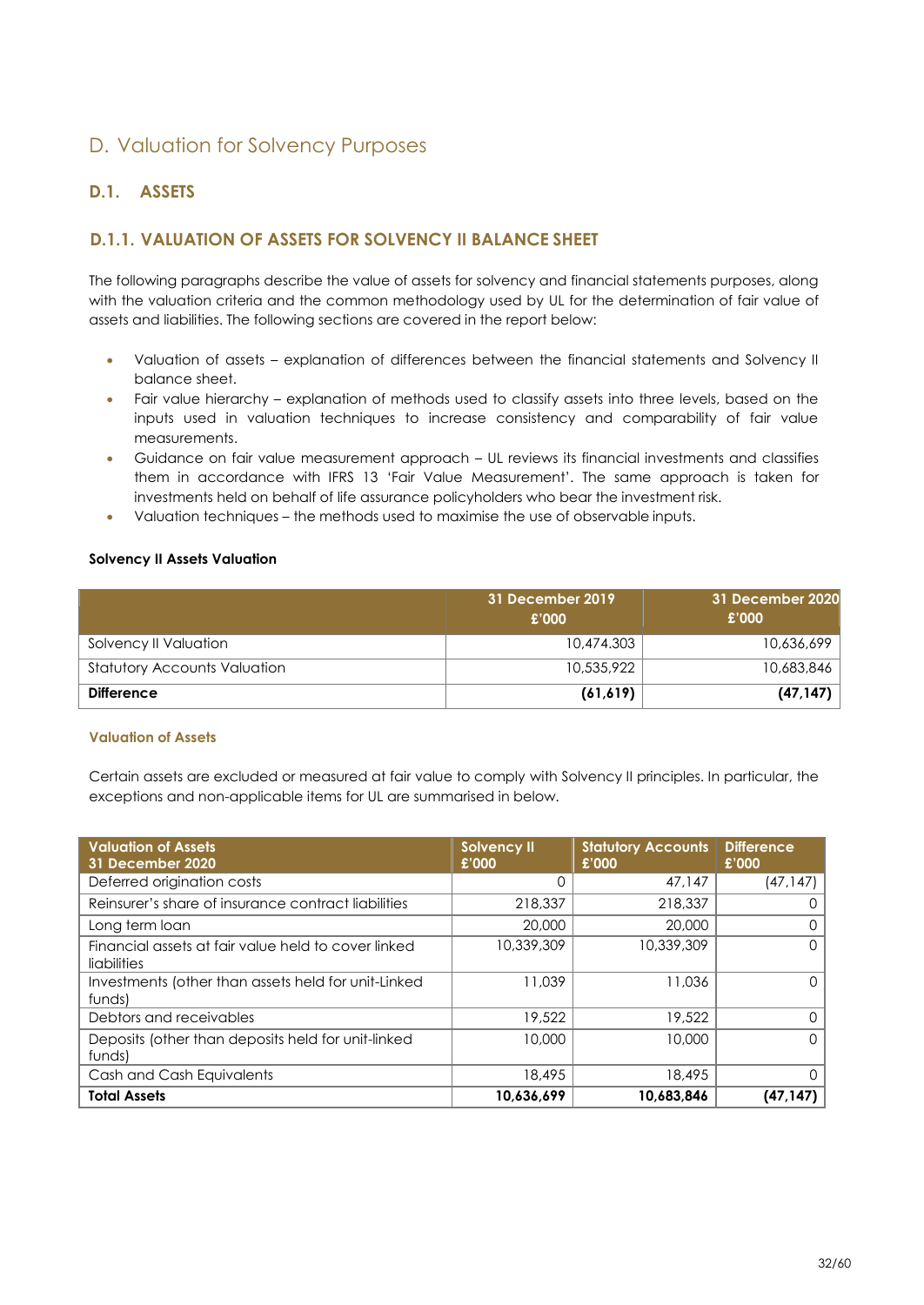The primary objective for valuation as set out in Article 75 of L1 - Dir (EIOPA guidelines) requires an economic, market-consistent approach to the valuation of assets and liabilities. According to the approach for Solvency II, when valuing balance sheet items on an economic basis, undertakings need to consider the risks that arise from a particular balance sheet item, using assumptions that market participants would use in valuing the asset or the liability.

Assets should be valued at the amount for which they could be exchanged between knowledgeable willing parties in an arm's length transaction.

Liabilities should be valued at the amount for which they could be transferred, or settled, between knowledgeable and willing parties in an arm's length transaction.

This valuation section describes the value of assets for Solvency II purposes and for financial statements, valuation criteria and the methodology used by the Company for the determination of fair value of assets and liabilities.

#### *Deferred origination costs (DOC)*

Commission costs incurred in the acquisition of new business are deferred as a DOC asset. This asset is amortised against future revenue margins on the related policies. The DOC asset is reviewed for recoverability at the end of each accounting period against future revenue margins expected to arise from the related policies. They are the part of acquisition costs allocated to future reporting periods. DOC is recognised under UK GAAP but is disallowed for Solvency II asset valuation purposes. As a result, the DOC asset for Solvency II decreased by £47,147k to nil.

#### Reinsurer's share of insurance contract liabilities

#### *Investments including assets held for unit-linked funds*

Under Solvency II, financial assets backing unit linked contracts are segregated into their own category on the balance sheet. Assets are measured at fair value for both statutory accounts and Solvency II purposes, being the amount for which the assets could be exchanged between knowledgeable willing parties in an arm's length transaction, and in accordance with the fair value hierarchy required under IFRS 13 'Fair Value.

#### *Investments (other than assets held for unit-Linked funds)*

Investments held for the benefit of the Company, rather than for unit-linked funds, are measured at fair value for both statutory accounts and Solvency II purposes. The investment held by the Company is a Collective Investment Fund and is valued monthly, and is not considered illiquid.

#### *Debtors and receivables*

Receivables represent amounts owing to the Company. Receivables are held at initial book value in the Company's financial statements and are recoverable within one year. There is no valuation difference under Solvency II and the statutory financial statements.

#### *Deposits (other than deposits held for unit-linked funds)*

Deposits other than those held for unit-linked funds consist of deposits held for the benefit of the Company, which have a maturity of less than 12 months. There is no valuation difference under Solvency II and the statutory financial statements.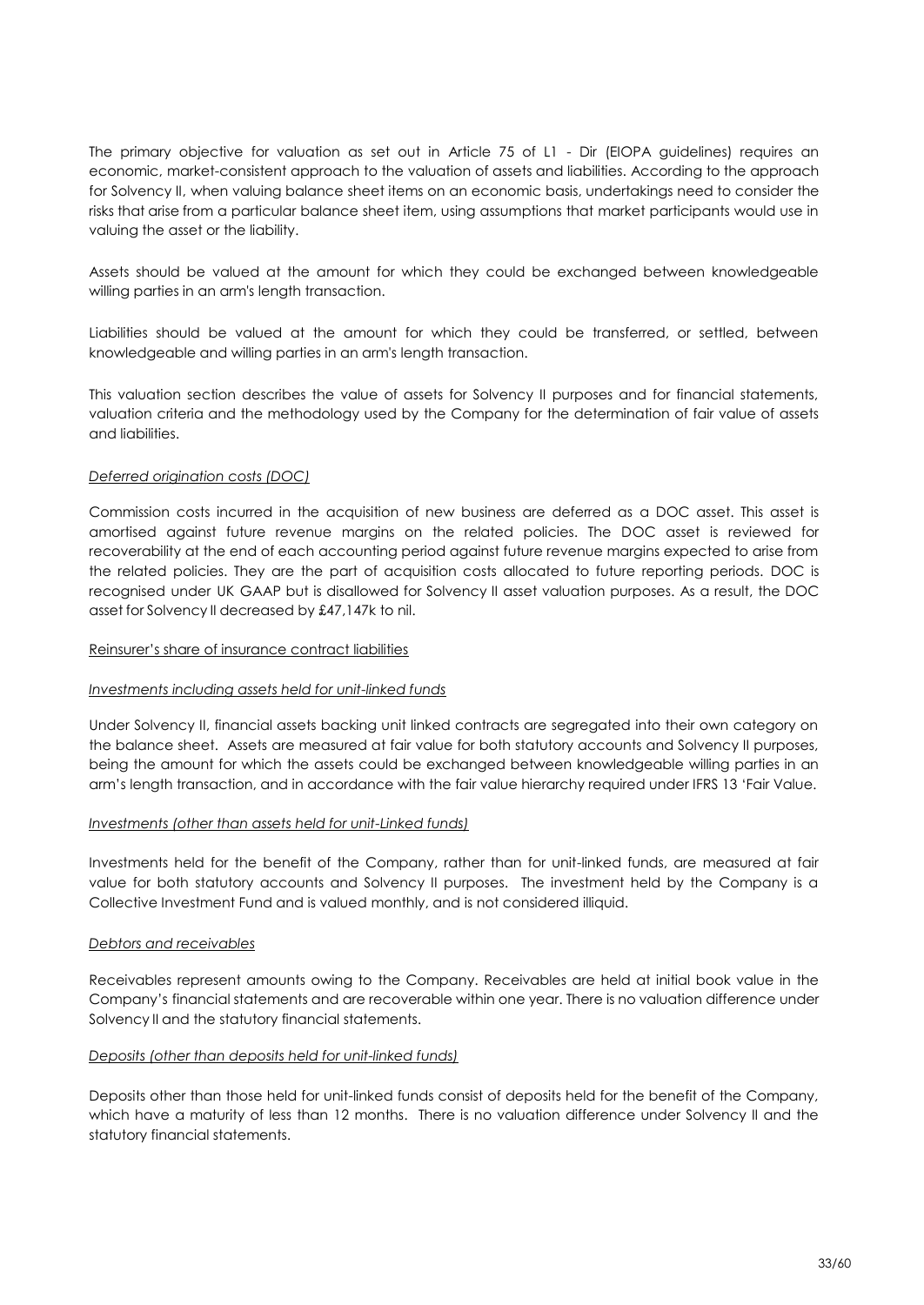#### *Cash and cash equivalents*

Cash is a liquid asset and comprises cash holdings in current accounts. Balances are held at initial book value in the Company's financial statements. There is no valuation difference under Solvency II and the statutory financial statements.

#### **Fair Value Hierarchy**

IFRS 13 seeks to increase consistency and comparability in fair value measurements and related disclosures through a 'fair value hierarchy'. The hierarchy categories the inputs used in valuation [techniques](http://www.iasplus.com/en/standards/ifrs/ifrs13#measurement_techniques) into three levels. The hierarchy gives the highest priority to (unadjusted) quoted prices in active markets for identical assets or liabilities and the lowest priority to unobservable inputs:

#### Level 1 inputs

Level 1 inputs are quoted prices in active markets for identical assets or liabilities that the entity can access at the measurement date. A quoted market price in an active market provides the most reliable evidence of fair value and is used without adjustment to measure fair value whenever available, with limited exceptions. If an entity holds a position in a single asset or liability and the asset or liability is traded in an active market, the fair value of the asset or liability is measured within Level 1 as the product of the quoted price for the individual asset or liability and the quantity held by the entity, even if the market's normal daily trading volume is not sufficient to absorb the quantity held and placing orders to sell the position in a single transaction might affect the quoted price.

#### Level 2 inputs

Level 2 inputs are inputs other than quoted market prices included within Level 1 that are observable for the asset or the liability, either directly or indirectly.

#### Level 3 inputs

Level 3 inputs are unobservable inputs for the asset. Unobservable inputs are used to measure fair value to the extent that relevant observable inputs are not available, thereby allowing for situations in which there is little, if any, market activity for the asset or liability at the measurement date. An entity develops unobservable inputs using the best information available in the circumstances, which might include the entity's own data, taking into account all information about market participant assumptions that is reasonably available.

#### **Guidance on Fair Value Measurement Approach**

The objective of a fair value measurement is to estimate the price at which an orderly transaction to sell the asset or to transfer the liability would take place between market participants at the measurement date under current market conditions.

A fair value measurement requires an entity to determine all of the following:

- The particular asset or liability that is the subject of the measurement (consistently with its unit of account);
- For a non-financial asset, the valuation premise that is appropriate for the measurement (consistently with its highest and best use);
- The principal (or most advantageous) market for the asset or for the liability; and
- The valuation technique(s) appropriate for the measurement, considering the availability of data with which to develop inputs that represent the assumptions that market participants would use when pricing the asset or the liability and the level of the fair value hierarchy within which the inputs are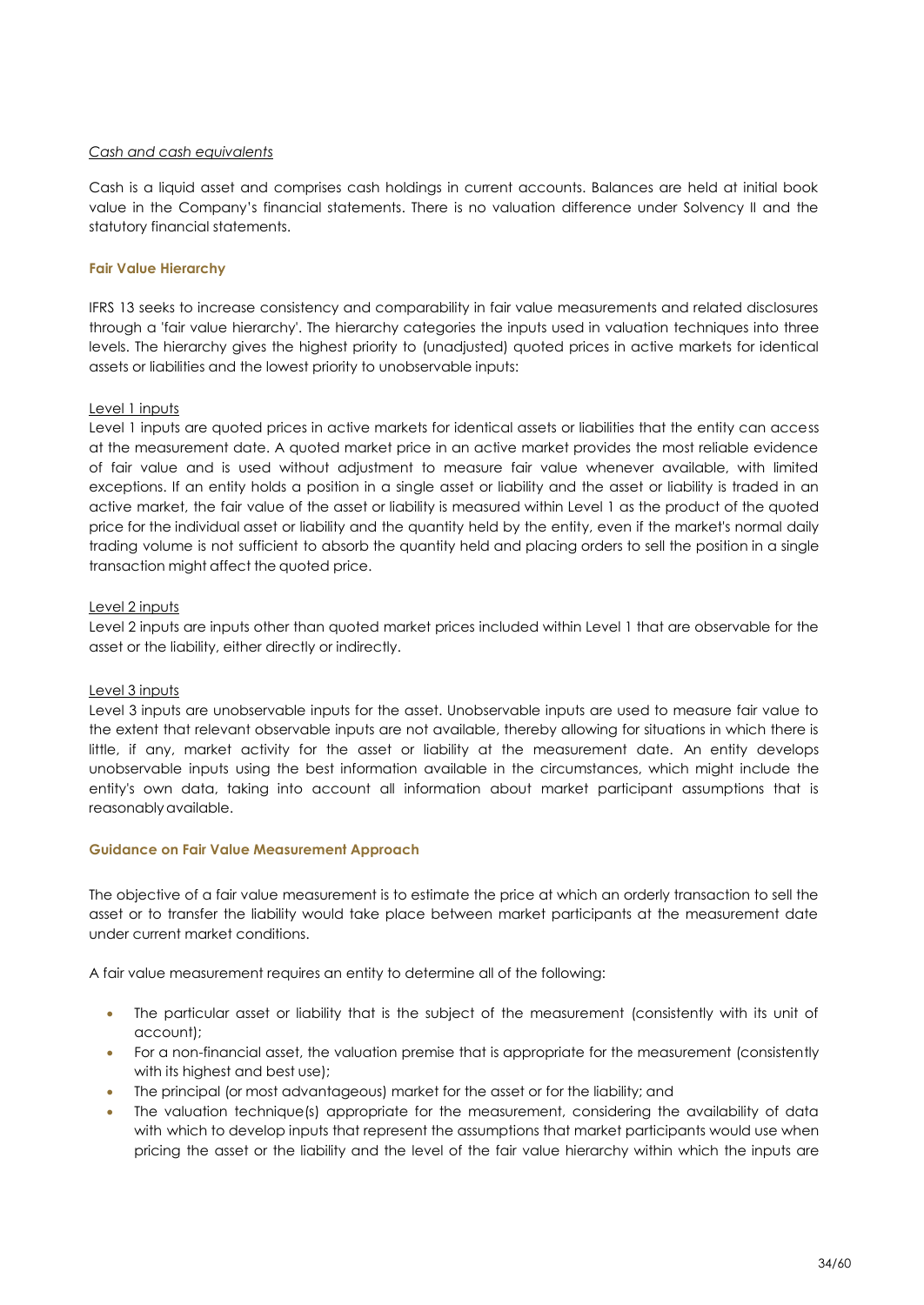categorised.

IFRS 13 provides further guidance on the measurement of fair value, including the following:

- An entity takes into account the characteristics of the asset or the liability being measured that a market participant would take into account when pricing the asset or the liability at measurement date (e.g. the condition and location of the asset and any restrictions on the sale and use of the asset);
- Fair value measurement assumes an orderly transaction between market participants at the measurement date under current market conditions;
- Fair value measurement assumes a transaction taking place in the principal market for the asset or the liability, or in the absence of a principal market, the most advantageous market for the asset or the liability;
- A fair value measurement of a non-financial asset takes into account its highest and bestuse;
- A fair value measurement of a financial or non-financial liability or an entity's own equity instruments assumes it is transferred to a market participant at the measurement date, without settlement, extinguishment, or cancellation at the measurement date;
- The fair value of a liability reflects non-performance risk (the risk the entity will not fulfil an obligation), including an entity's own credit risk and assuming the same non-performance risk before and after the transfer of the liability; and
- An optional exception applies for certain financial assets with offsetting positions in market risks or counterparty credit risk, provided conditions are met (additional disclosure is required).

## **Valuation Techniques**

The Company uses valuation techniques appropriate in the circumstances and for which sufficient data are available to measure fair value, maximising the use of relevant observable inputs and minimising the use of unobservable inputs.

The objective of using a valuation technique is to estimate the price at which an orderly transaction to sell the asset would take place between market participants and the measurement date under current market conditions. The three valuation techniques used are:

- Market approach uses prices and other relevant information generated by market transactions involving identical or comparable (similar) assets/liabilities or a group of assets/liabilities (e.g. a business).
- Cost approach reflects the amount that would be required currently to replace the service capacity of an asset (current replacement cost).
- Income approach converts future amounts (cash flows or income and expenses) to a single current (discounted) amount, reflecting current market expectations about those future amounts.

In some cases, a single valuation technique will be appropriate, whereas in other cases multiple valuation techniques will be appropriate.

Further information on the Company's assets is included in S.02.01.02 in Section F.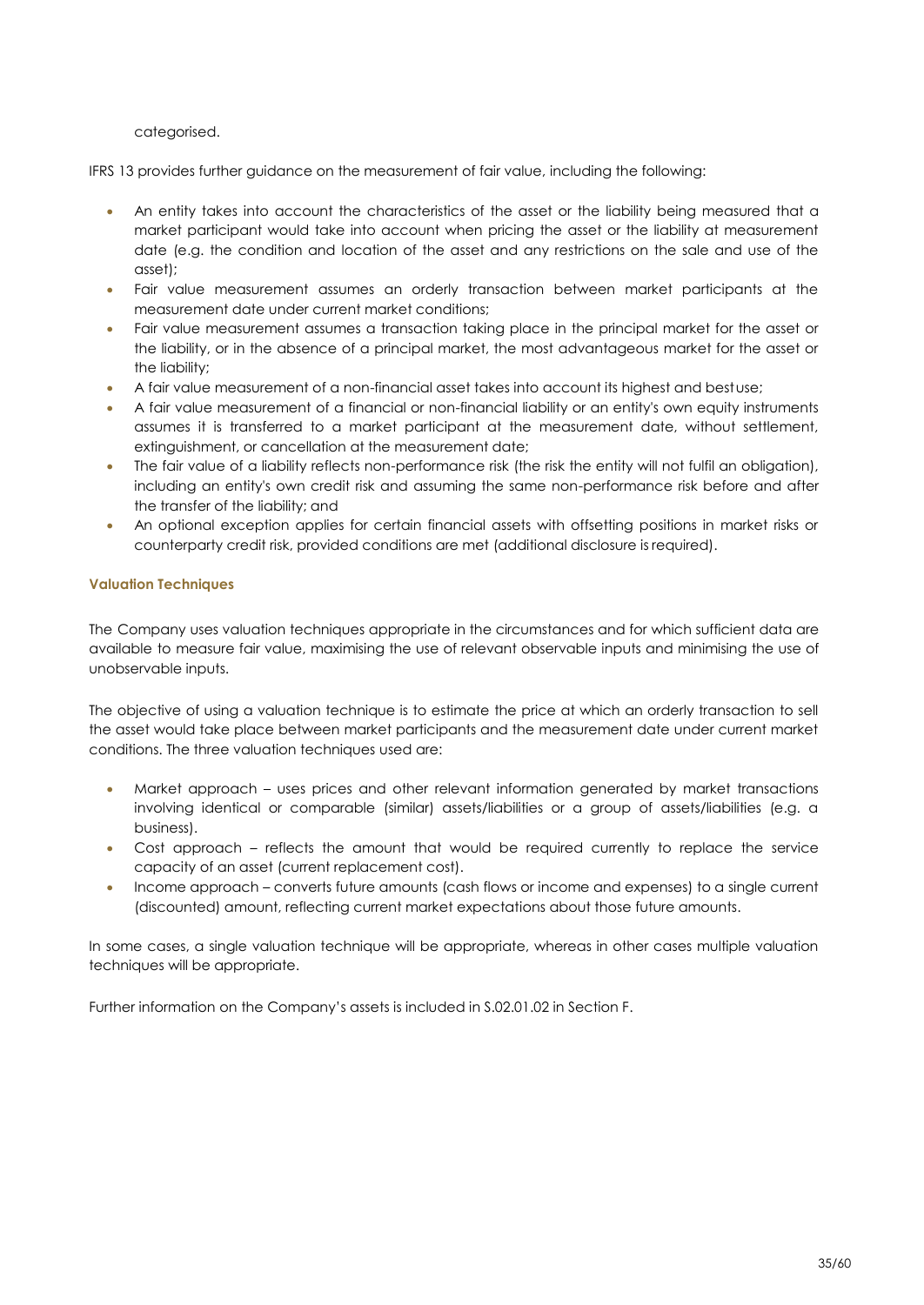## <span id="page-35-0"></span>**D.2. TECHNICAL PROVISIONS**

The Technical Provisions as at 31 December 2020 have been assessed adopting UL's methodology and techniques which are compliant with the Solvency II framework and are proportionate to the nature, scale and complexity of the business in question.

Technical Provisions results as at 31 December 2020 are set out in the table below. No transitional adjustments have been deducted from the Technical Provisions.

#### **Main Technical Provisions Results**

| <b>Entity</b>                     | 31 December 2019<br>£'000 | 31 December 2020<br>£'000 |
|-----------------------------------|---------------------------|---------------------------|
| Best Estimate of Liabilities      | 10.112.624                | 10,285,433                |
| Risk Margin                       | 84,635                    | 90.267                    |
| <b>Gross Technical Provisions</b> | 10,197,259                | 10,375,700                |
| Reinsurance Recoverable           | (265,030)                 | (265, 770)                |
| <b>Net Technical Provisions</b>   | 9,932,229                 | 10,109,930                |

The increase in the technical provisions from 31 December 2019 to 31 December 20120 is mainly driven by:

- Reduction in the BEL due to expected large case surrenders within the AXA China Region business
- An increase in the Risk Margin reflecting the growth in business and change in operating assumptions.
- Change in operating assumptions, in particular persistency and cash margin assumptions

The difference between IFRS reserves and SII technical provisions is due to the methodological differences between the two valuations. The valuation of the IFRS reserves is based on technical provisions calculated in accordance with local accounting principles. The Solvency II valuation, instead, is based on the projection of future cash flows performed using best estimate assumptions, and discounting using the current interest rate term structure. Moreover, under the Solvency II framework, the valuation of technical provisions includes the risk margin which is not included in the valuation of IFRS reserves.

The main factors that have an impact on the Technical Provisions are set out below:

- The best estimate assumptions;
- The application of contract boundaries; and
- Projected SCRs: The risk margin is a constituent part of the total technical provisions. As the risk margin is based on projected SCRs the method and assumptions used in projecting these SCRs can have a sizeable impact on the resulting risk margin.

In calculating the technical provisions, the Company has made material judgments in relation to:

- The choice of what are deemed to be best estimate assumptions;
- The use of certainty equivalent deterministic calculations;
- The choice of method used in calculating the risk margin; and
- The application of contract boundaries.
- $\bullet$

#### **Best Estimate of Liabilities**

The BEL is defined as the probability-weighted average of future cash-flows, taking account of the time value of money (expected present value of future cash-flows), using the relevant risk-free interest rate term structure.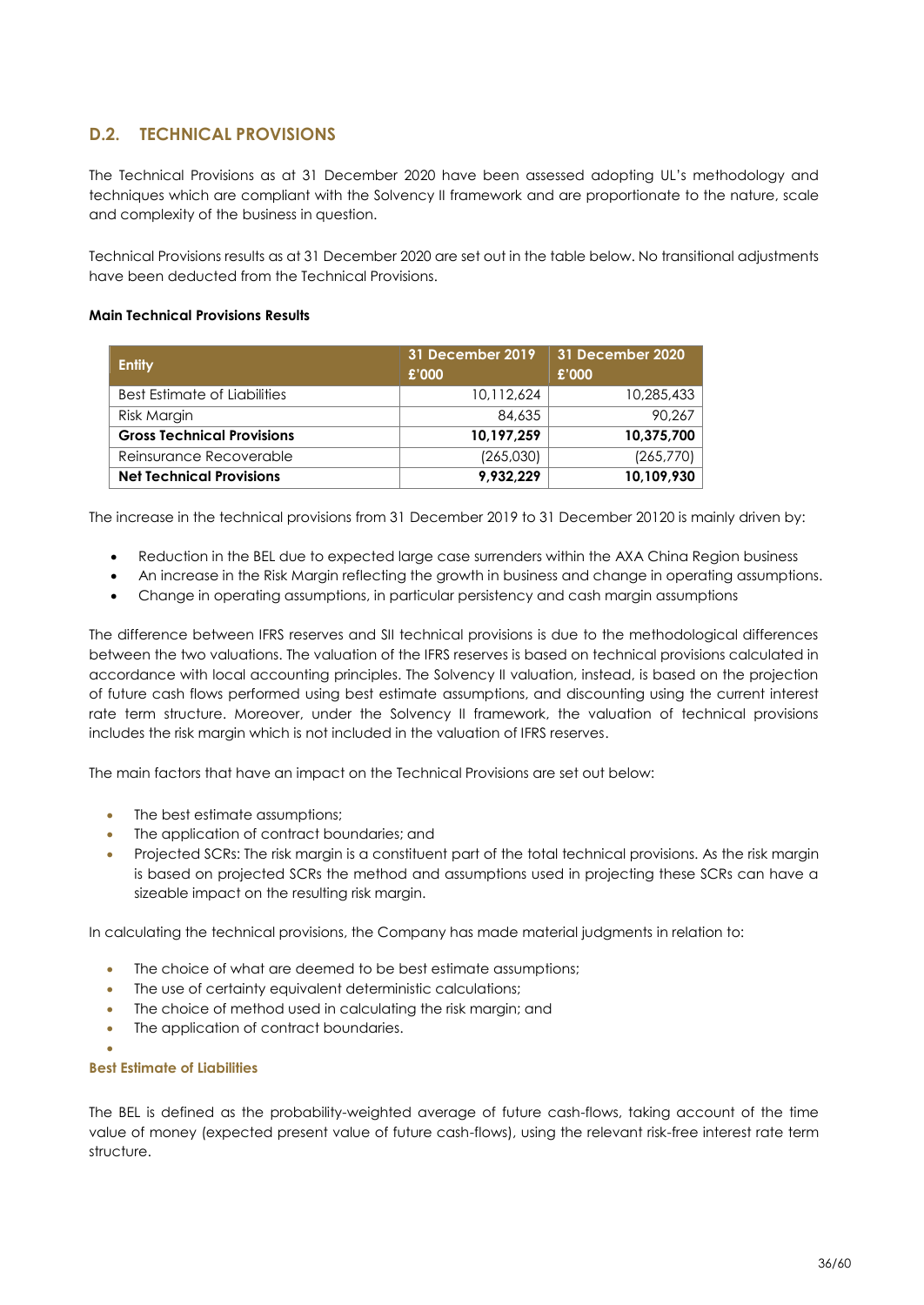The method used to derive the BEL is the direct approach, which specifically refers to a valuation method based on projecting and discounting on a market consistent basis all expected future cash flows to policyholders in the certainty equivalent scenario. Therefore, the cash flow projection used in this context considers all potential cash in-and-out flows required to settle the insurance obligations over their lifetime, within the appropriate contract boundaries.

The projected future cash flows typically include:

- Single and Regular premium receipts (subject to contract boundaries);
- Claims payments with an allowance for any early discontinuance charges;
- **Expenses**;
- Commissions:
- External fund charges; and
- Any overseas withholding tax

These cash flows are then discounted using the relevant risk-free rates provided by EIOPA to obtain the gross BEL.

#### **Reinsurance Recoverables**

The best estimate of the reinsurance recoverable is set equal to the best estimate liability determined by the Company and confirmed by the reinsurer for the reinsured fund link policies.

#### **Risk Margin**

The risk margin represents a prudent margin for unavoidable uncertainty. The risks considered are:

- Mortality Trend Risk;
- **Mortality Catastrophe Risk;**
- Longevity Risk;
- Lapse Risk;
- Expense Risk;
- Counterpart Default Risk with respect to Reinsurance contracts; and
- Operational Risk.

#### **Description of the Level of Uncertainty of Technical Provisions Valuation**

The key sources of uncertainty for the Company are expenses, policyholder behaviour assumptions such as surrenders. There was a subsequent event arising after the reporting date, that of the Covid-19 pandemic, which was excluded from the technical provision valuation as at the year end.

It is noted that no significant simplified methods were used to calculate technical provisions, including those used for calculating the risk margin.

The Company does not apply a volatility adjustment, as referred to in Article 77d of Directive 2009/138/EC

No basic own fund items have been subject to transitional arrangements.

Further information on the technical provisions is included in S.02.01.02 and S.12.01.02 in Section F.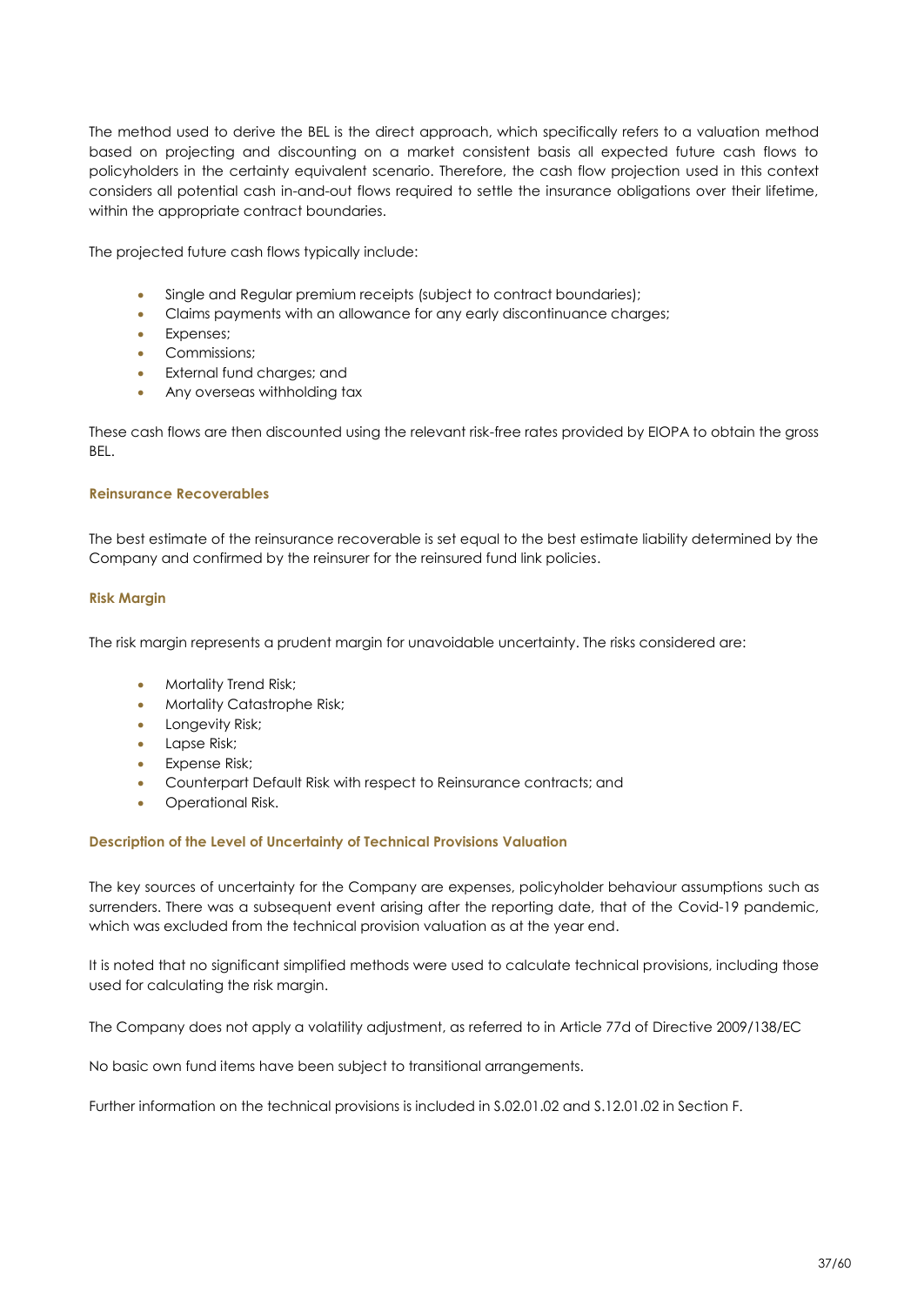## <span id="page-37-0"></span>**D.3. OTHER LIABILITIES**

## **D.3.1. VALUATION OF LIABILITIES FOR SOLVENCY II BALANCE SHEET**

The following paragraphs describe the valuation criteria and the common methodology used by UL for the determination of fair value of other liabilities.

#### **Valuation of Liabilities**

In the Solvency II environment, fair value should be generally determined in accordance with International Financial Reporting Standards ("IFRS"). Certain liabilities are excluded or fair valued to comply with Solvency II principles. In particular, the exceptions and non-applicable items for the Company are as follows.

- Technical liabilities;
- Deferred taxes:
- Financial liabilities;
- Deferred income liability;
- Other liabilities; and
- Contingent liabilities (not applicable for UL).

#### **Solvency II Liabilities Valuation**

|                                     | £'000      | 31 December 2019   31 December 2020<br>£'000 |
|-------------------------------------|------------|----------------------------------------------|
| Solvency II Valuation               | 10,233,636 | 10,401,165                                   |
| <b>Statutory Accounts Valuation</b> | 10,499,368 | 10,644,196                                   |
| <b>Difference</b>                   | (265, 732) | (243, 031)                                   |

#### **Value of Liabilities**

| <b>Values of Liabilities</b><br><b>31 December 2020</b> | <b>Solvency II Value</b> | <b>Statutory Accounts</b><br><b>Value</b> | <b>Difference</b> |
|---------------------------------------------------------|--------------------------|-------------------------------------------|-------------------|
|                                                         | £'000                    |                                           | £'000             |
| Technical Liabilities - Life (Inc. Index Linked         | 10.157.364               | 10,333,818                                | (176, 454)        |
| and Unit Linked)                                        |                          |                                           |                   |
| Liabilities under insurance contracts                   | 218,337                  | 218,337                                   |                   |
| Deferred Tax Liabilities                                | 0                        |                                           |                   |
| <b>Financial Liabilities</b>                            | 0                        |                                           |                   |
| Deferred Income Liability                               | 0                        | 66,577                                    | (66, 577)         |
| Other Liabilities                                       | 25,464                   | 25,464                                    |                   |
| <b>Total Liabilities</b>                                | 10,401,165               | 10,644,196                                |                   |

The valuation section describes the value of liabilities for solvency purposes and for financial statements, valuation criteria and the common methodology used by the Company for the determination of fair value of assets and liabilities.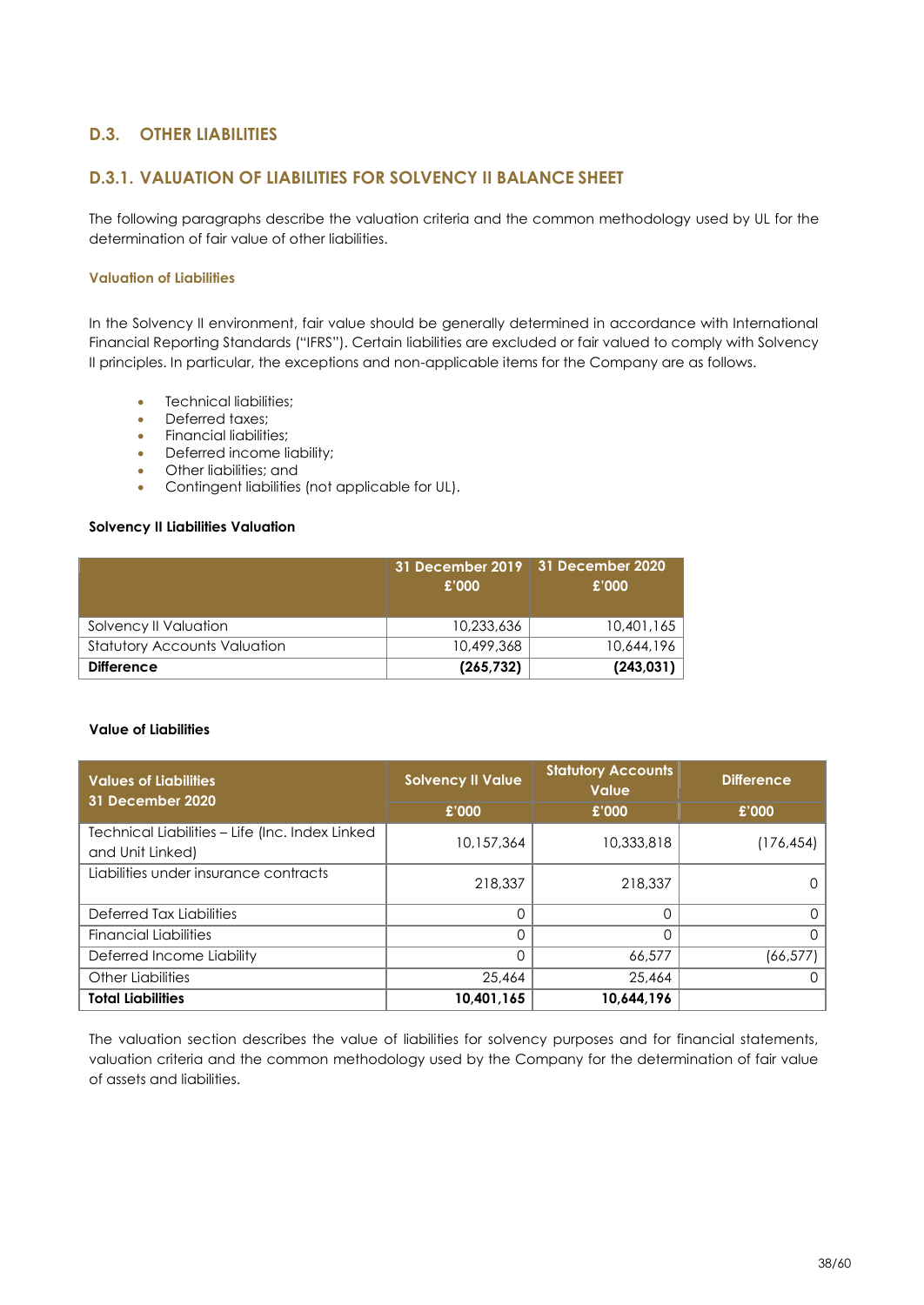#### *Technical Liabilities*

The Technical Liabilities comprise the Technical Provisions for life assurance policies where the investment risk is borne by the policyholders, the provision for claims, the life assurance provision and the provision for unearned premiums.

Under Solvency II, Technical Provisions comprise the Best Estimate Liabilities (BEL) and risk margin. The BEL recognises the cash flow required to meet policyholder liabilities, while the risk margin represents a prudent margin for unavoidable uncertainty. The Technical Provisions liability for Solvency II were £176,454k lower than the IFRS liabilities.

Please refer to section D2 for detailed narrative on the valuation of Technical Provisions.

#### *Deferred Tax Liability*

The Company has no Deferred Tax Liability.

In general, on the Solvency II balance sheet, deferred tax assets and liabilities arise because there are differences between the value ascribed to an asset or a liability for tax purposes, and its value in accordance to the Solvency II principles.

Therefore, a deferred tax liability ("DTL") should be recognised in the following cases:

- The Solvency II Balance Sheet value of an asset is higher than the related carrying value for tax purposes; or
- The Solvency II Balance Sheet value of a liability is lower than the related carrying value for tax purposes.

A DTL is the recognition of a tax debt to be paid at a later date because of a future profit which is already anticipated in the economic balance sheet. This profit (i.e. the difference between the market value and the book value) leads to an increase of the net asset value. A DTL will be recognised for unrealised taxable gains such as an increase of a financial asset value, or a decrease of the value of Technical Provisions when shifting from book value to market value.

#### *Financial Liabilities*

All financial liabilities outstanding at 31 December 2019 were repaid in full during 2020.

#### *Deferred Income Liability*

Deferred Income Liability of £66,577k relates to the unit linked business deferred income liability recognised under IFRS but disallowed under Solvency II.

#### *Other Liabilities*

Other liabilities represent amounts owing by UL mainly on outstanding claims. Claims are settled once all due diligence is received from the customer. The policyholder is regularly contacted on outstanding requirement to ensure prompt settlement. Death claims follow the normal probate process and are settled accordingly.

Other trading balances are settled in the normal course of business and usually settled within one month.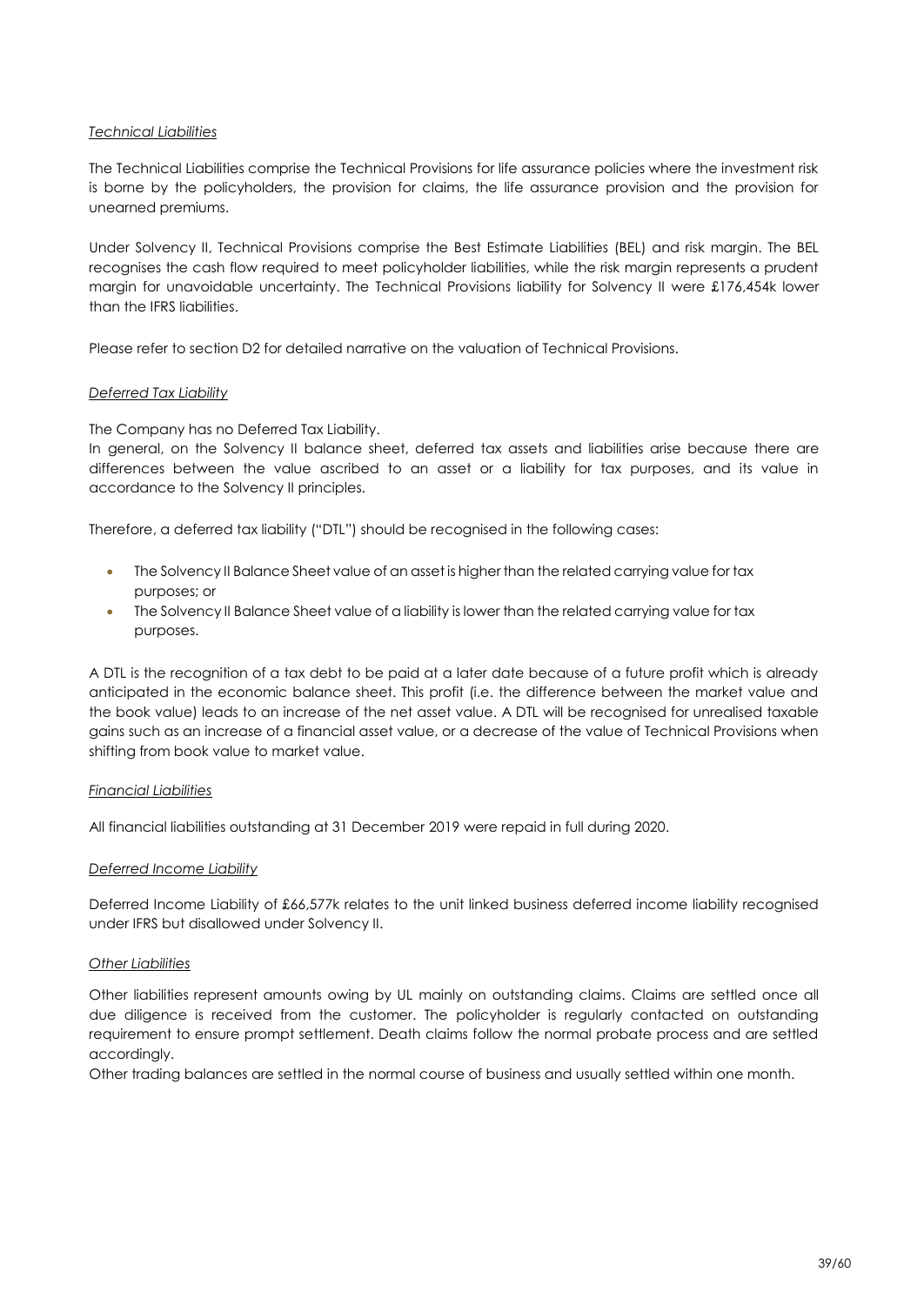#### **Fair Value Measurement Approach**

The fair value measurement approach for other liabilities is outlined above. Further information on UL's liabilities is included in S.02.01.02 in Section F.

## <span id="page-39-0"></span>**D.4. ALTERNATIVE METHODS FOR VALUATION**

The Company does not use any alternative methods for valuation.

## <span id="page-39-1"></span>**D.5. ANY OTHER INFORMATION**

No other information noted.

## E. Capital Management

## <span id="page-39-2"></span>**E.1. OWN FUNDS**

According to the Article 87 of the Directive 2009/138/EC (hereinafter 'Directive' or 'L1 – Dir"), own funds comprise the sum of Basic Own Funds, referred to in Article 88 and ancillary own funds referred to in Article 89.

## **E.1.1. CAPITAL MANAGEMENT POLICIES**

The Company operates the following capital policy:

- Seek to maintain a Regulatory Solvency Coverage Ratio of at least 125% at all times.
- Maintain a Regulatory Solvency Coverage Ratio of 150% immediately after payment of a dividend.

This is underpinned by the following framework:

- A description of the procedure to ensure that own fund items, both at the time of issue and subsequently, meet the requirements of the applicable capital and distribution regime and are classified correctly as the applicable regime requires;
- A description of the procedure to monitor the issuance of own fund items according to the mediumterm capital management plan;
- A description of the procedure to ensure that the terms and conditions of any own fund item are clear and unambiguous in relation to the criteria of the applicable capital regime; and
- A description of the procedures to:
	- o ensure that any policy or statement in respect of ordinary share dividends is taken into account in consideration of the capital position; and
	- o identify and document instances in which distributions on an own funds item are expected to be deferred or cancelled.

Planning and managing own funds are a core part of the strategic planning process.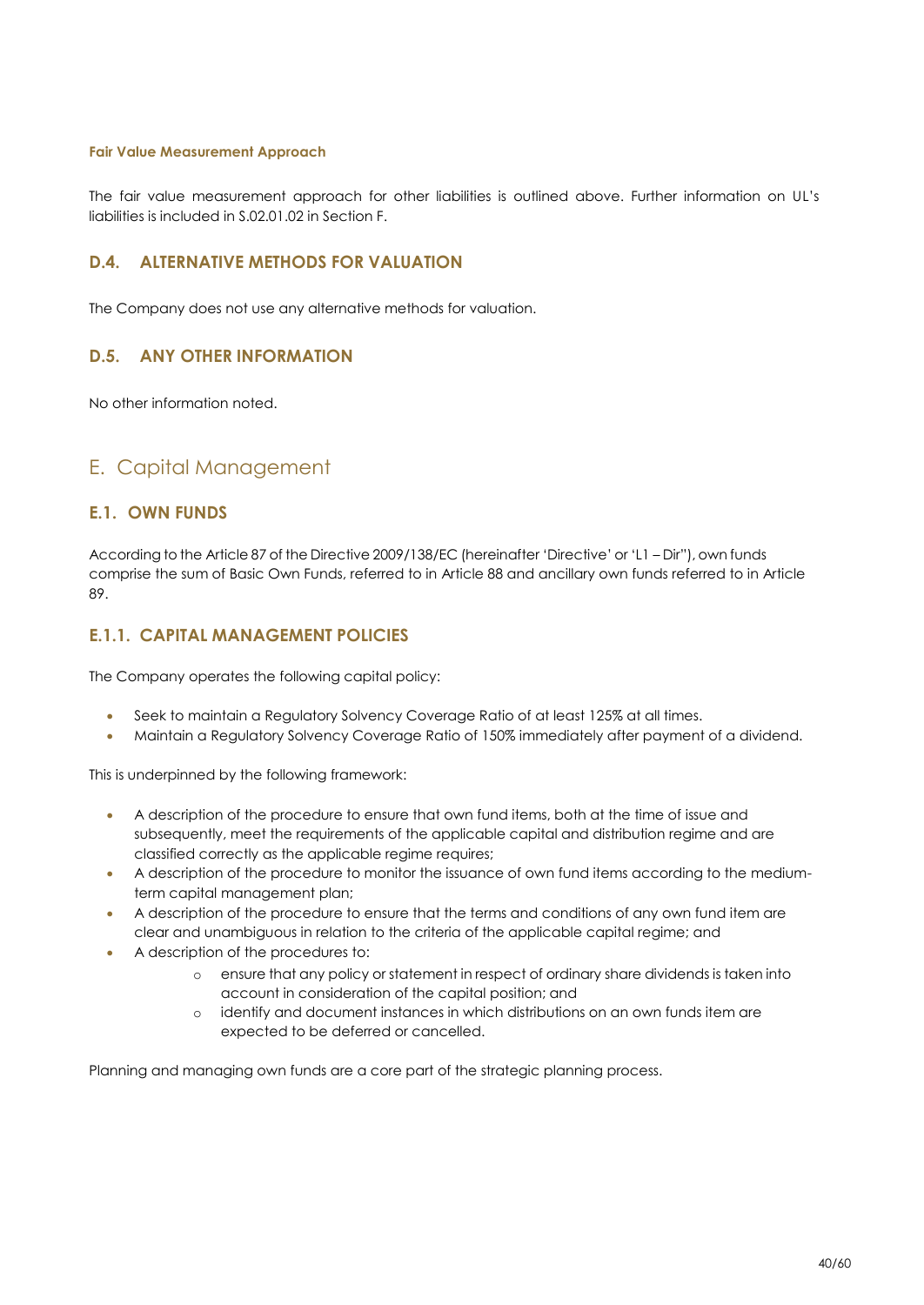#### **Basic Own Funds**

According to Article 88 of L1-Dir, Basic Own Funds is defined as the sum of the excess of assets over liabilities (reduced by the amount of own shares held by the insurance or reinsurance undertaking) and subordinated liabilities.

The components of the excess of assets over liabilities are valued in accordance with Article 75 and Section 2 of the Directive, which states that all assets and liabilities must be measured on market consistent principles.

Basic own fund items shall be classified into three tiers, depending on the extent to which they possess specific characteristics. Article 69 of Delegated Acts issued at October 2014 (hereinafter 'L2 – DA' or 'DA"), outlines Tier 1 capital, with Article 72 and Article 76 covering Tier 2 and Tier 3 capital respectively.

UL's basic own fundsincludes ordinary share capital and a reconciliation reserve. UL has Tier 1 capital only.

#### **Basic Own Funds**

|                                                               | <b>Total</b> | Tier 1<br><b>Unrestricted</b> | Tier 1<br><b>Restricted</b> | Tier 2 | Tier <sub>3</sub> |
|---------------------------------------------------------------|--------------|-------------------------------|-----------------------------|--------|-------------------|
|                                                               | £'000        | £'000                         | £'000                       | £'000  | £'000             |
| Total eligible Own Funds to<br>meet the SCR at 31 Dec<br>2020 | 235,534      | 235,534                       | 0                           |        | 0                 |
| Total eligible Own Funds to<br>meet the SCR at 31 Dec<br>2019 | 240,668      | 240,668                       | 0                           |        | 0                 |

#### *Tier 1 Basic Own Funds*

Basic own fund items are classified into three tiers, depending on the extent to which they possess specific characteristics. Generally, assets which are free from any foreseeable liabilities are available to absorb losses due to adverse business fluctuations on a going-concern basis or in the case of winding-up. The Company's excess of assets over liabilities, is valued in accordance with the principles set out in L1 - Dir, and treated as Tier 1. Details on the composition of UL's Own Funds assets are outlined above.

#### Ordinary Share Capital:

The paid-in ordinary share capital is identified by the following methods:

- The shares are issued directly by the undertaking with the prior approval of its shareholders or, where permitted under national law, it's administrative, supervisory or management body.
- UL has issued 23,380,000 ordinary shares issued at par of £1 each.

#### Reconciliation Reserve:

The excess of assets over liabilities are divided into amounts that correspond to capital items in the financial statements and a reconciliation reserve. The reconciliation reserve may be positive or negative. For UL, the reconciliation reserve is made up of the revenue reserves as per the financial statements and adjustments to assets and liabilities for Solvency II purposes, as outlined in sections D1 and D3.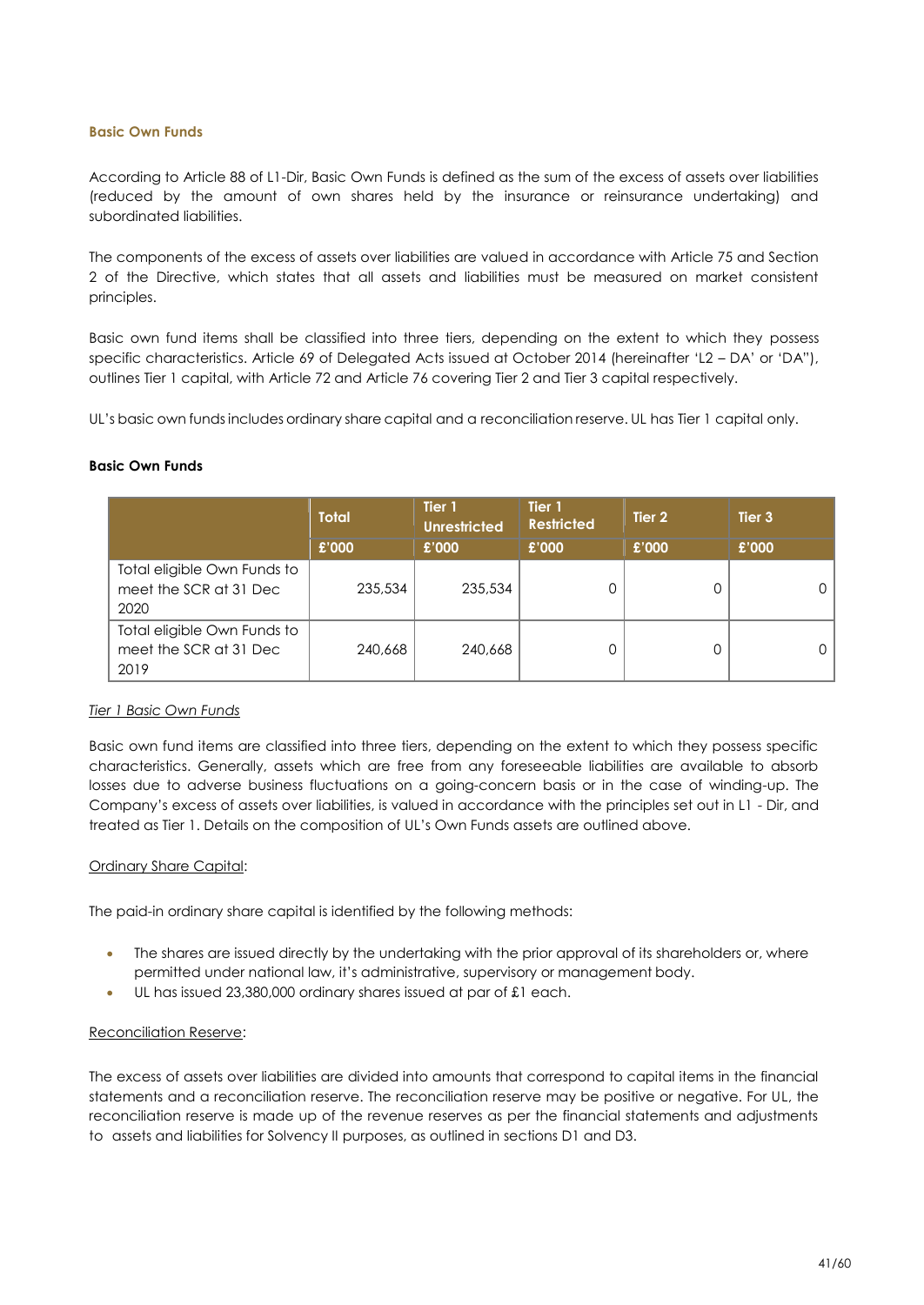#### *Tier 2 Basic Own Funds*

This does not apply to the Company.

#### *Tier 3 Basic Own Funds*

## This does not apply to the Company. **Reconciliation between Equity in the Financial Statements and Basic Own Funds**

The Company has Basic Own Funds of £235,534k at 31 December 2020, while the shareholders' equity per the statutory accounts is £39,650k. The table below reconciles the movement from shareholders' equity to basic own funds.

#### **Reconciliation to Shareholders' Equity**

| <b>Reconciliation of Shareholders Equity to Basic Own Funds</b> | <b>31 December 2019</b> | <b>31 December 2020</b> |
|-----------------------------------------------------------------|-------------------------|-------------------------|
|                                                                 | £'000                   | £'000                   |
| <b>Shareholder Equity</b>                                       | 36,554                  | 39,650                  |
| Elimination for Deferred Acquisition Costs and Deferred Income  | 22,212                  | 19,430                  |
| Liability                                                       |                         |                         |
| Elimination of Intangible Assets                                |                         |                         |
| <b>SII Valuation of Technical Provisions</b>                    | 181,902                 | 176,454                 |
| <b>SII Valuation of Financial Liabilities</b>                   |                         |                         |
| <b>SII Valuation of Investments</b>                             |                         |                         |
| Deferred Taxes                                                  |                         |                         |
| <b>Basic Own Funds</b>                                          | 240,668                 | 235.534                 |

Own Funds decreased by £5,134k in 2020 compared to 2019. This is mainly driven by change in operating assumptions (in particular the cash margin assumption) and the Q4 administration charge inflation uplift being lower than expected.

#### **Deduction from Own Funds**

The Company does not have any deduction from own funds.

## **Ancillary Own Funds**

The Company does not have any ancillary own funds.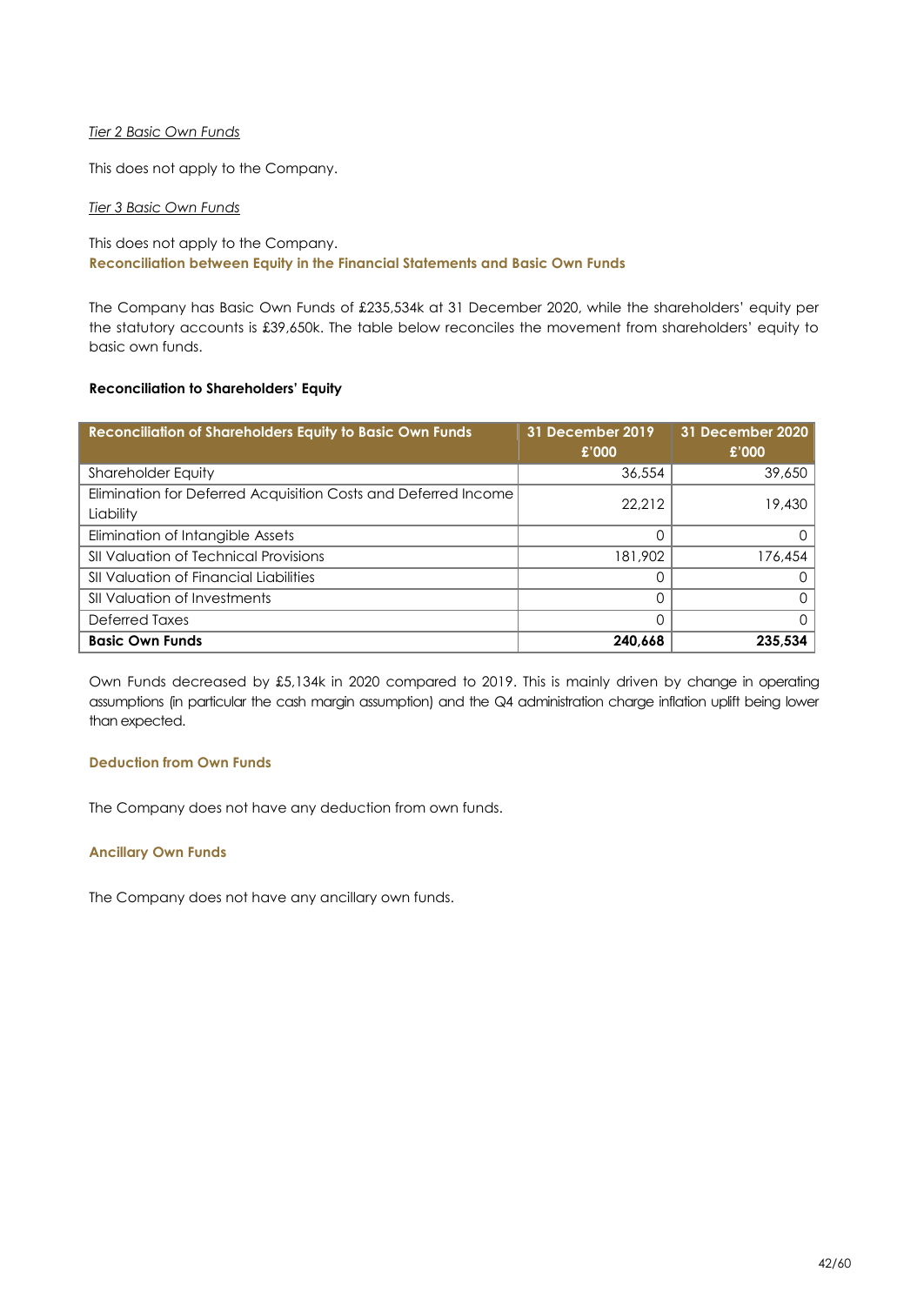## **E.1.2. ELIGIBLE OWN FUNDS**

#### **Own Funds Assets**

|                                                            | <b>Total</b><br>£'000 | Tier 1<br>Unrestricted<br>£'000 | Tier 1<br><b>Restricted</b><br>£'000 | Tier 2<br>£'000 | Tier <sub>3</sub><br>£'000 |
|------------------------------------------------------------|-----------------------|---------------------------------|--------------------------------------|-----------------|----------------------------|
| Total Eligible Own Funds to Meet<br>the SCR at 31 Dec 2020 | 235,534               | 235,534                         | 0                                    |                 |                            |
| Total Eligible Own Funds to Meet<br>the SCR at 31 Dec 2019 | 240,668               | 240,668                         | 0                                    | 0               |                            |
| Total Eligible Own Funds to Meet<br>the MCR at 31 Dec 2020 | 235,534               | 235,534                         | 0                                    | Ω               |                            |
| Total Eligible Own Funds to Meet<br>the MCR at 31 Dec 2019 | 240,668               | 240,668                         | 0                                    |                 |                            |

The Company maintains an efficient capital structure to meet its regulatory requirements. The Company is required to hold sufficient capital to cover 150% of the SCR on an Isle of Man basis. The solvency coverage on an Isle of Man basis is 154%.

## **E.1.3. ELIGIBLE OF OWN FUNDS TO MEET THE SOLVENCY CAPITAL REQUIREMENT**

All of the Company's Own Funds are classified as Tier 1 and are eligible to meet the SCR.

## **E.1.4. ELIGIBLE OF OWN FUNDS TO MEET THE MINIMUM CAPITAL REQUIREMENT**

All of the Company's Own Funds Tier 1 capital is eligible to meet both the Solvency II and Isle of Man MCRs.

Further information on the own funds is included in S.23.01.01 in Section F.

## <span id="page-42-0"></span>**E.2. SOLVENCY CAPITAL REQUIREMENT AND MINIMUM CAPITAL REQUIREMENT**

## **E.2.1. SCR, MCR AND ISLE OF MAN MCR VALUES**

The SCR at year-end 2020 was £156,438k. The MCR at year-end 2020 was £70,397k and the Isle of Man MCR was £55,694k. The calculations of the capital follow EIOPA's Standard Formula regime. The Directive 2009/138/EC and the Delegated Regulation (EU) 2015/35 describe the process to be followed by companies applying the Standard Formula approach, defined by EIOPA. The calculation of the Isle of Man MCR follows the Insurance and Valuations Regulations, 2018 of the Isle of Man.

The primary reason for changes in capital requirements from 2019 to 2020 is due to updated asset allocation and changes in operating assumptions following the annual assumption review.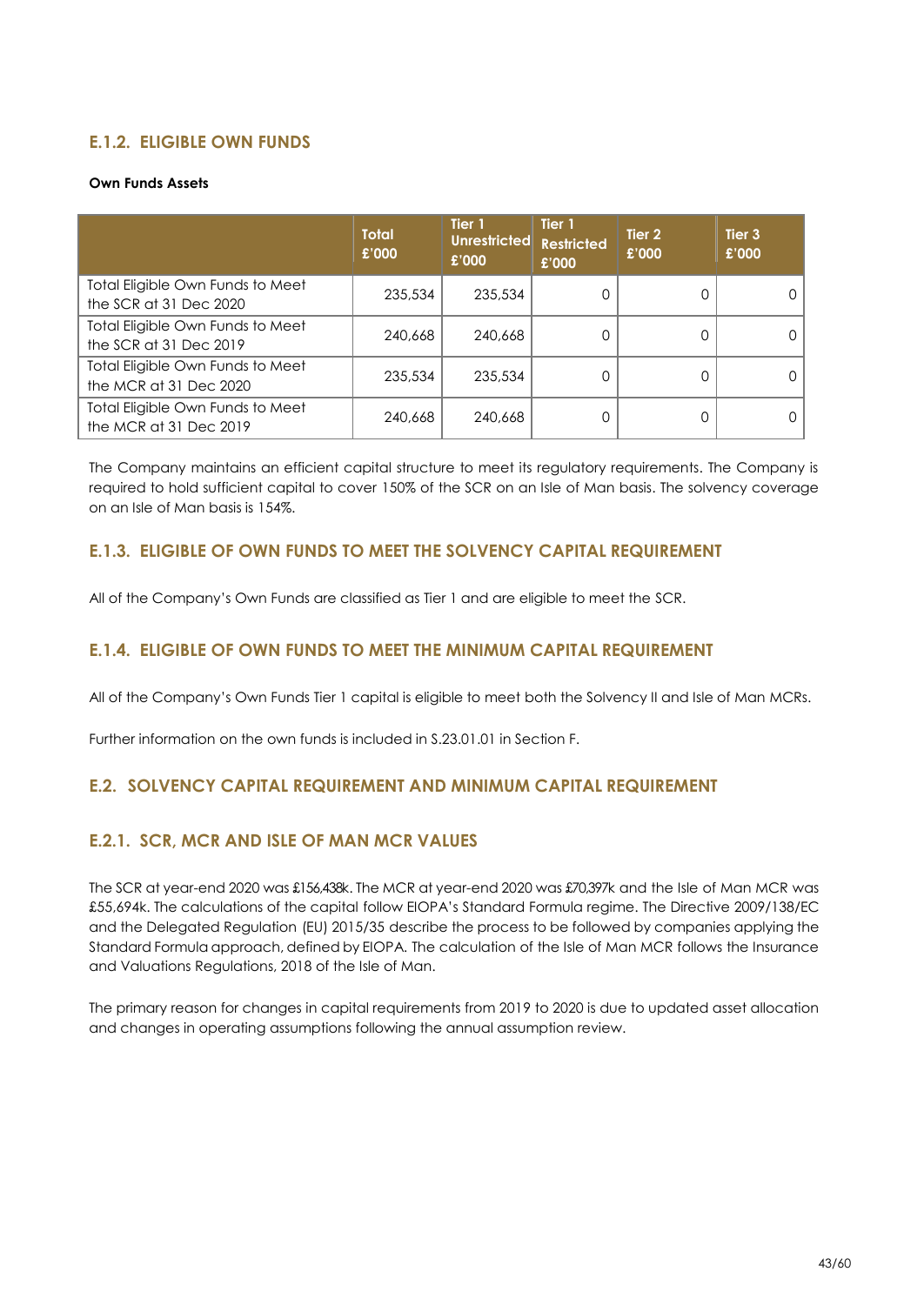## **SCR and Isle of Man MCR Values**

|                                                | <b>31 December 2019</b> | 31 December 2020 |
|------------------------------------------------|-------------------------|------------------|
|                                                | £'000                   | £'000            |
| <b>Solvency Capital Requirement</b>            | 151,020                 | 156,438          |
| Minimum Capital Requirement                    | 67.959                  | 70,397           |
| Isle of Man Minimum Capital Requirement        | 53,432                  | 55,694           |
| Eligible Own Funds                             | 240,668                 | 235,534          |
| Solvency Coverage Ratio                        | 159.36%                 | 150.56%          |
| Minimum Solvency Coverage Ratio                | 354.14%                 | 334.57%          |
| Isle of Man Minimum Solvency Coverage<br>Ratio | 450.42%                 | 439.45%          |

## **E.2.2. SCR BREAKDOWN**

A summary of Company's SCR is provided below with further detail provided in S.25.01.21 in Section F.

#### **SCR Breakdown**

|                                     | 31 December 2019 | 31 December 2020 |
|-------------------------------------|------------------|------------------|
|                                     | £'000            | £'000            |
| Life Underwriting Risk              | 99.297           | 105,987          |
| <b>Market Risk</b>                  | 86,081           | 85,544           |
| Counterparty Risk                   | 5,930            | 6,682            |
| <b>Operational Risk</b>             | 2.264            | 2,266            |
| <b>Diversification</b>              | (42,552)         | (44,041)         |
| <b>Solvency Capital Requirement</b> | 151,020          | 156,438          |

Further information on UL's SCR is included in S.25.01.21 in Section F.

## <span id="page-43-0"></span>**E.3. USE OF THE DURATION-BASED EQUITY RISK SUB-MODULE IN THE CALCULATION OF THE SOLVENCY CAPITAL REQUIREMENT**

This section is not applicable to UL.

## **E.4. DIFFERENCES BETWEEN THE STANDARD FORMULA AND ANY INTERNAL MODEL USED**

This section is not applicable to UL.

## <span id="page-43-1"></span>**E.5. NON-COMPLIANCE WITH THE MINIMUM CAPITAL REQUIREMENT AND SOLVENCY CAPITAL REQUIREMENT**

UL has complied with the MCR and the SCR at all times.

## <span id="page-43-2"></span>**E.6. ANY OTHER INFORMATION**

No additional information required.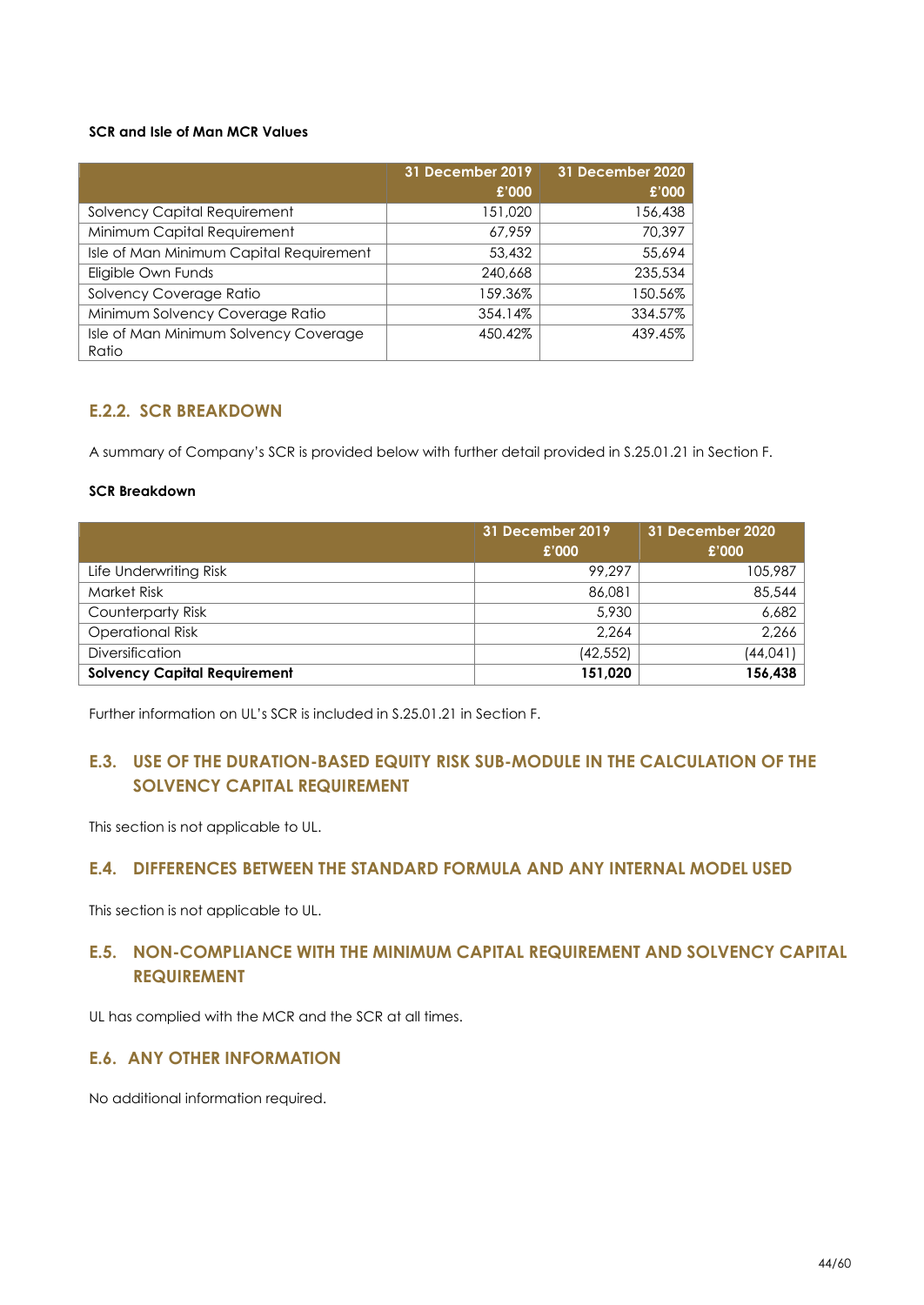## F. Quantitative Reporting Templates

## <span id="page-44-0"></span>**F.1.S.02.01.02 BALANCE SHEET**

|                                                                              |              | <b>Solvency II Value</b> |
|------------------------------------------------------------------------------|--------------|--------------------------|
| <b>Assets</b>                                                                |              | C0010                    |
| Goodwill                                                                     | <b>RO010</b> |                          |
| Deferred acquisition costs                                                   | <b>RO020</b> |                          |
| Intangible assets                                                            | <b>R0030</b> |                          |
| Deferred tax assets                                                          | <b>R0040</b> |                          |
| Pension benefit surplus                                                      | <b>R0050</b> |                          |
| Property, plant and equipment held for own use                               | <b>RO060</b> |                          |
| Investments (other than assets held for index-linked and unit-linked         | <b>R0070</b> |                          |
| contracts)                                                                   |              | 21,035,739               |
| Property (other than for own use)                                            | <b>RO080</b> |                          |
| Holdings in related undertakings, including participations                   | <b>ROO90</b> |                          |
| Equities                                                                     | R0100        |                          |
| Equities - listed                                                            | R0110        |                          |
| Equities - unlisted                                                          | R0120        |                          |
| <b>Bonds</b>                                                                 | R0130        |                          |
| Government Bonds                                                             | R0140        |                          |
| Corporate Bonds                                                              | R0150        |                          |
| Structured notes                                                             | R0160        |                          |
| Collateralised securities                                                    | R0170        |                          |
| Collective Investments Undertakings                                          | R0180        | 11,035,739               |
| Derivatives                                                                  | R0190        |                          |
| Deposits other than cash equivalents                                         | R0200        | 10,000,000               |
| Other investments                                                            | R0210        |                          |
| Assets held for index-linked and unit-linked contracts                       | R0220        | 10,339,308,612           |
| Loans and mortgages                                                          | R0230        | 20,000,000               |
| Loans on policies                                                            | R0240        |                          |
| Loans and mortgages to individuals                                           | R0250        |                          |
| Other loans and mortgages                                                    | R0260        | 20,000,000               |
| Reinsurance recoverables from:                                               | R0270        | 218,337,061              |
| Non-life and health similar to non-life                                      | <b>R0280</b> |                          |
| Non-life excluding health                                                    | R0290        |                          |
| Health similar to non-life                                                   | <b>R0300</b> |                          |
| Life and health similar to life, excluding health and index-linked and unit- |              |                          |
| linked                                                                       | R0310        |                          |
| Health similar to life                                                       | <b>R0320</b> |                          |
| Life excluding health and index-linked and unit-linked                       | <b>R0330</b> |                          |
| Life index-linked and unit-linked                                            | R0340        | 218,337,060              |
| Deposits to cedants                                                          | <b>R0350</b> |                          |
| Insurance and intermediaries receivables                                     | R0360        | 15,122,618               |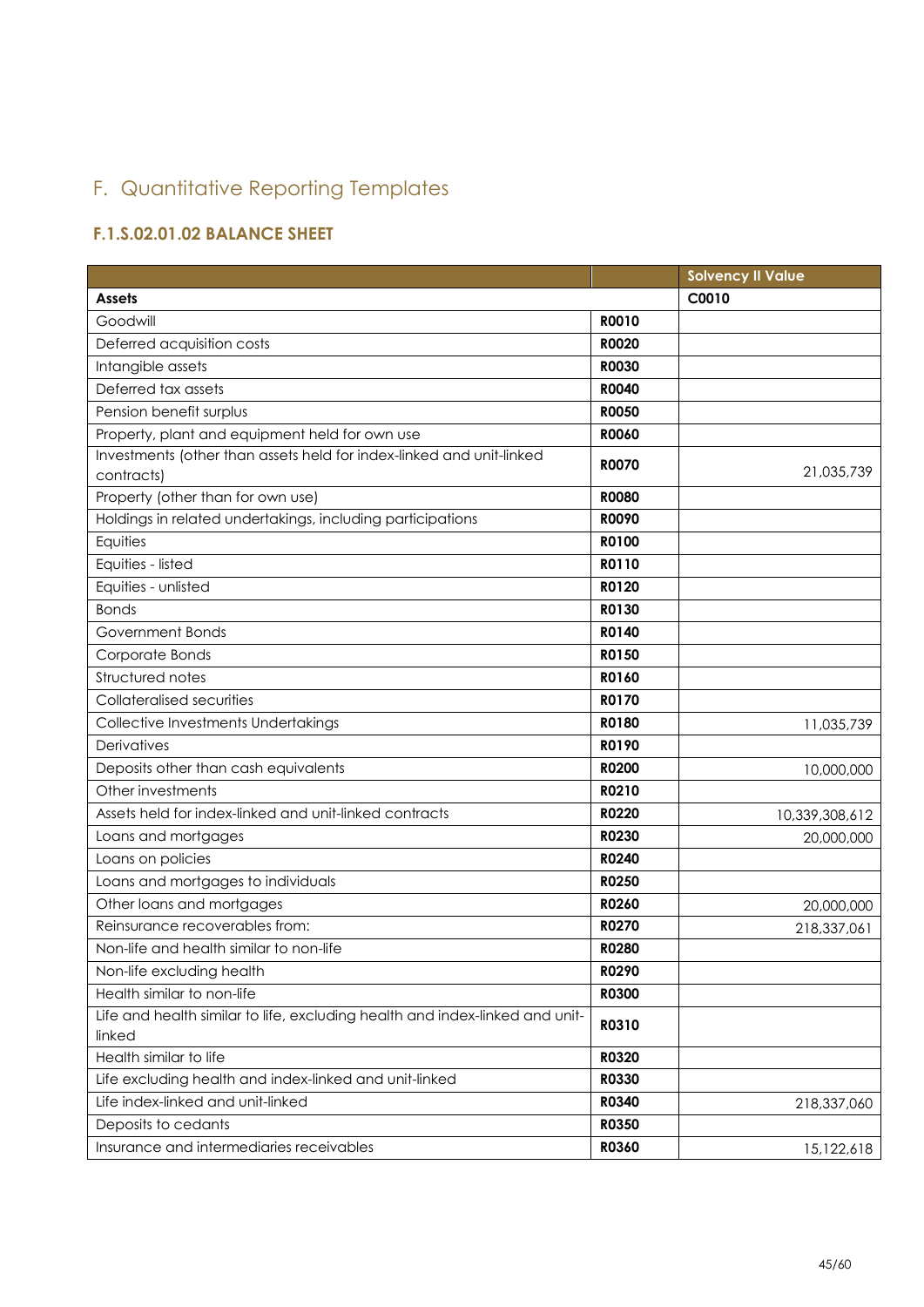|                                                                               |               | <b>Solvency II Value</b> |
|-------------------------------------------------------------------------------|---------------|--------------------------|
| Reinsurance receivables                                                       | <b>R0370</b>  |                          |
| Receivables (trade, not insurance)                                            | <b>R0380</b>  | 4,400,049                |
| Own shares (held directly)                                                    | R0390         |                          |
| Amounts due in respect of own fund items or initial fund called up but not    | <b>R0400</b>  |                          |
| yet paid in                                                                   |               |                          |
| Cash and cash equivalents                                                     | R0410         | 18,495,259               |
| Any other assets, not elsewhere shown                                         | R0420         |                          |
| <b>Total Assets</b>                                                           | <b>R0500</b>  | 10,636,699,408           |
| <b>Liabilities</b>                                                            |               |                          |
| Technical provisions - non-life                                               | R0510         |                          |
| Technical provisions - non-life (excluding health)                            | <b>R0520</b>  |                          |
| Technical provisions calculated as a whole                                    | R0530         |                          |
| <b>Best Estimate</b>                                                          | <b>R0540</b>  |                          |
| Risk margin                                                                   | <b>R0550</b>  |                          |
| Technical provisions - health (similar to non-life)                           | R0560         |                          |
| Technical provisions calculated as a whole                                    | <b>R0570</b>  |                          |
| <b>Best Estimate</b>                                                          | <b>R0580</b>  |                          |
| Risk margin                                                                   | <b>R0590</b>  |                          |
| Technical provisions - life (excluding index-linked and unit-linked)          | R0600         |                          |
| Technical provisions - health (similar to life)                               | R0610         |                          |
| Technical provisions calculated as a whole                                    | R0620         |                          |
| <b>Best Estimate</b>                                                          | R0630         |                          |
| Risk margin                                                                   | R0640         |                          |
| Technical provisions-life (excluding health and index-linked and unit-linked) | R0650         |                          |
| Technical provisions calculated as a whole                                    | <b>R0660</b>  |                          |
| <b>Best Estimate</b>                                                          | R0670         |                          |
| Risk margin                                                                   | <b>R0680</b>  |                          |
| Technical provisions - index-linked and unit-linked                           | <b>RO690</b>  | 10,375,700,559           |
| Technical provisions calculated as a whole                                    | R0700         | 10,552,154,812           |
| <b>Best Estimate</b>                                                          | R0710         | $-266,721,313$           |
| Risk margin                                                                   | R0720         | 90,267,060               |
| Other technical provisions                                                    | R0730         |                          |
| <b>Contingent liabilities</b>                                                 | R0740         |                          |
| Provisions other than technical provisions                                    | R0750         |                          |
| Pension benefit obligations                                                   | R0760         |                          |
| Deposits from reinsurers                                                      | <b>R0770</b>  |                          |
| Deferred tax liabilities                                                      | R0780         |                          |
| Derivatives                                                                   | R0790         |                          |
| Debts owed to credit institutions                                             | <b>R0800</b>  |                          |
| Debts owed to credit institutions resident domestically                       | <b>ER0801</b> |                          |
| Debts owed to credit institutions resident in the euro area other than        | <b>ER0802</b> |                          |
| domestic                                                                      |               |                          |
| Debts owed to credit institutions resident in rest of the world               | <b>ER0803</b> |                          |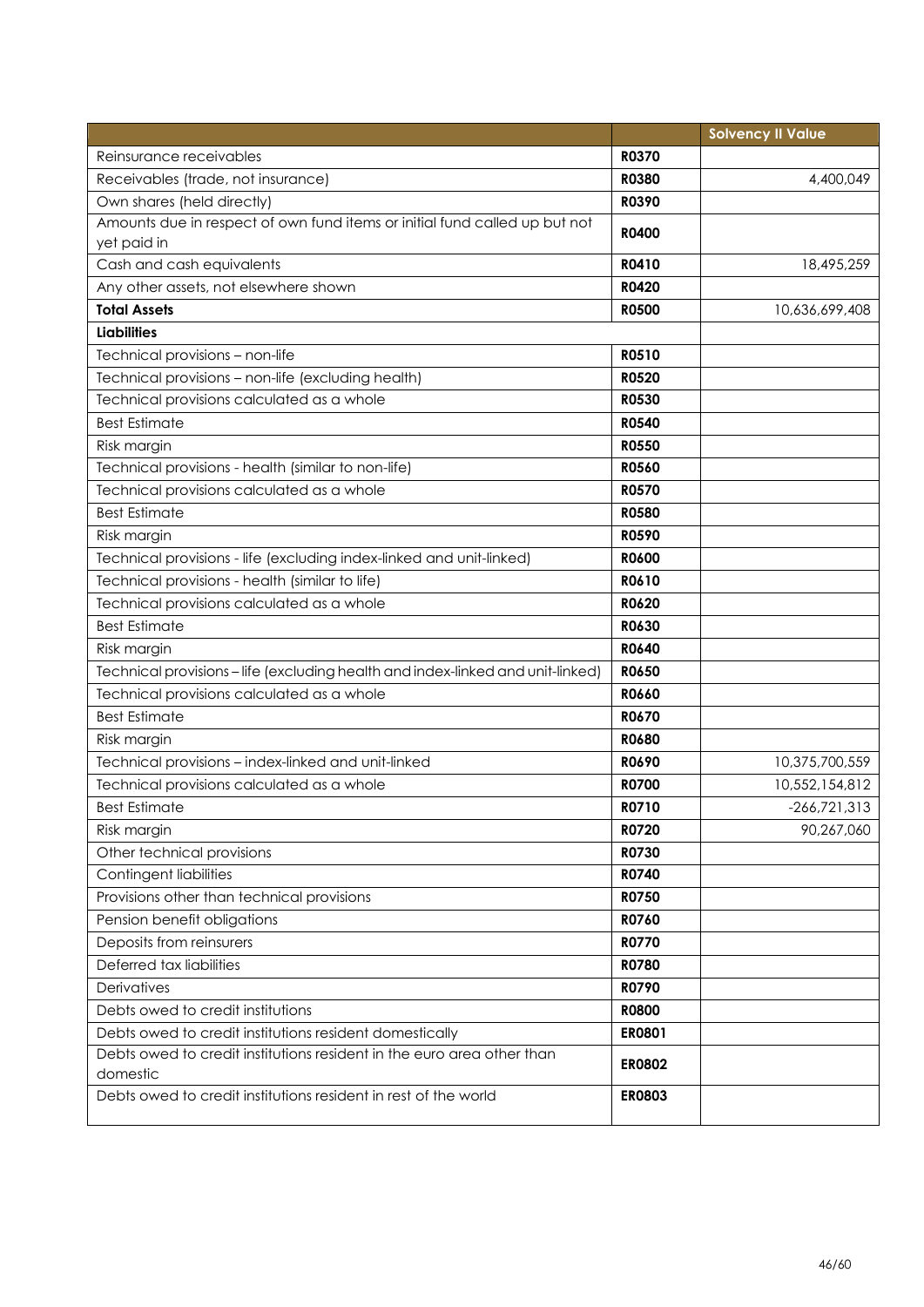|                                                                                        |                   | <b>Solvency II Value</b> |
|----------------------------------------------------------------------------------------|-------------------|--------------------------|
| Financial liabilities other than debts owed to credit institutions                     | R0810             |                          |
| Debts owed to non-credit institutions                                                  | <b>ER0811</b>     |                          |
| Debts owed to non-credit institutions resident domestically                            | <b>ER0812</b>     |                          |
| Debts owed to non-credit institutions resident in the euro area other than<br>domestic | <b>ER0813</b>     |                          |
| Debts owed to non-credit institutions resident in rest of the world                    | <b>ER0814</b>     |                          |
| Other financial liabilities (debt securities issued)                                   | <b>ER0815</b>     |                          |
| Insurance and intermediaries payables                                                  | <b>R0820</b>      | 21,391,381               |
| Reinsurance payables                                                                   | <b>R0830</b>      |                          |
| Payables (trade, not insurance)                                                        | <b>R0840</b>      | 4,073,196                |
| Subordinated liabilities                                                               | <b>R0850</b>      |                          |
| Subordinated liabilities not in Basic Own Funds                                        | <b>R0860</b>      |                          |
| Subordinated liabilities in Basic Own Funds                                            | <b>R0870</b>      |                          |
| Any other liabilities, not elsewhere shown                                             | <b>R0880</b>      |                          |
| <b>Total liabilities</b>                                                               | <b>RO900</b>      | 10,401,165,136           |
| <b>Excess of assets over liabilities</b>                                               | R <sub>1000</sub> | 235,534,272              |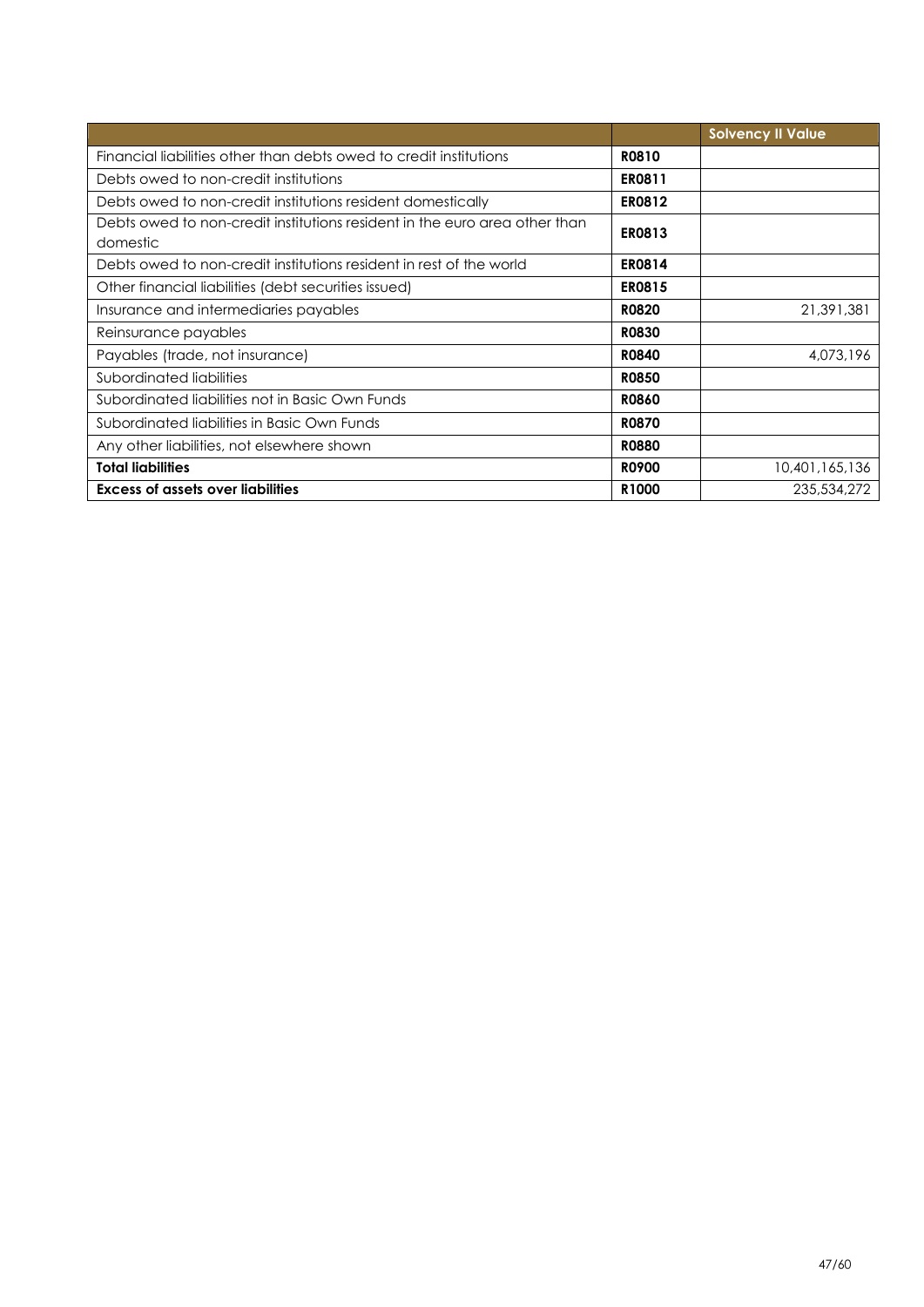## **F.2.S.05.01.02 PREMIUMS, CLAIMS AND EXPENSES BY LINE OF BUSINESS**

| <b>Annuities</b><br>stemming<br><b>Annuities</b><br>from non-life<br>stemming<br>insurance<br>from non-life<br>contracts<br>Index-linked<br>insurance<br><b>Insurance</b><br>life<br><b>Total</b><br>Life<br><b>Health</b><br>Other<br>and relating<br><b>Health</b><br>and unit-linked<br>with<br>profit<br>contracts and<br>to insurance<br>reinsurance<br>reinsurance<br>insurance<br>insurance<br>participation<br>to<br>relating<br>insurance<br>obligations<br>health<br>other<br>than<br>insurance<br>health<br>obligations<br>insurance<br>obligations<br>C0250<br>C0210<br>C0220<br>C0230<br>C0240<br>C0260<br>C0270<br>C0280<br>C0300<br><b>Premiums written</b><br>R1410<br>Gross<br>375,843,895<br>375,843,895<br>Reinsurers'<br>R1420<br>$\mathsf{O}\xspace$<br>$\mathsf{O}\xspace$<br>$\mathbf{0}$<br>share<br>Net<br>R1500<br>0<br>375,843,895<br>375,843,895<br><b>Premiums earned</b><br>R1510<br>Gross<br>561,208,921<br>4,271,048<br>Reinsurers'<br>R1520<br>$\mathbf{O}$<br>$\mathsf{O}$<br>$\mathbf 0$<br>share<br>R1600<br>Net<br>4,271,048<br>561,208,921<br><b>Claims incurred</b><br>R1610<br>Gross<br>$\mathsf{O}\xspace$<br>$\mathsf{O}\xspace$ |  | Line of Business for: life insurance obligations |  |  | Life reinsurance obligations |              |
|----------------------------------------------------------------------------------------------------------------------------------------------------------------------------------------------------------------------------------------------------------------------------------------------------------------------------------------------------------------------------------------------------------------------------------------------------------------------------------------------------------------------------------------------------------------------------------------------------------------------------------------------------------------------------------------------------------------------------------------------------------------------------------------------------------------------------------------------------------------------------------------------------------------------------------------------------------------------------------------------------------------------------------------------------------------------------------------------------------------------------------------------------------------------------|--|--------------------------------------------------|--|--|------------------------------|--------------|
|                                                                                                                                                                                                                                                                                                                                                                                                                                                                                                                                                                                                                                                                                                                                                                                                                                                                                                                                                                                                                                                                                                                                                                            |  |                                                  |  |  |                              |              |
| 565,479,970<br>565,479,970                                                                                                                                                                                                                                                                                                                                                                                                                                                                                                                                                                                                                                                                                                                                                                                                                                                                                                                                                                                                                                                                                                                                                 |  |                                                  |  |  |                              |              |
|                                                                                                                                                                                                                                                                                                                                                                                                                                                                                                                                                                                                                                                                                                                                                                                                                                                                                                                                                                                                                                                                                                                                                                            |  |                                                  |  |  |                              |              |
|                                                                                                                                                                                                                                                                                                                                                                                                                                                                                                                                                                                                                                                                                                                                                                                                                                                                                                                                                                                                                                                                                                                                                                            |  |                                                  |  |  |                              |              |
|                                                                                                                                                                                                                                                                                                                                                                                                                                                                                                                                                                                                                                                                                                                                                                                                                                                                                                                                                                                                                                                                                                                                                                            |  |                                                  |  |  |                              |              |
|                                                                                                                                                                                                                                                                                                                                                                                                                                                                                                                                                                                                                                                                                                                                                                                                                                                                                                                                                                                                                                                                                                                                                                            |  |                                                  |  |  |                              |              |
|                                                                                                                                                                                                                                                                                                                                                                                                                                                                                                                                                                                                                                                                                                                                                                                                                                                                                                                                                                                                                                                                                                                                                                            |  |                                                  |  |  |                              |              |
|                                                                                                                                                                                                                                                                                                                                                                                                                                                                                                                                                                                                                                                                                                                                                                                                                                                                                                                                                                                                                                                                                                                                                                            |  |                                                  |  |  |                              |              |
|                                                                                                                                                                                                                                                                                                                                                                                                                                                                                                                                                                                                                                                                                                                                                                                                                                                                                                                                                                                                                                                                                                                                                                            |  |                                                  |  |  |                              |              |
|                                                                                                                                                                                                                                                                                                                                                                                                                                                                                                                                                                                                                                                                                                                                                                                                                                                                                                                                                                                                                                                                                                                                                                            |  |                                                  |  |  |                              |              |
|                                                                                                                                                                                                                                                                                                                                                                                                                                                                                                                                                                                                                                                                                                                                                                                                                                                                                                                                                                                                                                                                                                                                                                            |  |                                                  |  |  |                              |              |
|                                                                                                                                                                                                                                                                                                                                                                                                                                                                                                                                                                                                                                                                                                                                                                                                                                                                                                                                                                                                                                                                                                                                                                            |  |                                                  |  |  |                              | $\mathsf{O}$ |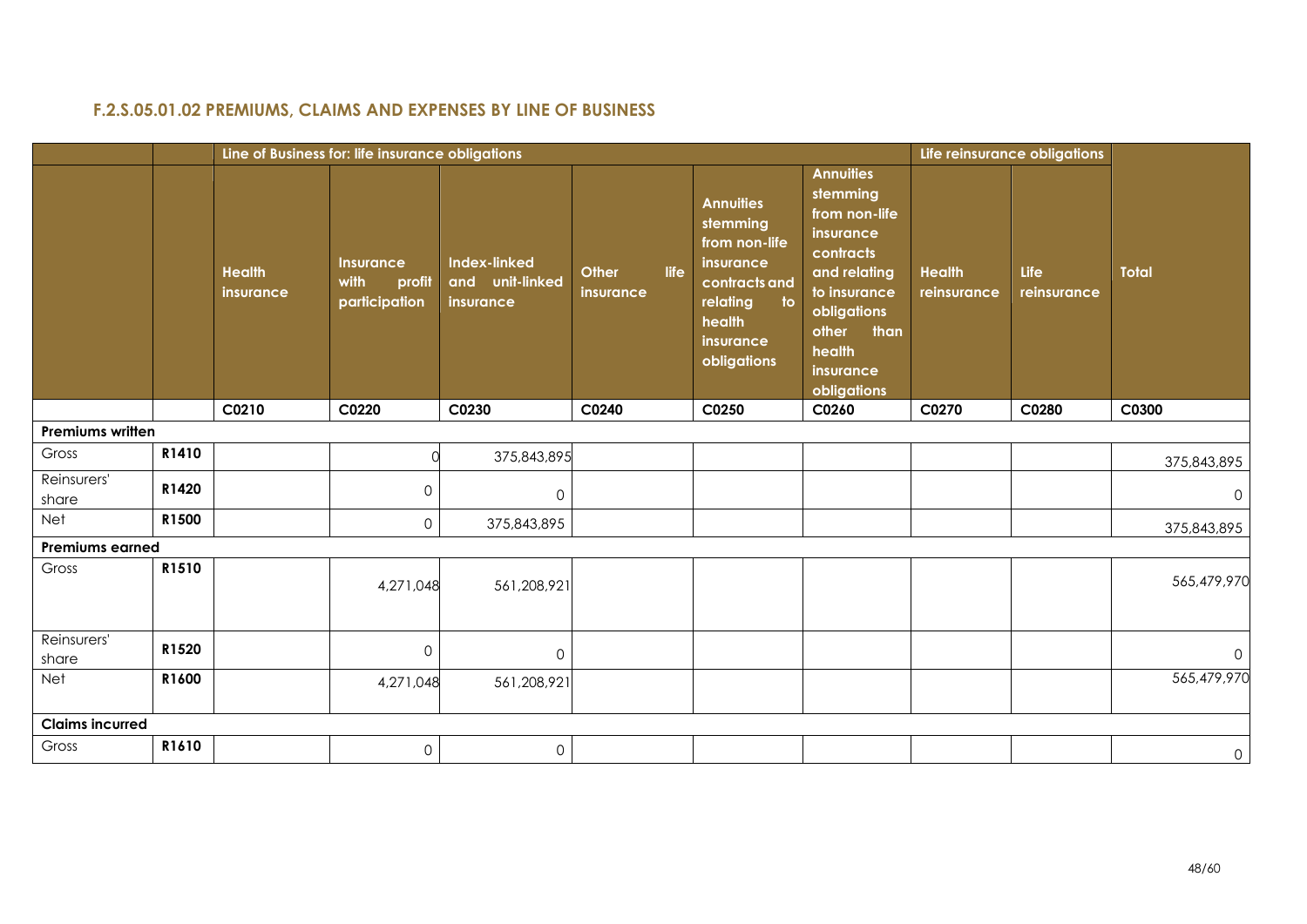| Reinsurers'<br>share | R1620 |  |  |  |  |  |
|----------------------|-------|--|--|--|--|--|
| Net                  | R1700 |  |  |  |  |  |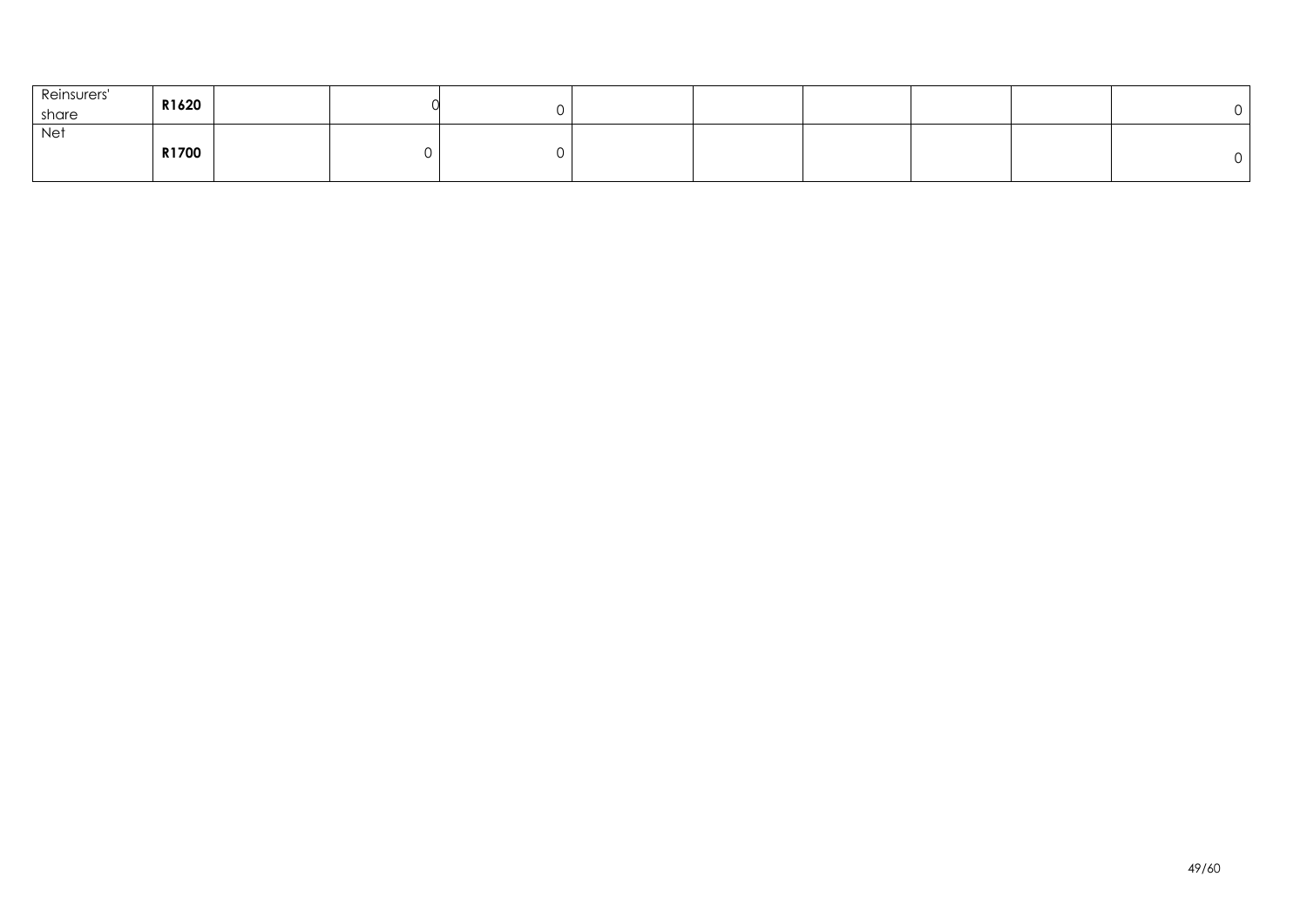|                                       |       |                            | Line of Business for: life insurance obligations |                                                     |                            |                                                                                                                                                              |                                                                                                                                                                               |                              | Life reinsurance obligations |              |
|---------------------------------------|-------|----------------------------|--------------------------------------------------|-----------------------------------------------------|----------------------------|--------------------------------------------------------------------------------------------------------------------------------------------------------------|-------------------------------------------------------------------------------------------------------------------------------------------------------------------------------|------------------------------|------------------------------|--------------|
|                                       |       | <b>Health</b><br>insurance | Insurance<br>with<br>profit<br>participation     | <b>Index-linked</b><br>and unit-linked<br>insurance | life<br>Other<br>insurance | <b>Annuities</b><br>stemming<br>from non-life<br>insurance<br>contracts and<br>relating<br>$\overline{\phantom{a}}$ to<br>health<br>insurance<br>obligations | <b>Annuities</b><br>stemming<br>from non-life<br>insurance<br>contracts<br>and relating<br>to insurance<br>obligations<br>than<br>other<br>health<br>insurance<br>obligations | <b>Health</b><br>reinsurance | Life<br>reinsurance          | <b>Total</b> |
| Changes in other technical provisions |       |                            |                                                  |                                                     |                            |                                                                                                                                                              |                                                                                                                                                                               |                              |                              |              |
| Gross                                 | R1710 |                            |                                                  |                                                     |                            |                                                                                                                                                              |                                                                                                                                                                               |                              |                              |              |
| Reinsurers'<br>share                  | R1720 |                            |                                                  |                                                     |                            |                                                                                                                                                              |                                                                                                                                                                               |                              |                              |              |
| Net                                   | R1800 |                            |                                                  |                                                     |                            |                                                                                                                                                              |                                                                                                                                                                               |                              |                              |              |
| <b>Expenses</b><br>incurred           | R1900 |                            |                                                  | 35,890,993                                          |                            |                                                                                                                                                              |                                                                                                                                                                               |                              |                              |              |
| <b>Administrative expenses</b>        |       |                            |                                                  |                                                     |                            |                                                                                                                                                              |                                                                                                                                                                               |                              |                              |              |
| Gross                                 | R1910 |                            |                                                  |                                                     |                            |                                                                                                                                                              |                                                                                                                                                                               |                              |                              |              |
| Reinsurers'<br>share                  | R1920 |                            |                                                  |                                                     |                            |                                                                                                                                                              |                                                                                                                                                                               |                              |                              |              |
| Net                                   | R2000 |                            |                                                  |                                                     |                            |                                                                                                                                                              |                                                                                                                                                                               |                              |                              |              |
| Investment management expenses        |       |                            |                                                  |                                                     |                            |                                                                                                                                                              |                                                                                                                                                                               |                              |                              |              |
| Gross                                 | R2010 |                            |                                                  | 30,683,919                                          |                            |                                                                                                                                                              |                                                                                                                                                                               |                              |                              | 30,683,919   |
| Reinsurers'<br>share                  | R2020 |                            |                                                  | $\mathbf 0$                                         |                            |                                                                                                                                                              |                                                                                                                                                                               |                              |                              | $\mathbf 0$  |
| Net                                   | R2100 |                            |                                                  | 30,683,919                                          |                            |                                                                                                                                                              |                                                                                                                                                                               |                              |                              | 30,683,919   |
| <b>Claims management expenses</b>     |       |                            |                                                  |                                                     |                            |                                                                                                                                                              |                                                                                                                                                                               |                              |                              |              |
| Gross                                 | R2110 |                            |                                                  |                                                     |                            |                                                                                                                                                              |                                                                                                                                                                               |                              |                              |              |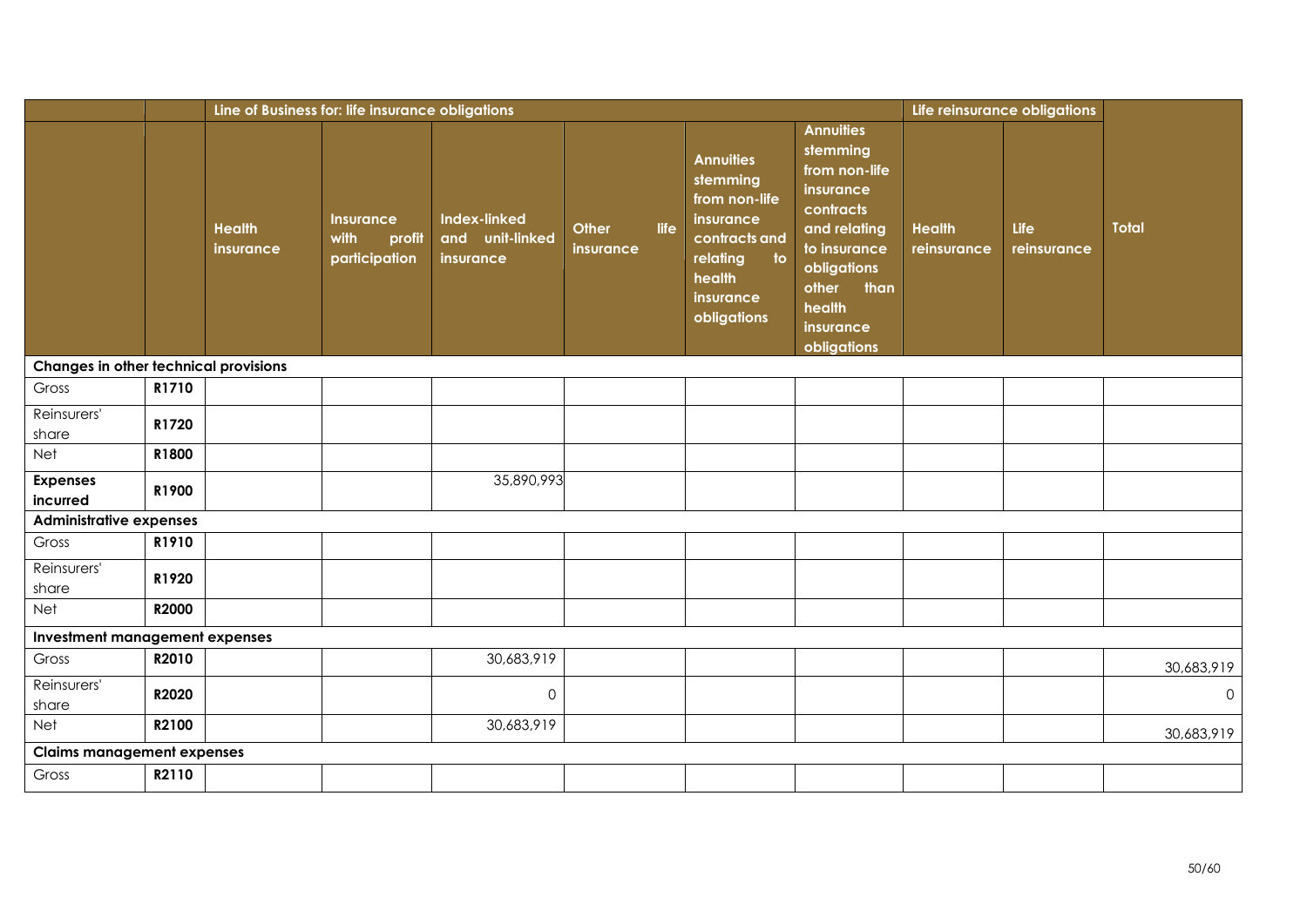|                                      |       |                                   | Line of Business for: life insurance obligations    |                                                     |                           |                                                                                                                      |                     |                                                                                                                                                                               |                              | Life reinsurance obligations |              |
|--------------------------------------|-------|-----------------------------------|-----------------------------------------------------|-----------------------------------------------------|---------------------------|----------------------------------------------------------------------------------------------------------------------|---------------------|-------------------------------------------------------------------------------------------------------------------------------------------------------------------------------|------------------------------|------------------------------|--------------|
|                                      |       | <b>Health</b><br><i>insurance</i> | <b>Insurance</b><br>with<br>profit<br>participation | <b>Index-linked</b><br>and unit-linked<br>insurance | <b>Other</b><br>insurance | <b>Annuities</b><br>stemming<br>from non-life<br>insurance<br>life<br>relating<br>health<br>insurance<br>obligations | contracts and<br>to | <b>Annuities</b><br>stemming<br>from non-life<br>insurance<br>contracts<br>and relating<br>to insurance<br>obligations<br>other<br>than<br>health<br>insurance<br>obligations | <b>Health</b><br>reinsurance | Life<br>reinsurance          | <b>Total</b> |
| Reinsurers'<br>share                 | R2120 |                                   |                                                     |                                                     |                           |                                                                                                                      |                     |                                                                                                                                                                               |                              |                              |              |
| Net                                  | R2200 |                                   |                                                     |                                                     |                           |                                                                                                                      |                     |                                                                                                                                                                               |                              |                              |              |
| <b>Acquisition expenses</b>          |       |                                   |                                                     |                                                     |                           |                                                                                                                      |                     |                                                                                                                                                                               |                              |                              |              |
| Gross                                | R2210 |                                   |                                                     | 3,317,216                                           |                           |                                                                                                                      |                     |                                                                                                                                                                               |                              |                              | 3,317,216    |
| Reinsurers'<br>share                 | R2220 |                                   |                                                     | $\mathbf 0$                                         |                           |                                                                                                                      |                     |                                                                                                                                                                               |                              |                              | $\mathsf{O}$ |
| Net                                  | R2300 |                                   |                                                     | 3,317,216                                           |                           |                                                                                                                      |                     |                                                                                                                                                                               |                              |                              | 3,317,216    |
| Overhead expenses                    |       |                                   |                                                     |                                                     |                           |                                                                                                                      |                     |                                                                                                                                                                               |                              |                              |              |
| Gross                                | R2310 |                                   |                                                     | 1,889,858                                           |                           |                                                                                                                      |                     |                                                                                                                                                                               |                              |                              | 1,889,858    |
| Reinsurers'<br>share                 | R2320 |                                   |                                                     | $\mathbf 0$                                         |                           |                                                                                                                      |                     |                                                                                                                                                                               |                              |                              | $\mathsf{O}$ |
| Net                                  | R2400 |                                   |                                                     | 1,889,858                                           |                           |                                                                                                                      |                     |                                                                                                                                                                               |                              |                              | 1,889,858    |
| Other<br>expenses                    | R2500 |                                   |                                                     |                                                     |                           |                                                                                                                      |                     |                                                                                                                                                                               |                              |                              |              |
| <b>Total expenses</b>                | R2600 |                                   |                                                     |                                                     |                           |                                                                                                                      |                     |                                                                                                                                                                               |                              |                              | 40,156,651   |
| <b>Total amount of</b><br>surrenders | R2700 |                                   |                                                     |                                                     |                           |                                                                                                                      |                     |                                                                                                                                                                               |                              |                              |              |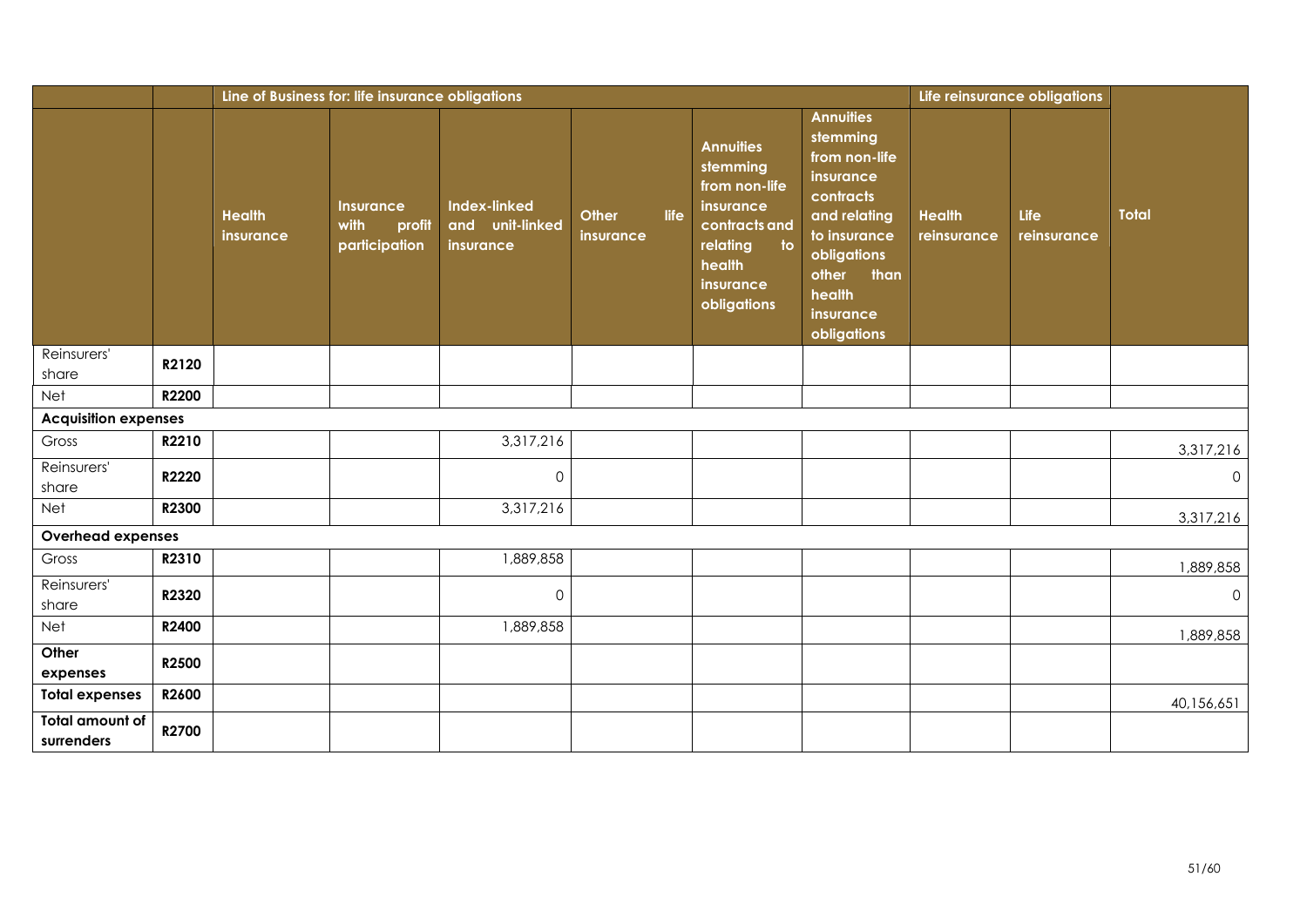## **F.3.S.05.02.01 PREMIUMS, CLAIMS AND EXPENSES BY COUNTRY**

<span id="page-51-0"></span>

|                                       |       | <b>Home country</b> | <b>Country</b><br>(by amount of<br>gross premiums<br>written) | Country<br>(by amount of<br>gross premiums<br>written) | Country<br>(by amount of<br>gross premiums<br>written) | Country<br>(by amount of<br>gross premiums<br>written) | Country<br>(by amount of<br>gross premiums<br>written) | Total for top 5<br>countries and<br>home country (by |
|---------------------------------------|-------|---------------------|---------------------------------------------------------------|--------------------------------------------------------|--------------------------------------------------------|--------------------------------------------------------|--------------------------------------------------------|------------------------------------------------------|
|                                       |       |                     | <b>IM</b>                                                     | HK                                                     | SG                                                     |                                                        |                                                        | amount of gross<br>premiums written)                 |
|                                       |       | C0220               | C0230                                                         | C0240                                                  | C0250                                                  | C0260                                                  | C0270                                                  | C0280                                                |
| <b>Premiums written</b>               |       |                     |                                                               |                                                        |                                                        |                                                        |                                                        |                                                      |
| Gross                                 | R1410 |                     | 371,211,302                                                   | 4,632,593                                              | $\mathsf{O}\xspace$                                    |                                                        |                                                        | 375,843,895                                          |
| Reinsurers' share                     | R1420 |                     | $\Omega$                                                      | $\mathbf 0$                                            | $\mathsf{O}\xspace$                                    |                                                        |                                                        | $\circ$                                              |
| Net                                   | R1500 |                     | 371,211,302                                                   | 4,632,593                                              | $\mathsf{O}\xspace$                                    |                                                        |                                                        | 375,843,895                                          |
| <b>Premiums earned</b>                |       |                     |                                                               |                                                        |                                                        |                                                        |                                                        |                                                      |
| Gross                                 | R1510 |                     | 371,211,302                                                   | 4,632,593                                              | $\mathbf 0$                                            |                                                        |                                                        | 375,843,895                                          |
| Reinsurers' share                     | R1520 |                     | 0                                                             | $\mathbf 0$                                            | $\mathsf{O}\xspace$                                    |                                                        |                                                        | $\overline{0}$                                       |
| Net                                   | R1600 |                     | 371,211,302                                                   | 4,632,593                                              | $\mathsf{O}$                                           |                                                        |                                                        | 375,843,895                                          |
| <b>Claims incurred</b>                |       |                     |                                                               |                                                        |                                                        |                                                        |                                                        |                                                      |
| Gross                                 | R1610 |                     | 505,260,157                                                   | 60,119,603                                             | 100,209                                                |                                                        |                                                        | 565,479,970                                          |
| Reinsurers' share                     | R1620 |                     | 4,271,048                                                     | $\mathbf 0$                                            | $\mathbf 0$                                            |                                                        |                                                        | 4,271,048                                            |
| Net                                   | R1700 |                     | 500,989,109                                                   | 60,119,603                                             | 100,209                                                |                                                        |                                                        | 561,208,921                                          |
| Changes in other technical provisions |       |                     |                                                               |                                                        |                                                        |                                                        |                                                        |                                                      |
| Gross                                 | R1710 |                     | 481,701,695                                                   | $-63,443,579$                                          | 237,500                                                |                                                        |                                                        | 418,495,616                                          |
| Reinsurers' share                     | R1720 |                     | 2,007,383                                                     | $\mathbf 0$                                            | $\mathsf{O}\xspace$                                    |                                                        |                                                        | 2,007,383                                            |
| Net                                   | R1800 |                     | 479,694,312                                                   | $-63,443,579$                                          | 237,500                                                |                                                        |                                                        | 416,488,233                                          |
| <b>Expenses incurred</b>              | R1900 |                     | 33,853,725                                                    | 2,031,469                                              | 5,798                                                  |                                                        |                                                        | 35,890,993                                           |
| Other expenses                        | R2500 |                     |                                                               |                                                        |                                                        |                                                        |                                                        |                                                      |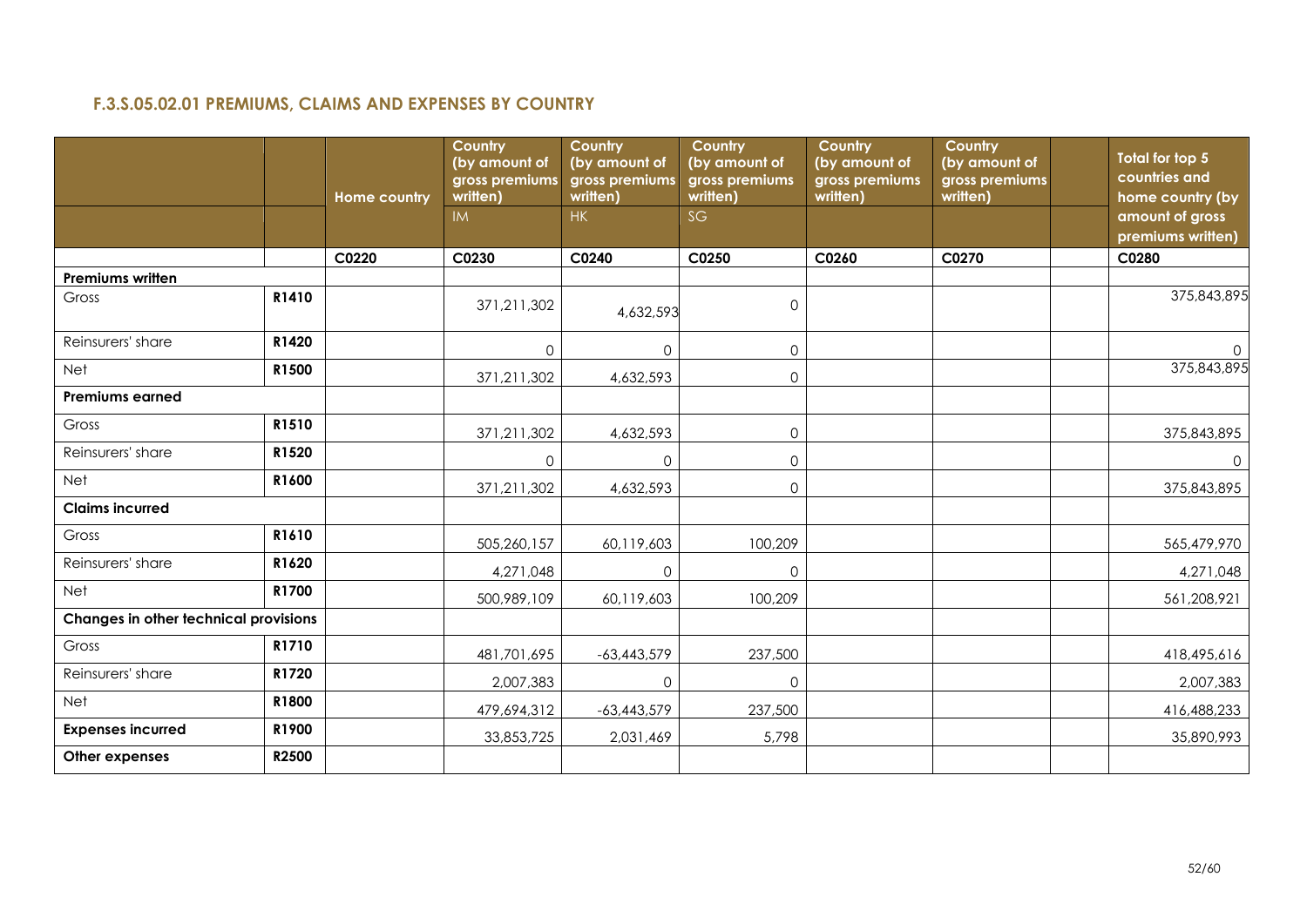| --<br>Total<br>l expenser | <b>R2600</b> |  |  |  |  |  |  |  | $\sim$ |
|---------------------------|--------------|--|--|--|--|--|--|--|--------|
|---------------------------|--------------|--|--|--|--|--|--|--|--------|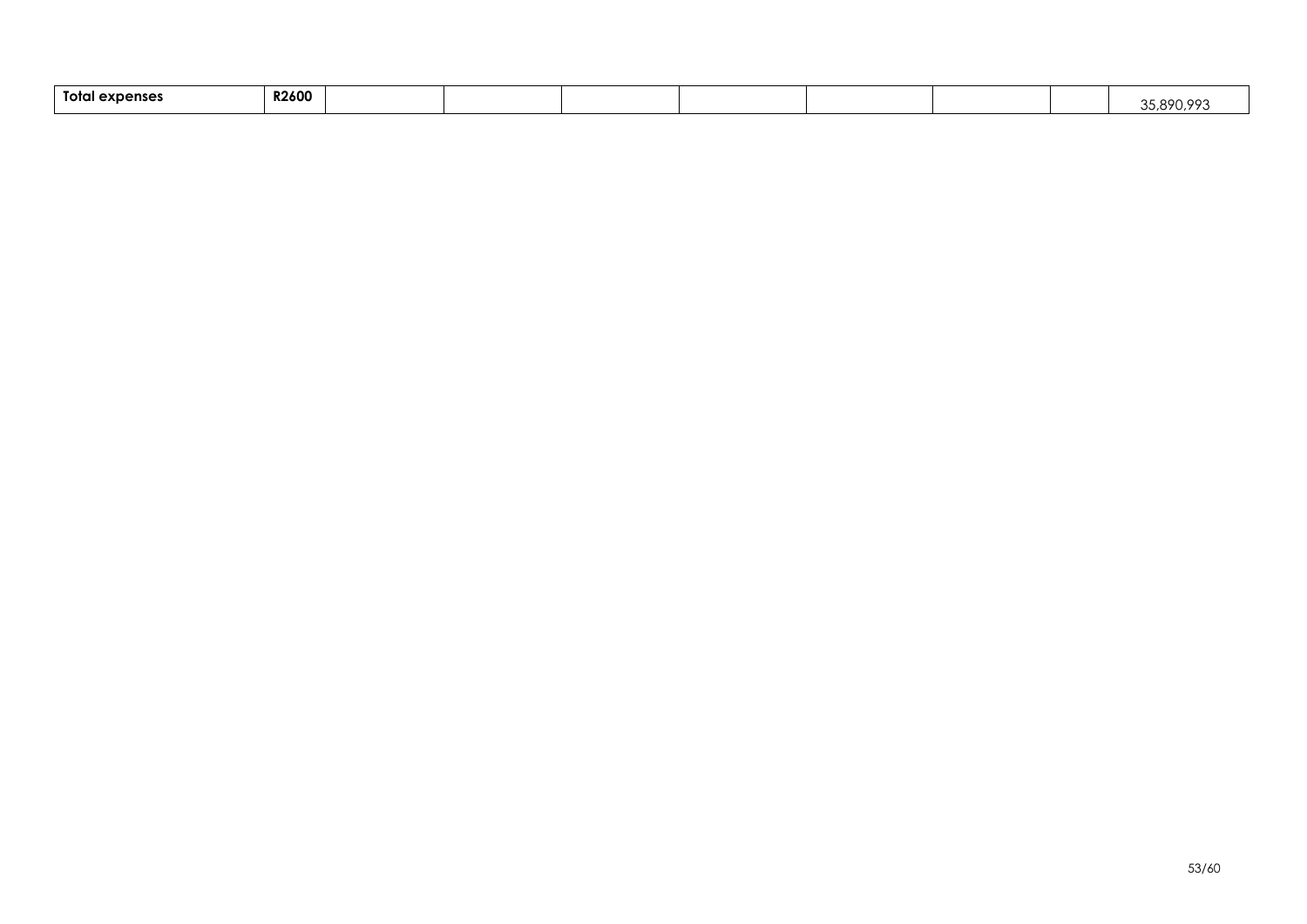## **F.4.S.23.01.01 OWN FUNDS**

|                                                                                                                             |              | <b>Total</b> | <b>Tier</b><br>unrestricted | Tier 1 - restricted | Tier 2 | Tier <sub>3</sub> |
|-----------------------------------------------------------------------------------------------------------------------------|--------------|--------------|-----------------------------|---------------------|--------|-------------------|
|                                                                                                                             |              | C0010        | C0020                       | C0030               | C0040  | C0050             |
| Basic own funds before deduction for participations in other                                                                |              |              |                             |                     |        |                   |
| financial sector as foreseen in article 68 of Delegated Regulation<br>2015/35                                               |              |              |                             |                     |        |                   |
| Ordinary share capital (gross of own shares)                                                                                | R0010        | 23,380,000   | 23,380,000                  |                     |        |                   |
| Share premium account related to ordinary share<br>capital                                                                  | <b>R0030</b> |              |                             |                     |        |                   |
| Initial funds, members' contributions or the<br>equivalent basic own - fund item for mutual and<br>mutual-type undertakings | <b>R0040</b> |              |                             |                     |        |                   |
| Subordinated mutual member accounts                                                                                         | <b>R0050</b> |              |                             |                     |        |                   |
| Surplus funds                                                                                                               | <b>R0070</b> |              |                             |                     |        |                   |
| Preference shares                                                                                                           | <b>ROO90</b> |              |                             |                     |        |                   |
| Share premium account related to preference<br>shares                                                                       | R0110        |              |                             |                     |        |                   |
| Reconciliation reserve                                                                                                      | R0130        | 212,154,427  | 212,154,427                 |                     |        |                   |
| Subordinated liabilities                                                                                                    | R0140        |              |                             |                     |        |                   |
| An amount equal to the value of net deferred tax<br>assets                                                                  | R0160        |              |                             |                     |        |                   |
| Other own fund items approved by the supervisory<br>authority as basic own funds not specified above                        | R0180        |              |                             |                     |        |                   |
| Own funds from the financial statements that should not be                                                                  |              |              |                             |                     |        |                   |
| represented by the reconciliation reserve and do not meet the<br>criteria to be classified as Solvency II own funds         |              |              |                             |                     |        |                   |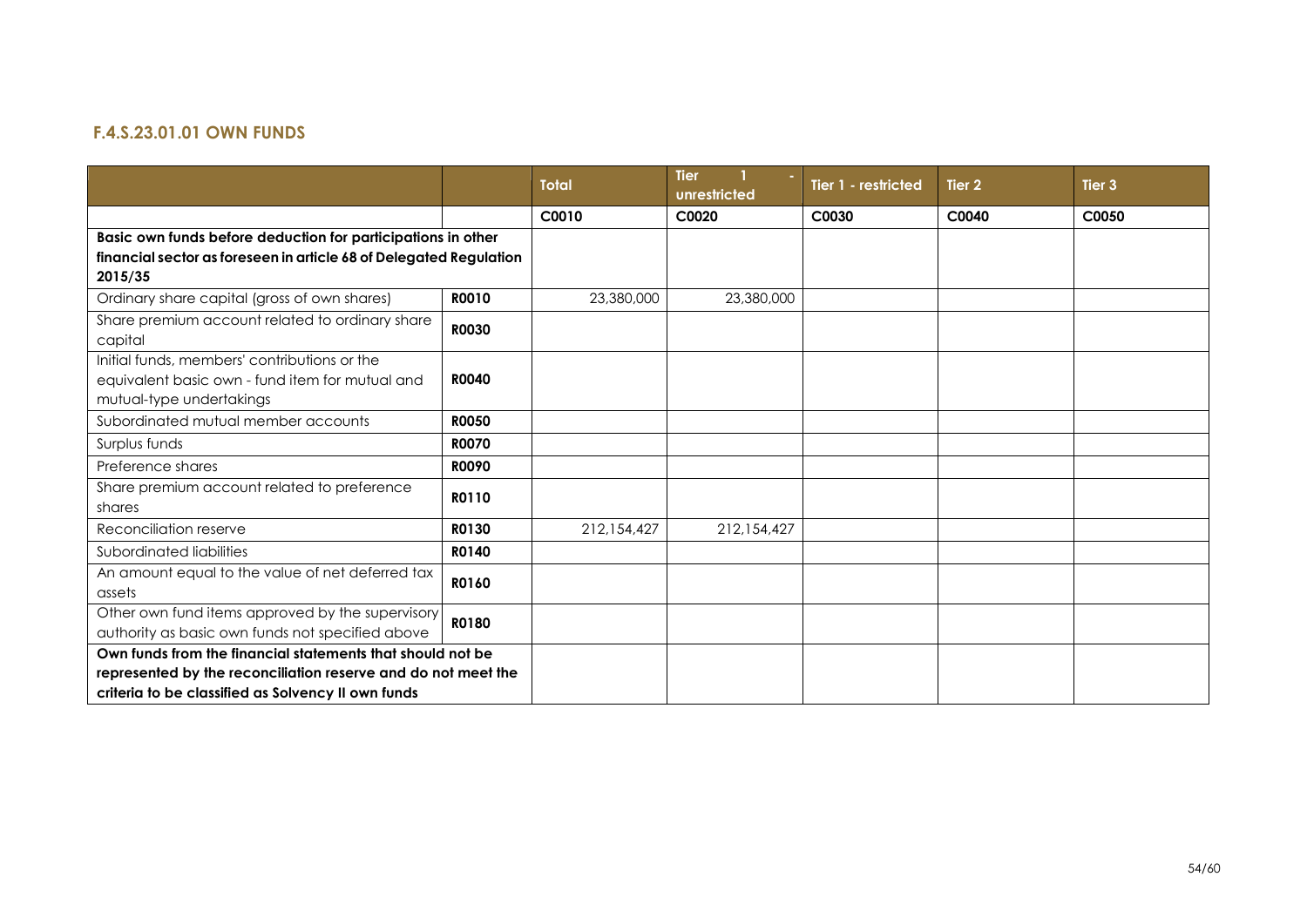|                                                  | Own funds from the financial statements that |    |     |      |              |  |  |  |
|--------------------------------------------------|----------------------------------------------|----|-----|------|--------------|--|--|--|
| should not be represented by the reconciliation  |                                              |    |     |      |              |  |  |  |
| reserve                                          | and                                          | do | not | meet | <b>RO220</b> |  |  |  |
| the criteria to be classified as Solvency II own |                                              |    |     |      |              |  |  |  |
| funds                                            |                                              |    |     |      |              |  |  |  |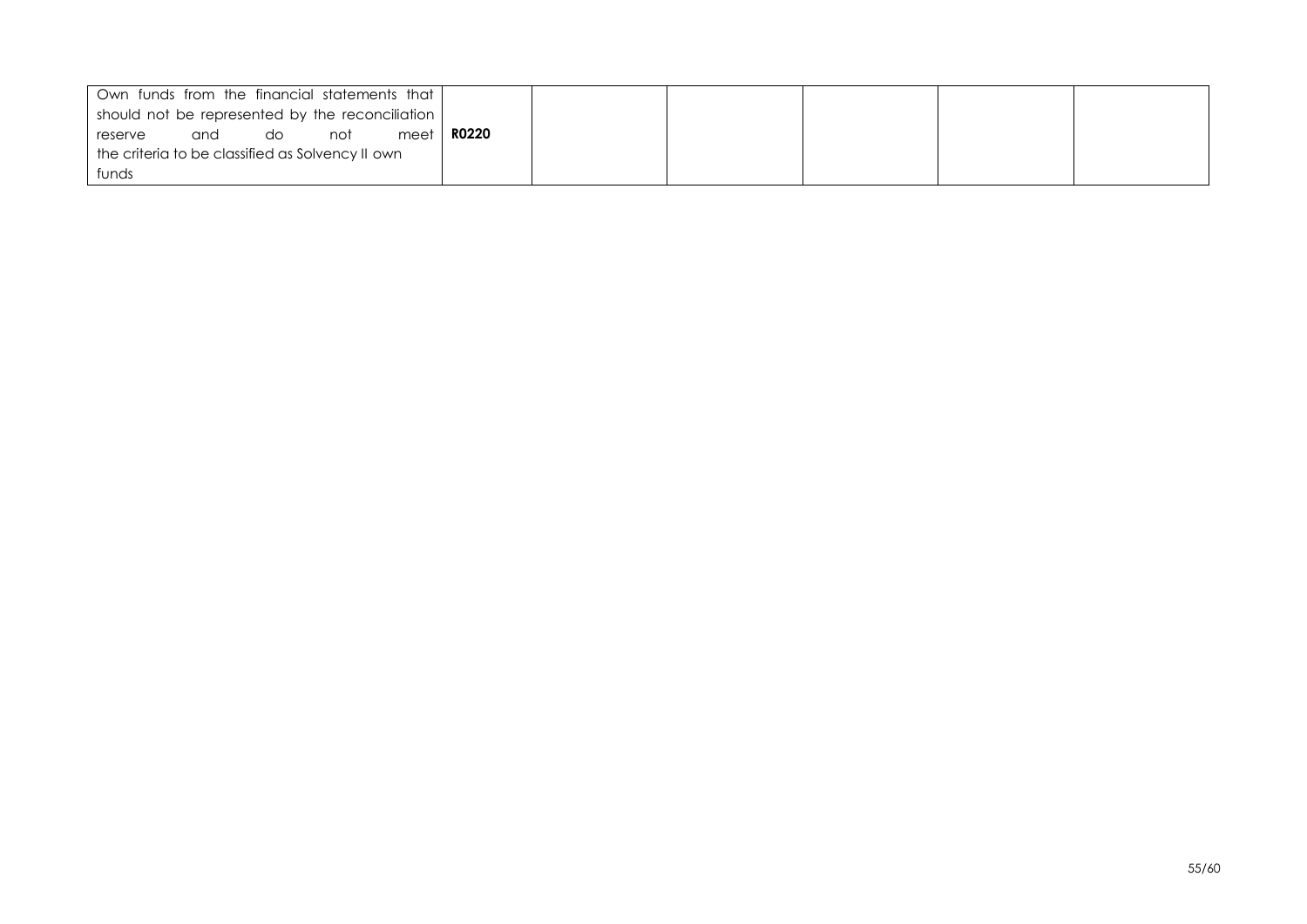|                                                                                                                                                                        |              | <b>Total</b> | <b>Tier</b><br>unrestricted | Tier 1 - restricted | Tier 2 | Tier <sub>3</sub> |
|------------------------------------------------------------------------------------------------------------------------------------------------------------------------|--------------|--------------|-----------------------------|---------------------|--------|-------------------|
| <b>Deductions</b>                                                                                                                                                      |              |              |                             |                     |        |                   |
| Deductions for participations in financial and<br>credit institutions                                                                                                  | R0230        |              |                             |                     |        |                   |
| <b>Total basic own funds after deductions</b>                                                                                                                          | R0290        | 235,534,272  | 235,534,272                 |                     |        |                   |
| <b>Ancillary own funds</b>                                                                                                                                             |              |              |                             |                     |        |                   |
| Unpaid and uncalled ordinary share capital<br>callable<br>on<br>demand                                                                                                 | <b>R0300</b> |              |                             |                     |        |                   |
| Unpaid and uncalled initial funds, members'<br>contributions or the equivalent basic own fund<br>item for mutual and mutual - type undertakings,<br>callable on demand | R0310        |              |                             |                     |        |                   |
| Unpaid and uncalled preference shares callable<br>on demand                                                                                                            | R0320        |              |                             |                     |        |                   |
| A legally binding commitment to subscribe and<br>pay for subordinated liabilities on demand                                                                            | R0330        |              |                             |                     |        |                   |
| Letters of credit and guarantees under Article<br>96(2) of the Directive 2009/138/EC                                                                                   | R0340        |              |                             |                     |        |                   |
| Letters of credit and guarantees other than under<br>Article<br>96(2) of the Directive 2009/138/EC                                                                     | R0350        |              |                             |                     |        |                   |
| Supplementary members calls<br>under<br>first<br>subparagraph of Article 96(3) of the Directive<br>2009/138/EC                                                         | <b>R0360</b> |              |                             |                     |        |                   |
| Supplementary members calls - other than under<br>first subparagraph of Article 96(3) of the Directive<br>2009/138/EC                                                  | <b>R0370</b> |              |                             |                     |        |                   |
| Other ancillary own funds                                                                                                                                              | R0390        |              |                             |                     |        |                   |
| <b>Total ancillary own funds</b>                                                                                                                                       | <b>R0400</b> |              |                             |                     |        |                   |
| Available and eligible own funds                                                                                                                                       |              |              |                             |                     |        |                   |
| Total available own funds to meet the SCR                                                                                                                              | <b>R0500</b> | 235,534,272  | 235,534,272                 |                     |        |                   |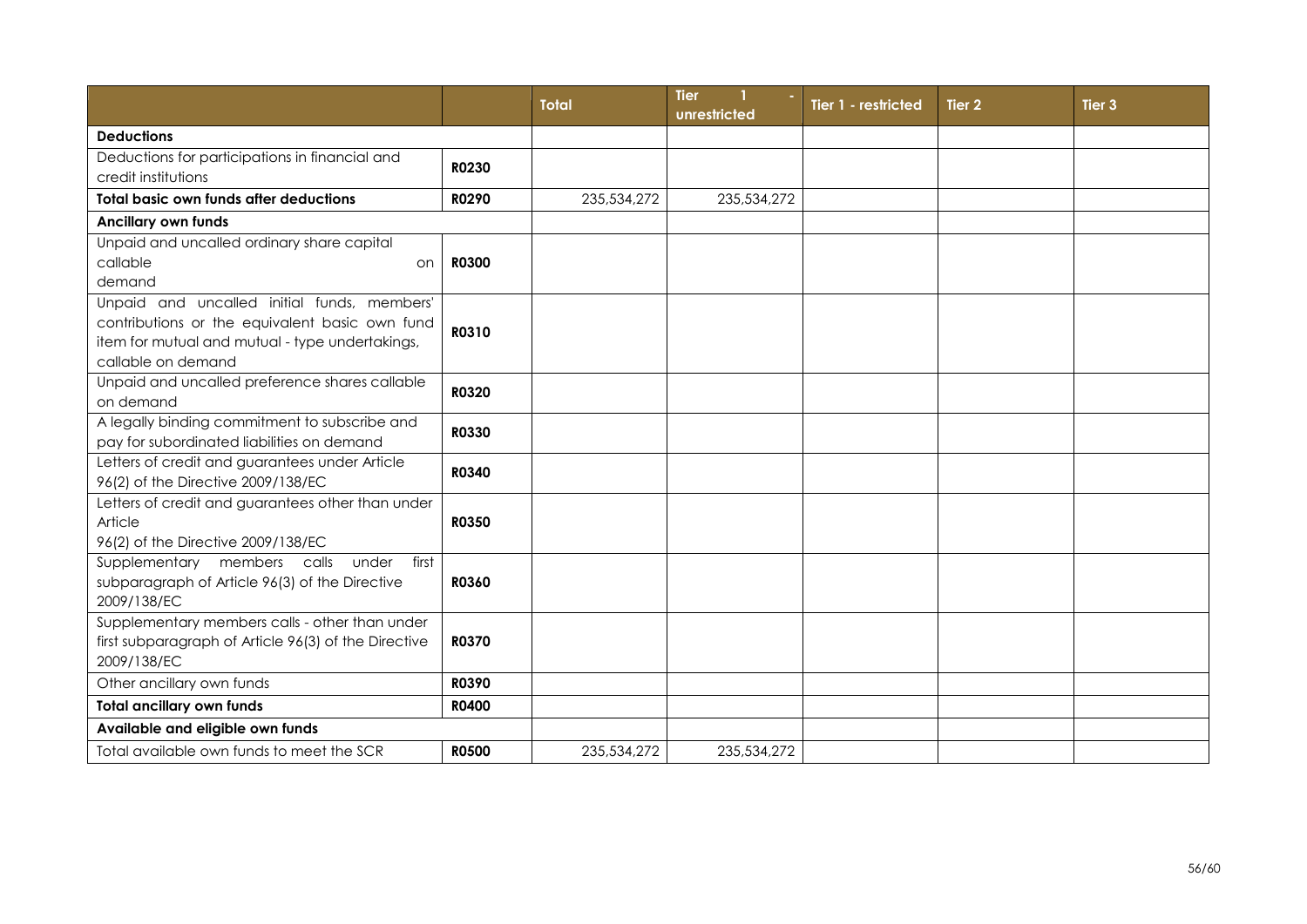|                                                                                                                   |              | <b>Total</b> | <b>Tier</b><br>$\mathbf{1}$<br>unrestricted | Tier 1 - restricted | Tier 2 | Tier <sub>3</sub> |
|-------------------------------------------------------------------------------------------------------------------|--------------|--------------|---------------------------------------------|---------------------|--------|-------------------|
| Total available own funds to meet the MCR                                                                         | R0510        | 235,534,272  | 235,534,272                                 |                     |        |                   |
| Total eligible own funds to meet the SCR                                                                          | <b>R0540</b> | 235,534,272  | 235,534,272                                 |                     |        |                   |
| Total eligible own funds to meet the MCR                                                                          | <b>R0550</b> | 235,534,272  | 235,534,272                                 |                     |        |                   |
| <b>SCR</b>                                                                                                        | <b>R0580</b> | 156,437,735  |                                             |                     |        |                   |
| <b>MCR</b>                                                                                                        | <b>R0600</b> | 70,396,981   |                                             |                     |        |                   |
| Ratio of Eligible own funds to SCR                                                                                | R0620        | 1.5056       |                                             |                     |        |                   |
| Ratio of Eligible own funds to MCR                                                                                | R0640        | 3.3458       |                                             |                     |        |                   |
|                                                                                                                   |              |              |                                             |                     |        |                   |
| <b>Reconciliation reserve</b>                                                                                     |              |              |                                             |                     |        |                   |
|                                                                                                                   |              |              |                                             |                     |        |                   |
|                                                                                                                   |              | C0060        |                                             |                     |        |                   |
| <b>Reconciliation reserve</b>                                                                                     |              | C0060        |                                             |                     |        |                   |
| Excess of assets over liabilities                                                                                 | <b>R0700</b> | 235,534,272  |                                             |                     |        |                   |
| Own shares (held directly and indirectly)                                                                         | R0710        |              |                                             |                     |        |                   |
| Foreseeable dividends, distributions and charges                                                                  | R0720        |              |                                             |                     |        |                   |
| Other basic own fund items                                                                                        | R0730        | 23,380,000   |                                             |                     |        |                   |
| Adjustment for restricted own fund items in respect<br>of matching adjustment portfolios and ring fenced<br>funds | R0740        |              |                                             |                     |        |                   |
| <b>Reconciliation reserve</b>                                                                                     | <b>R0760</b> | 212,154,272  |                                             |                     |        |                   |
| <b>Expected profits</b>                                                                                           |              |              |                                             |                     |        |                   |
| Expected profits included in future premiums<br>(EPIFP) - Life business                                           | <b>R0770</b> | $\Omega$     |                                             |                     |        |                   |
| Expected profits included in future premiums<br>(EPIFP)<br>Non-life business                                      | <b>R0780</b> |              |                                             |                     |        |                   |
| Total Expected profits included in future premiums<br>(EPIFP)                                                     | <b>R0790</b> | $\Omega$     |                                             |                     |        |                   |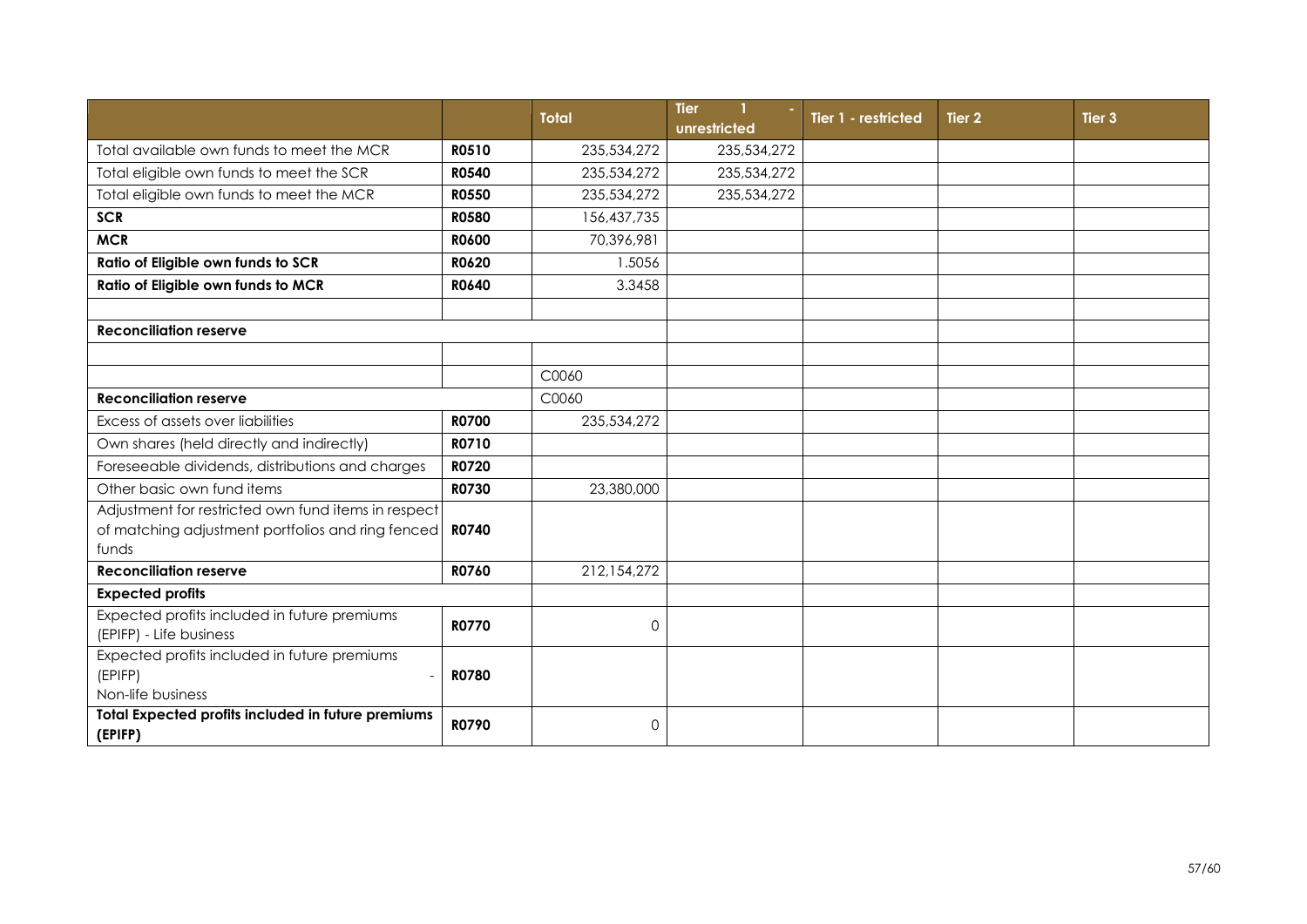## **F.5.S.25.01.21 SOLVENCY CAPITAL REQUIREMENT – STANDARD FORMULA**

|                                                                     |              |                             |               | <b>Allocation</b>       |
|---------------------------------------------------------------------|--------------|-----------------------------|---------------|-------------------------|
|                                                                     |              | <b>Net solvency capital</b> | <b>Gross</b>  | fro                     |
|                                                                     |              | requirement                 | solvenc       | m adjustments due to    |
|                                                                     |              |                             | y capital     | <b>RFF and Matching</b> |
|                                                                     |              |                             | requirement   | adjustments portfolios  |
|                                                                     |              | C0030                       | C0040         | C0050                   |
| Market risk                                                         | R0010        | 85,544,410                  | 85,544,410    |                         |
| Counterparty default risk                                           | R0020        | 6,681,808                   | 6,681,808     |                         |
| Life underwriting risk                                              | <b>R0030</b> | 105,986,795                 | 105,986,795   |                         |
| Health underwriting risk                                            | R0040        |                             |               |                         |
| Non-life underwriting risk                                          | <b>R0050</b> |                             |               |                         |
| Diversification                                                     | <b>R0060</b> | (44, 041, 454)              | (44,041,454)  |                         |
| Intangible asset risk                                               | <b>R0070</b> |                             |               |                         |
| <b>Basic Solvency Capital Requirement</b>                           | R0100        | 154, 171, 559               | 154, 171, 559 |                         |
|                                                                     |              |                             |               |                         |
| <b>Calculation of Solvency Capital Requirement</b>                  |              |                             |               |                         |
|                                                                     |              |                             |               |                         |
|                                                                     |              | Value                       |               |                         |
|                                                                     |              | C0100                       |               |                         |
| Adjustment due to RFF/MAP nSCR aggregation                          | R0120        |                             |               |                         |
| Operational risk                                                    | R0130        | 2,266,175                   |               |                         |
| Loss-absorbing capacity of technical provisions                     | R0140        |                             |               |                         |
| Loss-absorbing capacity of deferred taxes                           | R0150        |                             |               |                         |
| Capital requirement for business operated in accordance with Art. 4 | R0160        |                             |               |                         |
| of Directive 2003/41/EC                                             |              |                             |               |                         |
| Solvency Capital Requirement excluding capital add-on               | R0200        | 156,437,735                 |               |                         |
| Capital add-on already set                                          | R0210        |                             |               |                         |
| Solvency capital requirement                                        | R0220        | 156,437,735                 |               |                         |
| Other information on SCR                                            |              |                             |               |                         |
|                                                                     |              |                             |               |                         |
|                                                                     |              |                             |               |                         |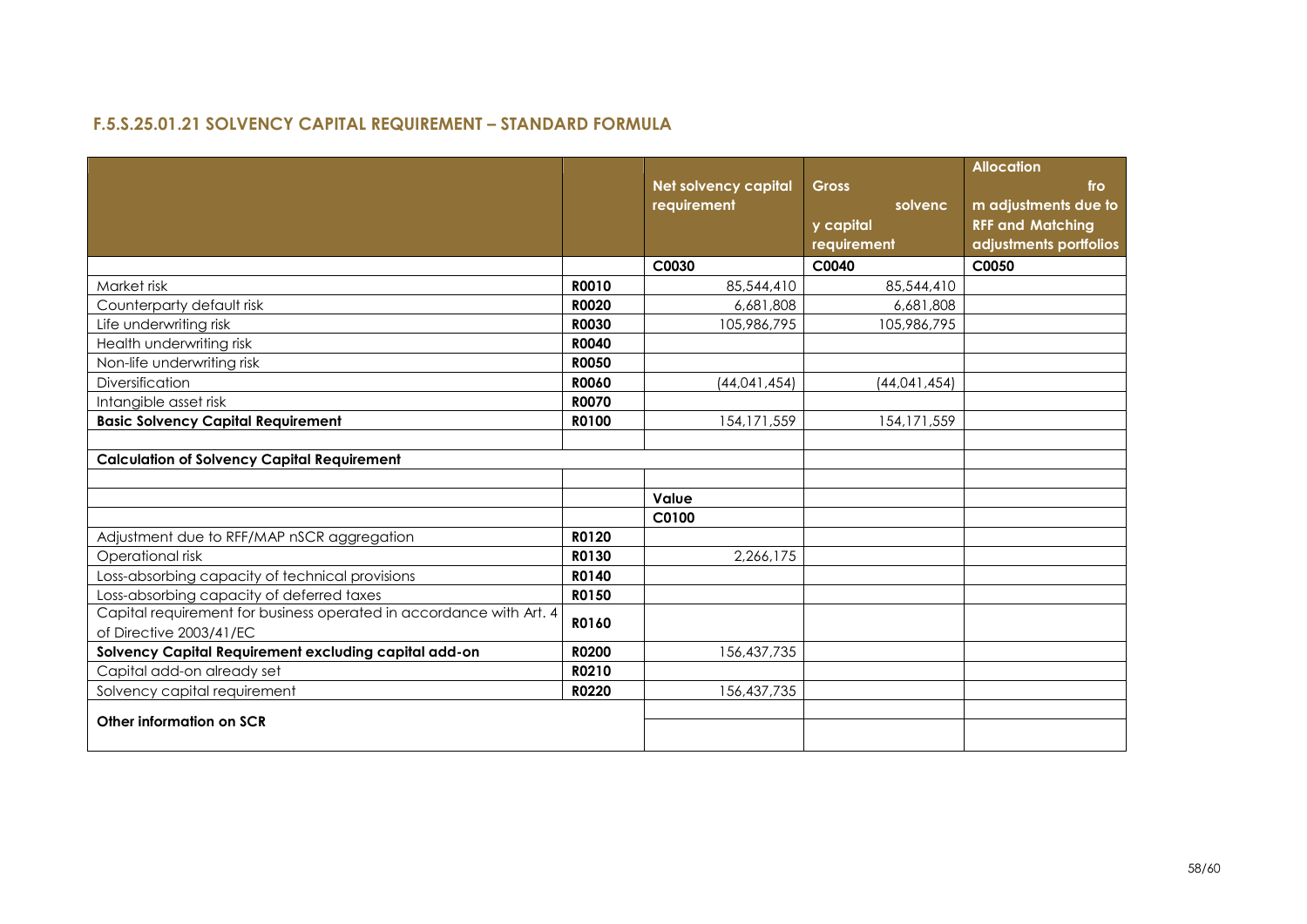|                                                                                              |              | <b>Net solvency capital</b><br>requirement | <b>Gross solvency</b><br>capital requirement                                                                                                        | <b>Allocation</b><br>from<br>adjustments due to<br><b>RFF and Matching</b><br>adjustments portfolios |
|----------------------------------------------------------------------------------------------|--------------|--------------------------------------------|-----------------------------------------------------------------------------------------------------------------------------------------------------|------------------------------------------------------------------------------------------------------|
| Capital requirement for duration-based equity risk sub-module                                | <b>R0400</b> |                                            |                                                                                                                                                     |                                                                                                      |
| Total amount of Notional Solvency Capital Requirements for<br>remaining part                 | R0410        | 156,437,735                                |                                                                                                                                                     |                                                                                                      |
| Total amount of Notional Solvency Capital Requirements for ring<br>fenced funds              | <b>R0420</b> |                                            |                                                                                                                                                     |                                                                                                      |
| Total amount of Notional Solvency Capital Requirements for<br>matching adjustment portfolios | <b>R0430</b> |                                            |                                                                                                                                                     |                                                                                                      |
| Diversification effects due to RFF nSCR aggregation for article 304                          | <b>R0440</b> |                                            |                                                                                                                                                     |                                                                                                      |
| Method used to calculate the adjustment due to RFF/MAP nSCR<br>aggregation (*)               | <b>R0450</b> | 4 – No adjustment                          | $\ast$<br>1. - Full recalculation<br>2. - Simplification at risk sub-module level<br>3. - Simplification at risk module level<br>4. - No adjustment |                                                                                                      |
| Net future discretionary benefits                                                            | <b>R0460</b> |                                            |                                                                                                                                                     |                                                                                                      |